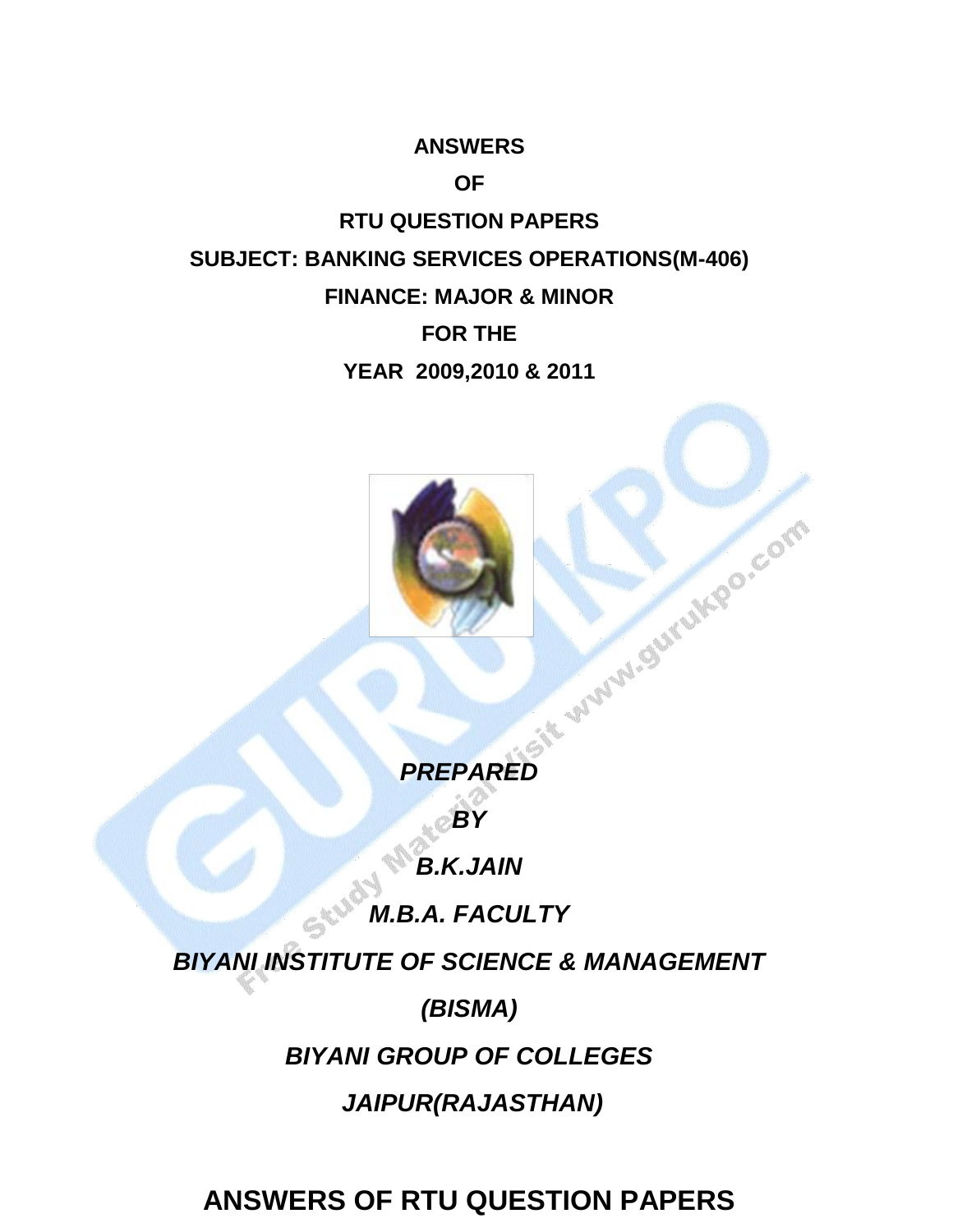# **SUBJECT: BANKING SERVICES OPERATIONS FOR THE YEAR 2009,2010 & 2011**

## *CONTENTS*

# **PART-I**

| wilhor<br>wilhor<br>Answers of Question Paper for 2011<br>View Contract of Mine Mine |
|--------------------------------------------------------------------------------------|
|                                                                                      |
|                                                                                      |
|                                                                                      |
|                                                                                      |
|                                                                                      |
|                                                                                      |
|                                                                                      |
|                                                                                      |
|                                                                                      |
|                                                                                      |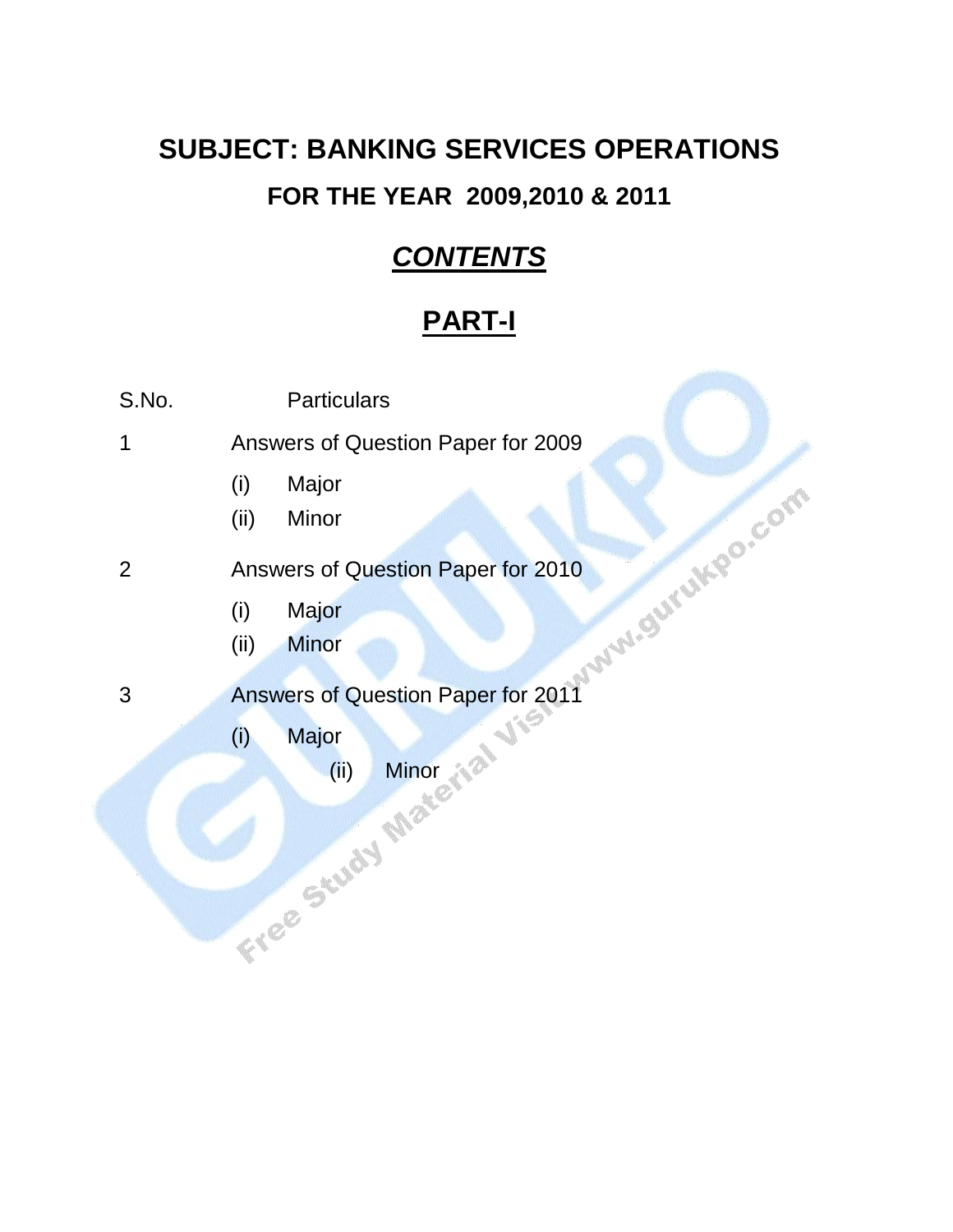#### **RTU QUESTION PAPER 2009**

#### **SUBJECT: BANKING SERVICES OPERATIONS (MAJOR)**

- **Question 1 "In the old system of clearing cheques, issuer could use the clearing float but with innovation of sophisticated clearing system, it is difficult to use clearing float" explain.**
- Answer : Clearing can be defined as an arrangement through which a bank exchanges cheques drawn on other banks for those drawn on it. This exchange is done at clearing house. This clearing house is a organization of various banks constituted for the purpose of off setting inter bank indebtedness arising from the transfer of deposits by a customer of a particular bank to another bank. Generally main branch of RBI or SBI acts as a clearing house where all member banks have their account for clearing purpose and maintain prescribed minimum balance in the account.

Float: Float indicates difference between bank balance shown by bank books and shown by the book of the firm  $\&$  bank pass book. This float arises due to time gap between cheque written / issued and time when it is presented or time gap between cheque deposited and time when credit is actually given by the bank to the firm. This time gap (Float) may be :

- Postal Float : Time required for receiving cheques from customers through post
- Deposit float : Time required to process the cheques received and depositing them in bank
- Bank Float : Time required by banker to collect the payment from customers bank.

For example "A" of Jammu issues a cheque on 1.5.2010 of UCO Bank Jammu to his supplier 'B' of Jaipur and sends this cheque of Rs. 50000/- by Registered Post. B receivers this cheque on 5.5.2010. After processing, he deposits this cheque in his bank i.e. SBBJ Jaipur brach on 8.5.2010. Since it is a out station cheque, the collecting bank i.e. SBBJ would send this cheque for clearing. In this process of clearing 'A' account in UCO Bank Jammu was debited on 13.5.2010 and "B" account in SBBJ was credited on 16.5.2010. In this example "A" debited Rs. 50000/- in his books on 1.5.2010 but actually bank debited it on 13.5.2011 in "A" account in UCO Bank Jammu. So "A" gets a float of 12 days during which he could have used this amount of Rs. 50000/- for other purposes.

However, with innovative and sophisticated clearing systems, the issuer of cheque is not in a position to use this float. Some of the examples of these innovative techniques are as follows :

1. CBS enabled cheques : Now most of the banks have started issuing core banking service related cheque books to its customer and such cheques issued are payable at par in all cities. They work like draft and credit to customer account is given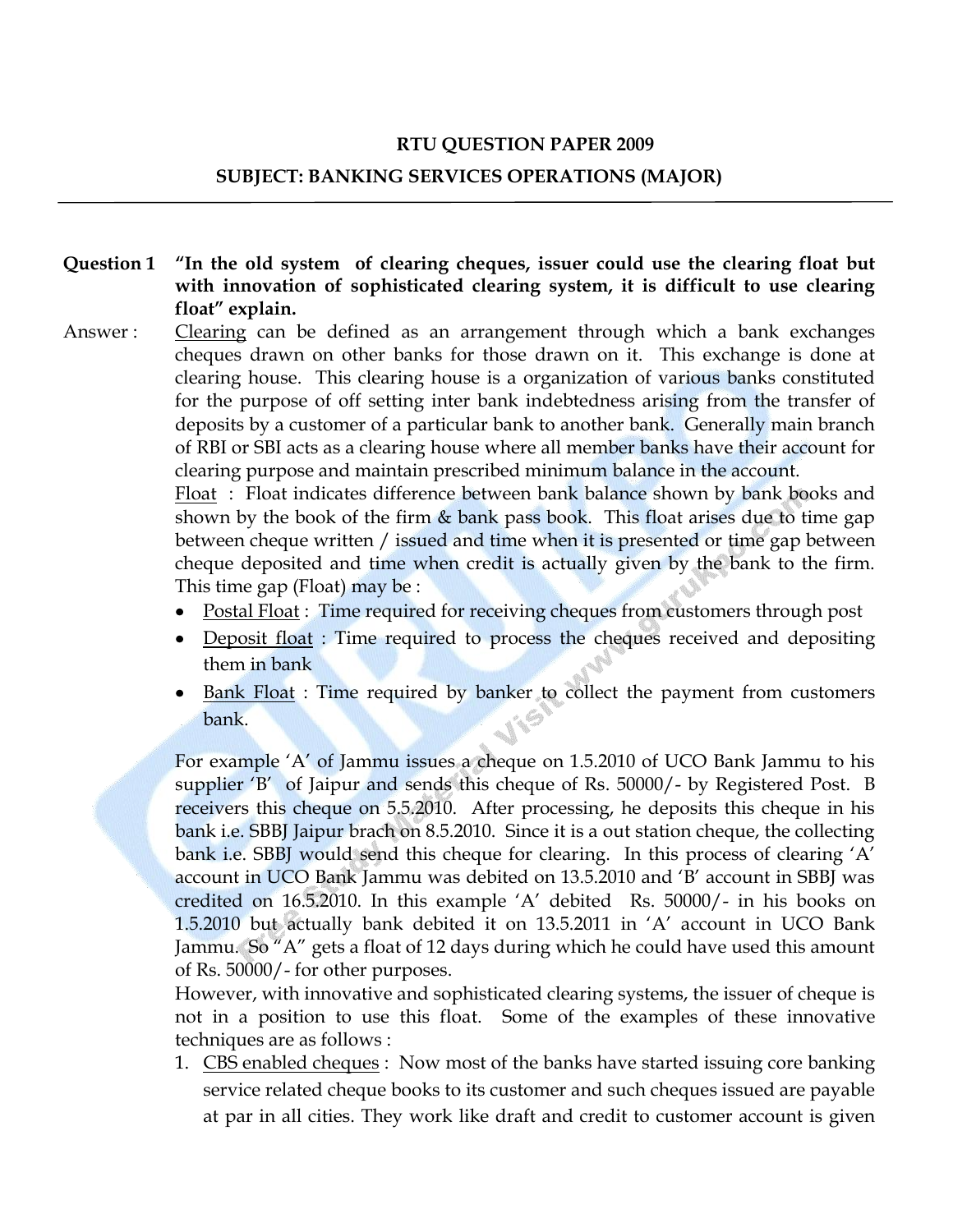within a short period of 2-3 days. It is also known as cheques issued from multicity cheque book.

- 2. Clearing House Automated Payment System (CHAPS) : In this electronic managing system, all transactions are transmitted in code to help reduce the risk of fraud. In this system, local transfer of funds would be cleared on the same day which allows customers to treat amount so transferred to them as cast available.
- 3. Real Time Gross Settlement : In this system a customer who wants to remit money to his creditor can transfer/remit money and the transaction is completed on the same day within two hours. Hence, a person remitting money can't use this money for other purpose as he use to do in old system of clearing.

From the above, it is clear that use of float by issuer of cheque is no more possible<br>with innovative and sophisticated system of making payment.<br>Write short notes on any three<br>1- NABARD<br>2- CARDB<br>3- NBFC<br>4- NBFC SARFAFS with innovative and sophisticated system of making payment.

#### **Question 2 Write short notes on any three**

- **1- NABARD**
- **2- CARDB**
- **3- NBFC**
- **4- NBFC SARFAESI ACT**
- **Answer :** (1) NATIONAL BANK FOR AGRICULTURE & RURAL DEVELOPMENT (NABAD)

NABARD was set up as a "Development Bank" on 12.7.1982 and functions of Rural Credit Debt of RBI were transferred to this bank. It came into being with a mandate to promote integrated and sustainable rural development and secure prosperity of rural areas. It is providing investment credit (long term credit) and production credit to promote and develop agriculture, small scale industries, cottage and village industries, handicraft and other rural crafts and for creating/improving rural infrastructure for overall rural development.

Important tasks entrusted to NABARD in rural areas are :

(i) Providing refinance to lending institutions in rural areas like :

- Commercial Banks
- Regional rural banks
- Cooperative banks (State cooperative banks for District co-op. banks & primary Agri Credit Co-opts, co-op. Agr. & Rural Dev. Bank)
- Other financial institutions approved by RBI.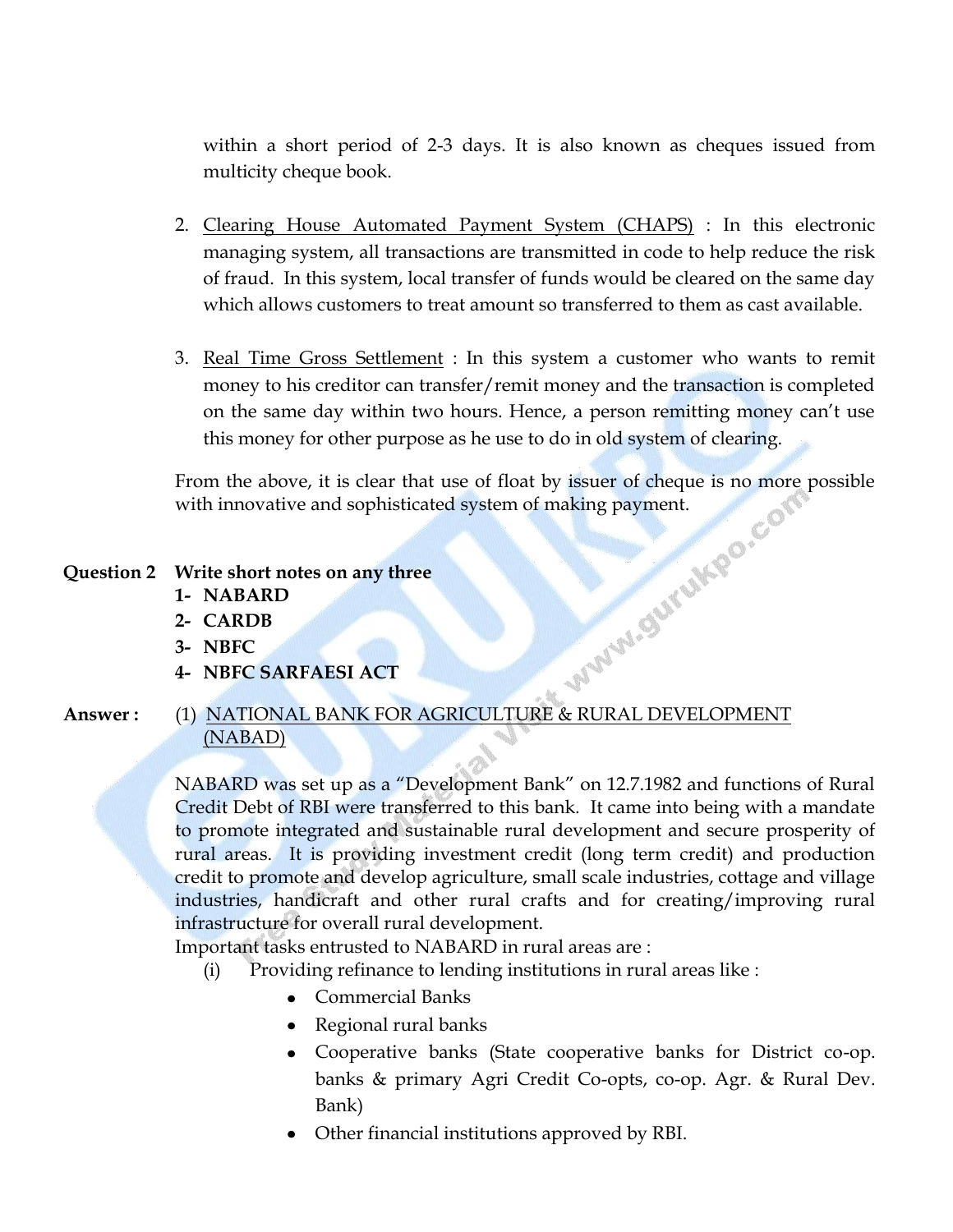- (ii) Promoting Institutions building (e.g. Farmers" clubs, Farm Hatts, Rural marts etc.)
- (iii) Coordinating operations of rural credit institutions. Evaluating, monitoring and inspecting rural credit institutions.
- (iv) Acting as regulator for cooperative banks and regional rural banks.
- (v) Maintaining liaising with Central Govt, State Govt., National Level Organizations for policy formulation relating to rural development.

NABARD is also looking after HRD needs of rural financing institutions for which it runs bankers' Institute of Rural Development (BIRD) at Lucknow. It raises funds from Govt. of India, RBI, issuing development bonds/debentures and RIDF deposits.

#### (2) COOPERATIVE AGRICULTURE & RURAL DEVELOPMENT BANKS (CARDB"S)

CARDB"s are part of cooperative credit structure. A chart showing cooperative Credit Structure is enclosed. They are engaged in providing investment credit (Long term credit) for agricultural and rural development. These banks were earlier known as Land Mortgage Banks but their name was subsequently changed as Agricultural and Rural Development Banks as their main purpose of providing long term credit is agriculture and rural development.

Generally structure of such banks is federal i.e. State CARD bank at State level with primary CARD BANK at District, and primary level. However, in some states their structure is unitary i.e. State CARDB with its branches at primary level. However, in some small states, State Cooperative Bank is also working as CARD Bank by disbursing long term credit also.

These banks provide long term loans (5 to 20 years) on mortgage of agricultural land by the farmers e.g. loan for purchase of Tractor, installation of tube wells and various other similar purposes of agricultural and rural development. Generally loan amount is 50% of value of land owned by farmer.

NABARD is refinancing the loan amount to State CARDB BANK. These SCARD BANK are raising funds through share capital, fixed deposits (as a special case) debentures and interim finance from State Bank of India. The main source is debentures which are issued on the basis of effective mortgage deeds available. NABARD is also undertaking voluntary inspection of these banks.

(3) NON-BANKING FINANCE COMPANY (NBFC)

NBFC"S are financial institutions that provide banking services without meeting legal definition of bank. This company does not hold a banking license. They are not allowed to accept deposits. A NBFC is a company registered under the companies Act 1956 and is engaged in the business of :

• Loans and advances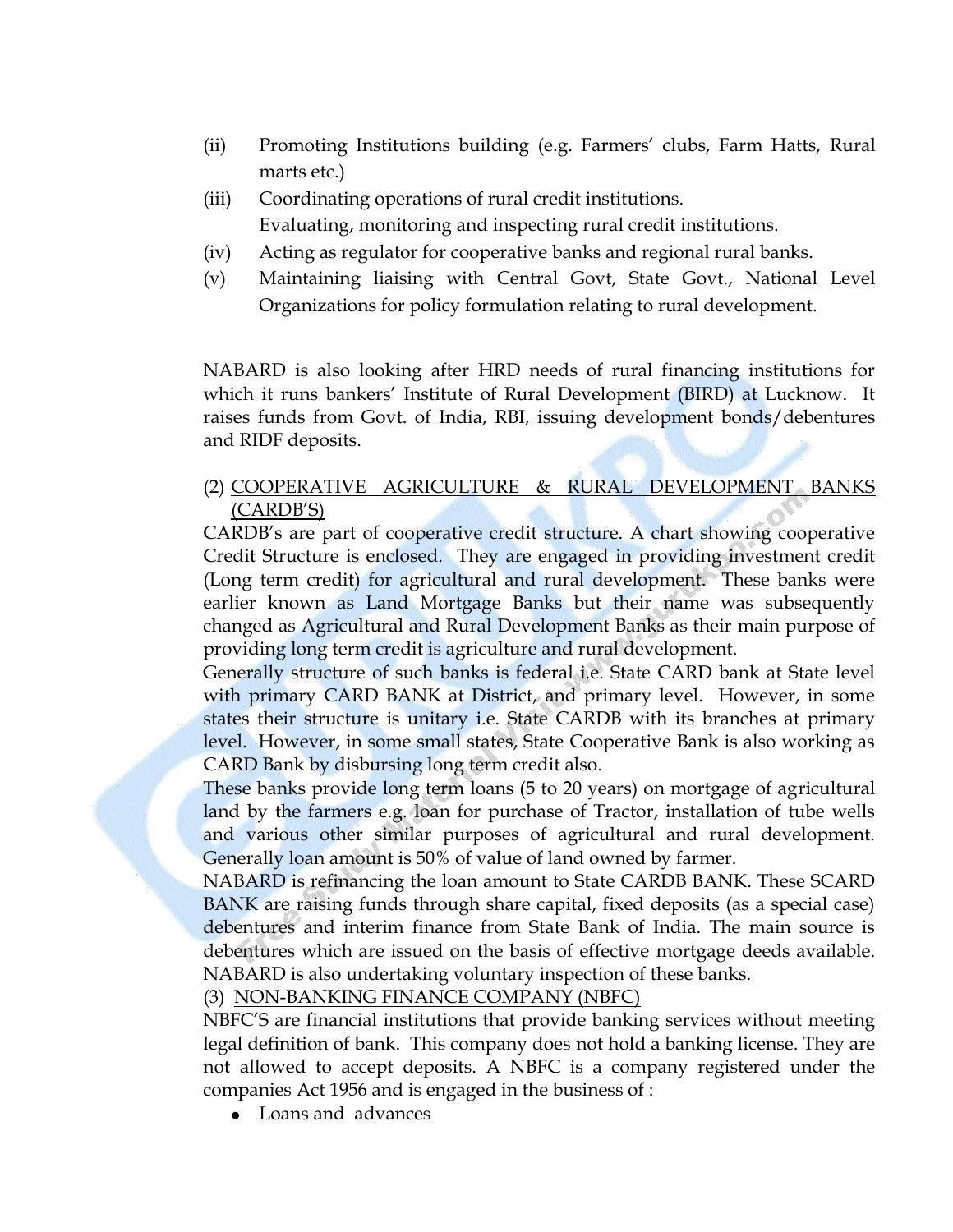- Acquisition of shares/stocks/bonds etc issued by govt. or govt. authorities
- Leasing
- Hire purchase
- Insurance business
- Chit business

NBFC"S are doing functions akin to that of banks. However there are few differences such as :

- A NBFC can accept demand deposits like current/saving.
- A NBFC is not a part of payment and settlement system and as such cannot issue cheque books to its customers.
- NBFC's are not covered under deposit insurance facility provided by DICGC

As per requirements of RBI Act 1934, it is mandatory that each NBFC should be registered with RBI. However to obviate dual regulation certain category of NBFC"s which are regulated by other regulators are exempted from registration with RBI. The examples of such NBFC's are :

- Venture capital fund/merchant banking companies/ stock broking companies registered with SEBI
- Insurance companies holding a valid certificate of registration issued by IRDA
- Nidhi companies registered under section 620 A of companies Act 1956
- Chit fund companies as defined under chit fund Act 1982
- Housing finance companies regulated by National Housing Bank

#### (4) SECURITIZATION AND RECONSTRUCTION OF FINANCIAL ASSETS & ENFORCEMENT OF SECURITY INTEEST ACT 2002 ( SARFAESI ACT)

This SARFAESI Act 2002 has created a new legal framework and new procedure for recovery of dues of banks and financial institutions. The rights of banks and financial institution over securities both movable and immovable for realizing the loan advanced were limited and less effective before passing of this SARFAESI Act. Now, under this Act, banks and financial institutions got ample powers to enforce such security for realization of money due particularly loans in NPA category without the intervention of courts. This Act presupposed a simple thing that there is an obligation on the part of borrower to repay loans and if they are unable to repay, then the securities for loans are liable to be sold for recovery of loans.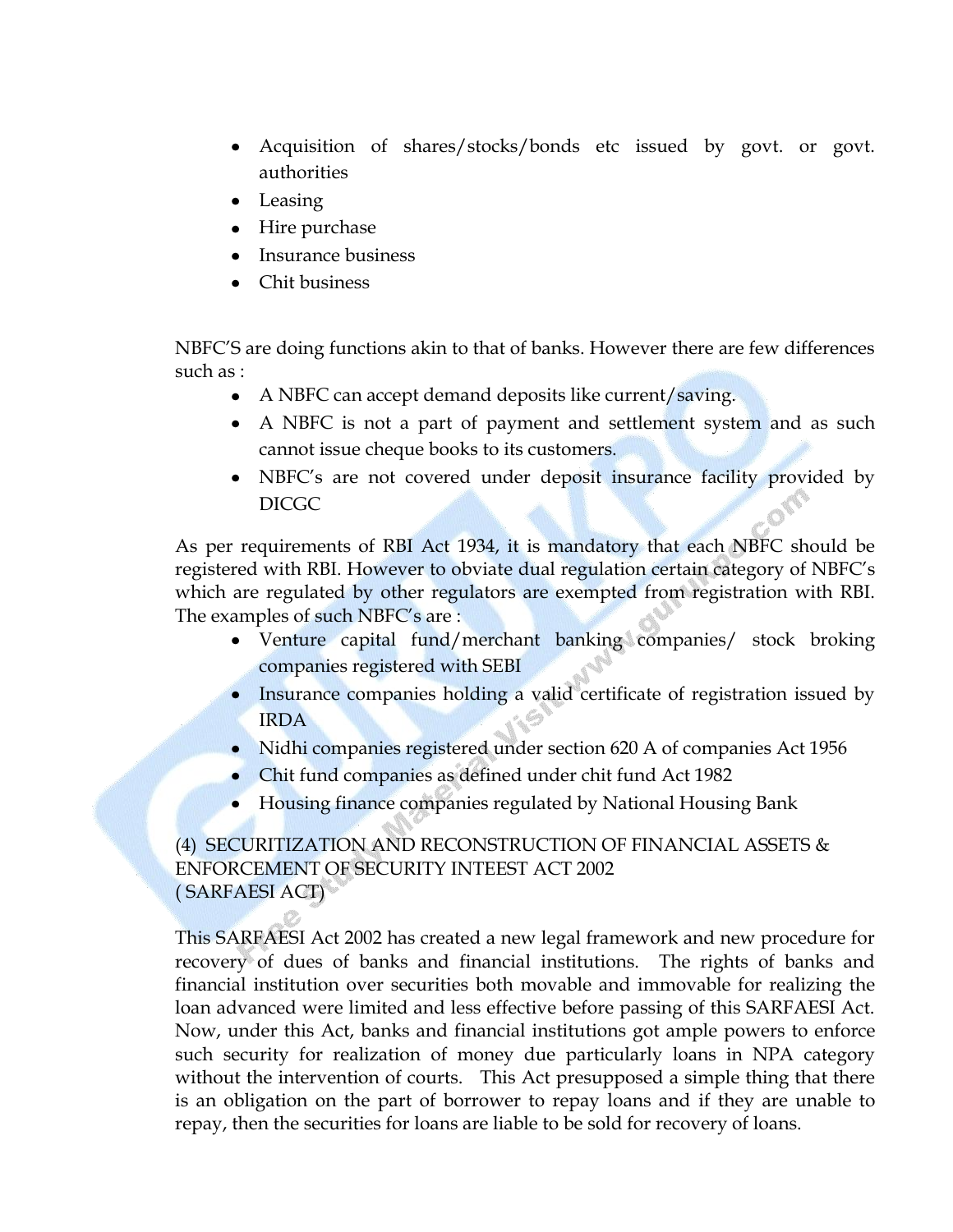This Act is effective from 21.6.2002 and has retrospective application i.e. it applies to loans and securities created prior this Act coming into operation. This act is applicable on all banking companies, nationalized banks, State Bank of India and its subsidiaries and cooperative banks. However, RRBs are not covered under this Act. This Act has permitted "Securitization" which means acquiring financial assets of a bank of financial institutions by a securitization or reconstruction company. This company to be registered under companies Act 1956 can convert the acquired financial asset in to marketable securities and place them in market for trading. This securitization & reconstruction company also needs registration with RBI. This securitization is a process of converting loans & receivable of banks into marketable securities.

For recovering loans under this Act, a bank of financial institutions has to give a 60 days notice to the borrower indicating the details of amount to be recovered. If borrower raises some issues, the bank has to clarify these issues. If borrower is not satisfied, he can go into appeal in Debt Recovery Tribunal by depositing 50% amount. If borrower fails to repay amount within this notice period, the bank, financial institution (Secured creditor) can take the property into possession, sell the property and recover the amount. If amount recovered is less, he can move against guarantors. If amount recovered is more, the excess amount can be refunded to the borrower.

Under this act, there is a provision of appeal against the order of DRT within 45 days. The RBI has to provide a key role as regulator over securitization and **SALARE** Reconstruction Company.

#### **Question 3 Banks are hub for providing fee based and fund based financial services. Discuss these services.**

Answer : Banks are really hub as they provide a services of fee based and fund based services. In fact their income/revenue comes from two sources i.e. interest income from financial assets, loan & advances given to the customers and investments in money market and govt. securities. Non interest income come from fees service charges, handling charges, inspection charges etc. This non-interest income is commonly known as fee based income and such services provided are known as fee based services.

Fee based services : can be classified in to two i.e.

- 1. Corporate fee based services
- 2. Retail fee based services
- (1) Corporate fee based services are :
	- Cash services i.e. collection, payment etc.
	- Merchant banking
	- Acting as registrar, under writing and custodian services
	- Foreign exchange services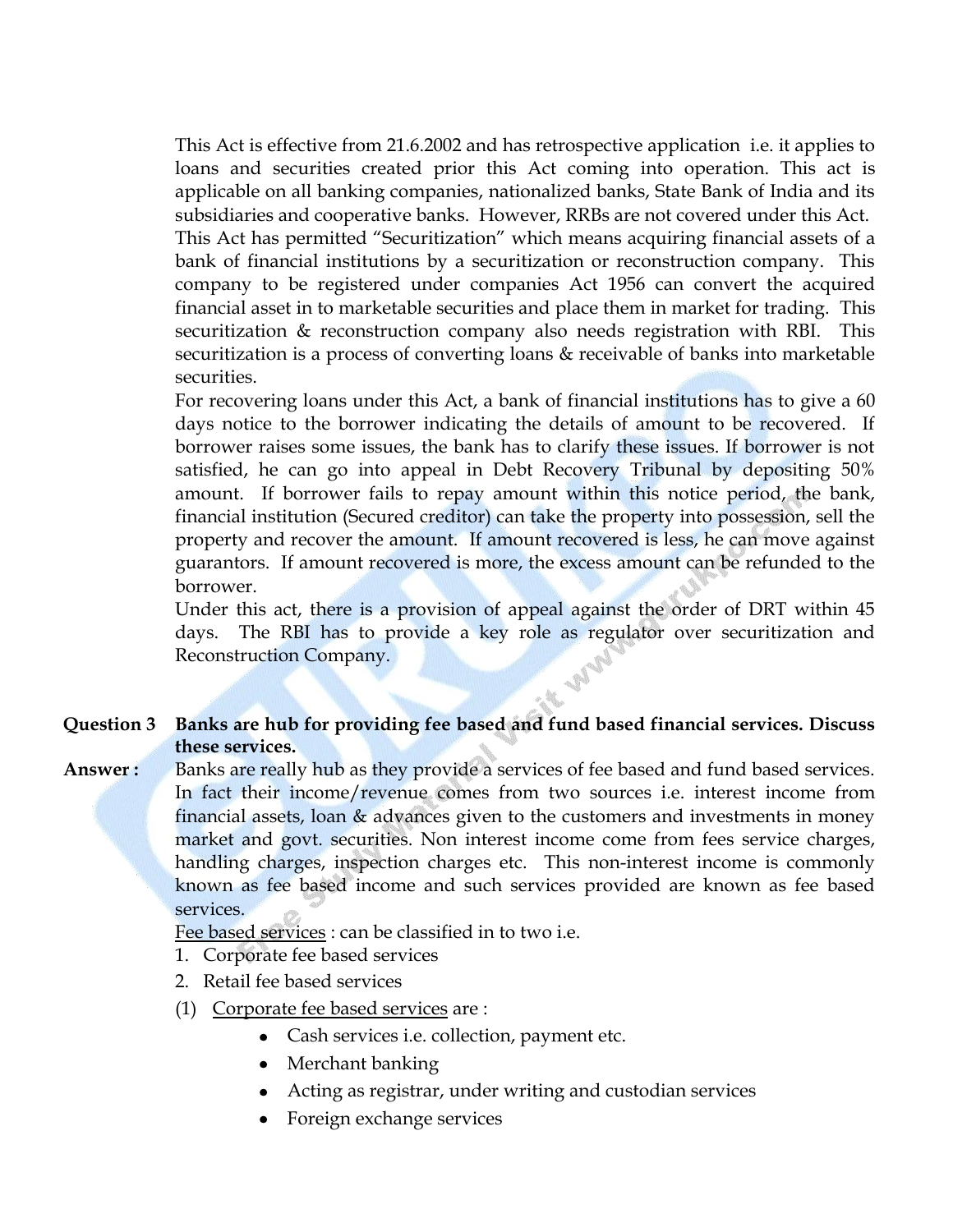- Bill discounting  $\bullet$
- Factories
- Forfeiting
- Leasing
- Credit rating
- Letters of credit and bank guarantee

#### (2) Retail fee based services

- Credit cards
- Debit cards
- Smart cards
- Personal tax counseling
- ATM facilities
- Foreign inward/out ward remittances
- Fund transfer facilities through cheques, bankers cheques, demand draft, telegraphic transfer, mail transfer, RTGS etc.
- Safe deposit lockers / safe custody facilities
- Utility bill payment
- Portfolio management
- On line trading  $\bullet$

Interest income or fund bases income comes from various fund based services provided by banks in the form of :

Loans & advances to customers

Home loan, vehicle loans, education loan, business loans in the form of clean limit, pledge loan, hypothecation cash credit, overdraft, agricultural loans, loan against FD"S, NSC etc.

Investment made it money market

Call deposits, treasury bills, certificate of deposit, commercial paper, surplus cash parked with RBI on reverse repo rate.

(3) Investments Made in Govt. Securities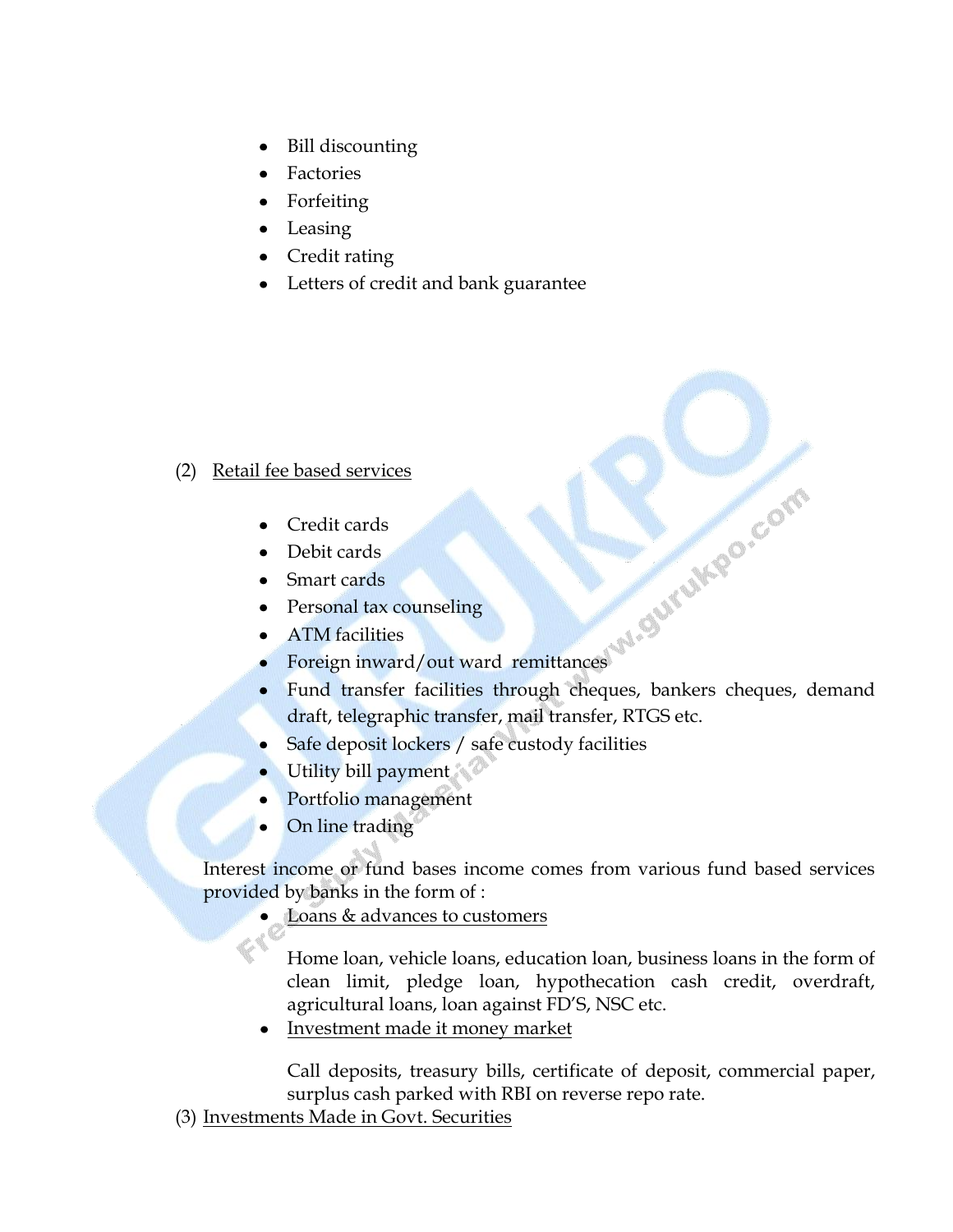Each bank is required to invest 25% of its total time and demand liabilities to maintain Statutory Liquid Ratio (SLR) in govt. and govt. approved securities on which bank gets regular income though rate of interest is a bit low.

Hence, it can be concluded that banks are hub for providing various fee based and fund based services as explained above.

- **Question 4 In the recent post, banking system has passed through multiplicity of crises and problems. Discuss the root cause of the crises and way out to fight such crises.**
- **Answer :** In the year 2008 and 2009 world wide recession was on peak adversely effecting even the banking sector in India. The problem originated from most developed country like USA where many banks failed due to this crisis. Lot of credit/ loans were availed by American people and they found it difficult to repay the loan. It was revealed that in a small family, number of credit cards went up to 9-10 and all these cards were used. Similarly, housing loan was taken from banks which could not be repaid in time. Due to recession, production of goods and services came down which further aggregated the problem & gave rise to liquidity crises in market. Due to this recession, many companies reduced their production capacity and owners started job cuts and retrenchment of employees to curtail the expenditure.

Indian banks were not much effected by this worldwide recession because of very strong financial system and strong policies of RBI to monitor and control over Indian banks. However, our banks faced some problems like :

- Liquidity crises
- Fall in interest rates and as a result deposit growth rate come down
- Many new cases of dishonor of cheques were noticed
- NPA's of some of the banks went up particularly with reference to cooperative banks.
- Banks were not in a position to meet full demand of loans & advances.
- Norms of loans and advances were made move stringent
- Net profit of some banks declined.

Now this problem of banks is over and the greatest challenge before RBI is to control rising inflation for which RBI has taken strong decisions. RBI has raised Repo rate and reverse repo rate 8-9 times during 2010-11. Interest rates on deposits have gone up and as a result again, growth rate of deposit and loans & advances has started rising.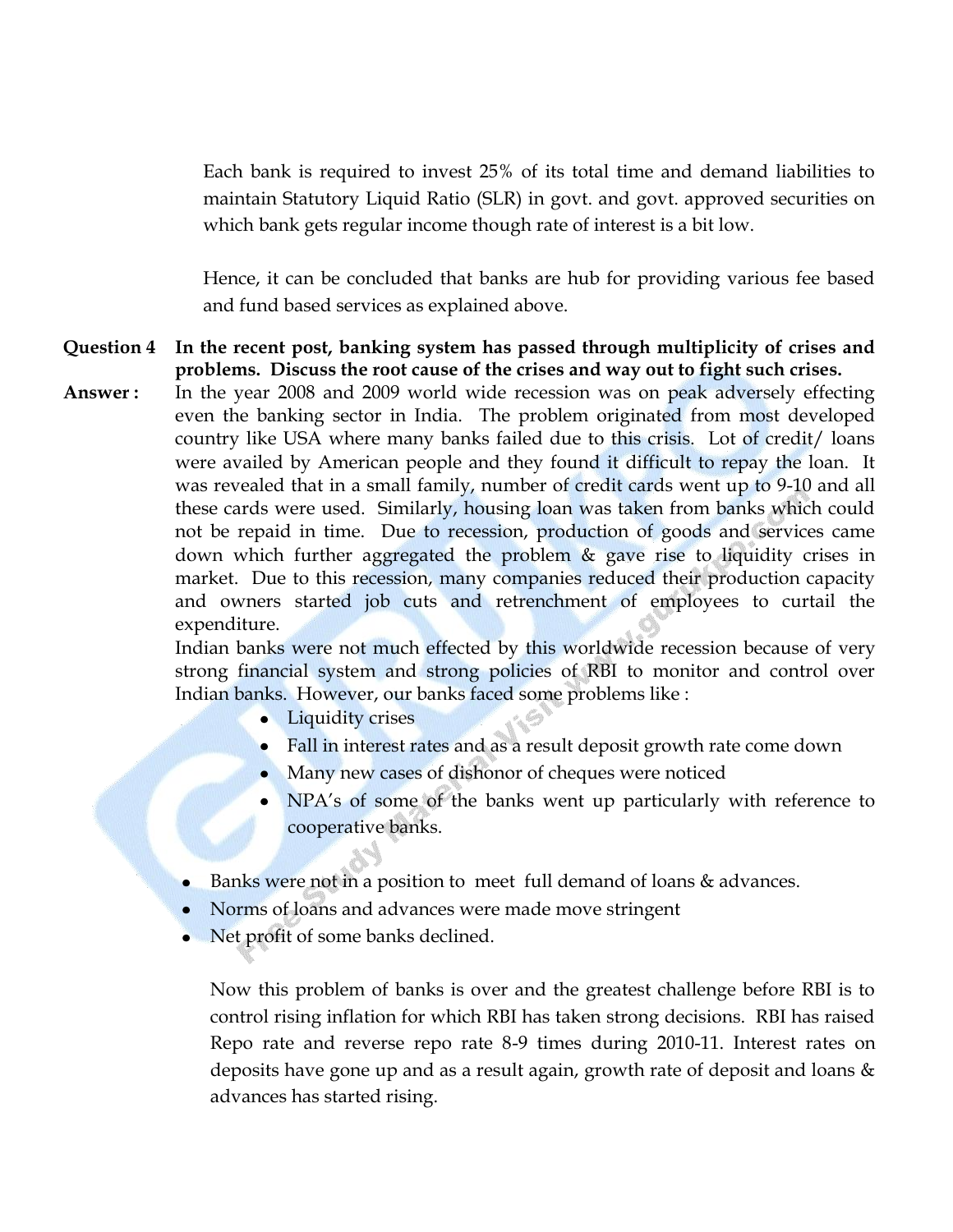Our RBI is strong enough to take suitable measures and as a result such crises is not going to repeat through our banks were not effected much by this crises which originated from USA during 2008.

#### **Question 5 Write note on any two**

**(i) Securitization of debts (ii) NPA & provisioning for it (iii) CAR**

#### **Answer**

#### **Capital Adequacy Ratio (CAR)**

CAR is a ratio of capital fund of a bank to risk weighted assets. This capital fund consists of two broad groups i.e. :

Tier I : This tier one capital otherwise known as core capital provides most

permanent and readily available support to a bank against expected losses. It includes :

- Paid up share capital
- Free reserve
- Capital reserve
- Surplus of profit

Tier II : it consists of elements that are less readily available to meet expected losses.

**SALLES** 

**COMPARATIONS** 

This tier II would include :

- Undisclosed reserve
- **Investment fluctuation reserve**
- Re-valuation reserve
- General provisions and loss reserve
- Hybrid debt capital instruments & subordinate debt

**Risk Weighted Assets** : Means weighted aggregate of funded and non-funded items. The degree of risk in each item of asset is expressed as percentage weighting of assets in balance sheet and each asset is multiplied by relevant weights to calculate total of risk weighted assets. These risk weights to assets are prescribed by RBI and some changes in these risk weights are also notified by RBI time to time. Presently this CAR/CRAR is 9%. It tells the adequacy of capital fund of a bank in

relation to risk weighted assets.

1- **Securitization of debts** : Securitization (s) refers to the process of liquidating illliquid long term assets like loans/receivables of financial institutions like banks by issuing marketable securities against them. It is a technique by which long term, not negotiable and high valued financial assets are converted into securities of small value which will be traded in market.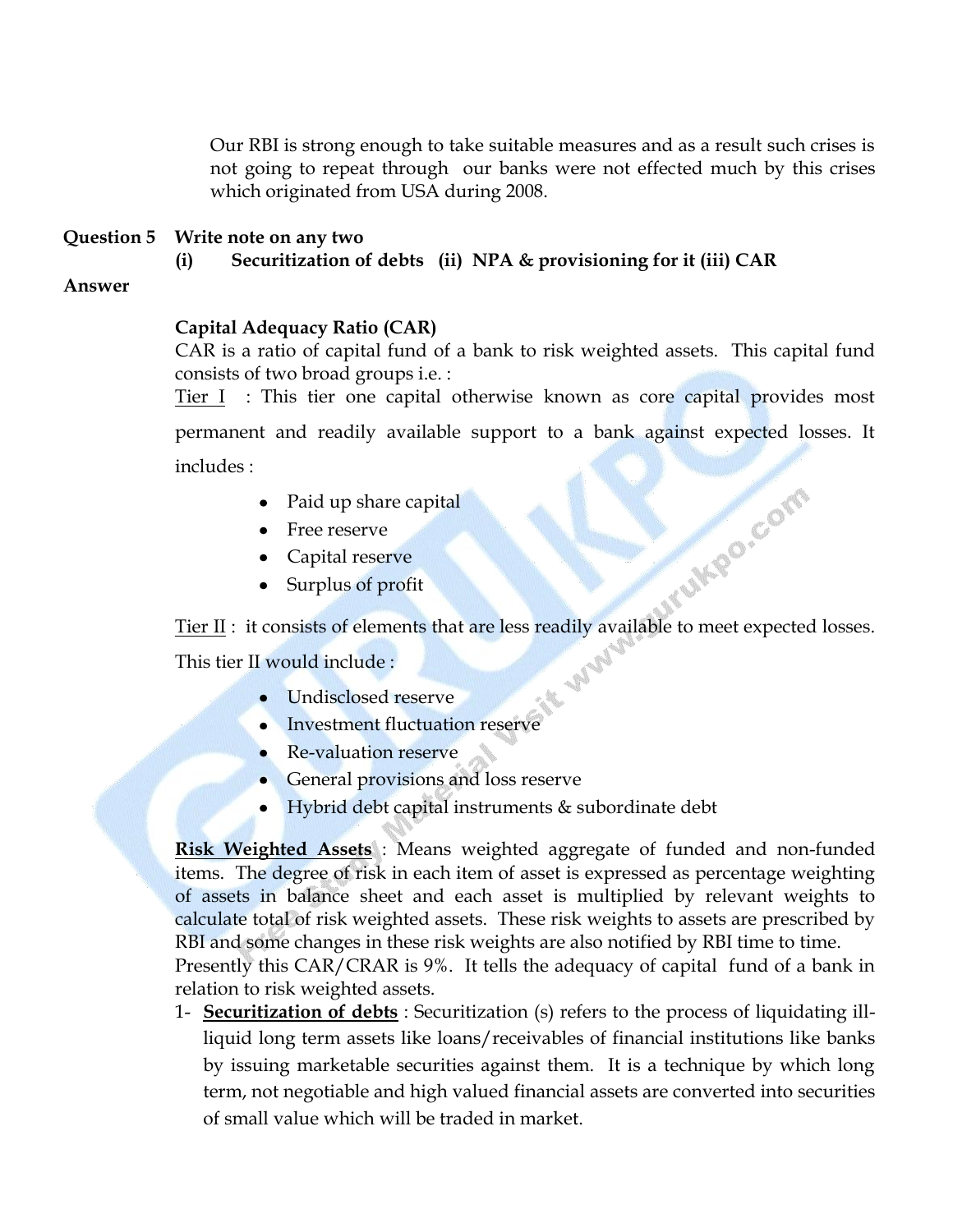Through this process of "S" banks can remove long term assets from balance sheet by replacing them with liquid cash through issue of securities against them. In these long term assets, funds of banks are blocked unnecessarily for long term. Now this is readymade solution for them. This "S" helps in recycling of funds at reasonable cost and with less credit risk. This process of "S" provides liquidity through tradable financial instruments. Entire transaction of "S" is carried out in asset side of balance sheet i.e. one asset (ill-liquid) is converted into another asset (cash).

Hence 'S' is nothing but liquidating assets comprising loans and receivables of an institution though systematic issuance of financial instruments. In the operational mechanism of "s" following parties are there.

- (i) **Originator :** The bank of financial institution which decides to go for "S"
- (ii) **Special purpose vehicle (SPV) or a Trust :** The institution which is ready to help originator by outright buying such assets.
- (iii) **Merchant banker or investment Banker** : They act as SPV
- (iv) **Credit Rating Agency** : Which rates the "S" assets
- (v) **Servicing agent or receiving & paying agent** : An agency which collects money from 'S' assets. Even originator can take this responsibility.
- (vi) **Original borrower or obligor** : Principal debtor of "S" assets.
- (vii)Prospective investor or buyers of securities issued by SPV or Trust buying "S" assets.

#### **Various Stages Involved in Securitization are :**

- (i) Identification : Originator has to identify assets to be securitized of homogeneous nature considering their maturity, interest rate, frequency of payment and marketability.
- (ii) Transfer Process : After identification, selected pool of assets are passed through another institutions i.e. SPV or Trust through outright sale or through collaterised loan is known as transfer process.
- (iii) Issue process : In this stage, SPV issues securities to investors in the form of securities of smaller values. These securities are sold to investing public. These securities are called

" Pay through certificates "

" Pass through certificates "

The payment schedule of such securities is fixed in such a manner that it matches with repayment of securitized assets.

(iv) Redemption stage : The repayment of interest and principal amount of securities issued is facilitated out of collections made by SPV from "S" assets. For this purpose, collection agents are appointed on commission basis or originator does this work of collection.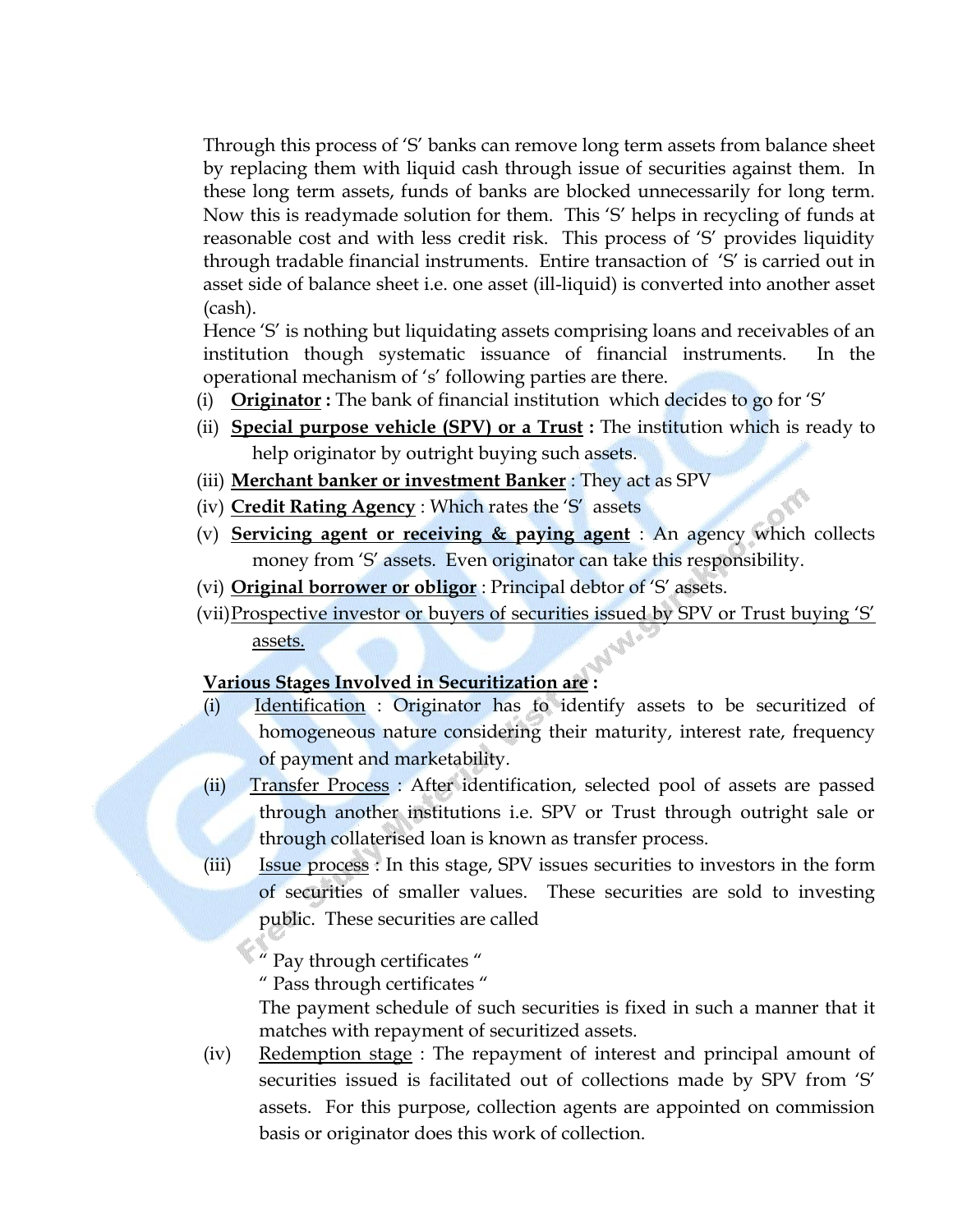The credit rating agencies rate such securities issued by SPV to facilitate their easy marketability.

The Merchant bankers play role in this process of "S" by way of acting as :

- SPV
- Underwriting issue of securities by SPV
- By undertaking issue Management of securities to be issued by SPV
- Structuring issue of securities and ensuring completion of legal formalities for such issue

Two keys parties – Whose role is crucial in this whole process of securitization, are

- (i) Original borrowers : Who have to fulfill their commitments of paying the loan & interest taken from bank ?
- (ii) Investing Public : Who are buying the securities issued by SPV?

The following type of assets are considerable suitable for securitization.

- Term loans to financially sound/reputed companies.
- Receivables from Government Departs./Companies.<br>• Credit card receivables.<br>• Hire purchase loans like vehicle loans.<br>• Lease finance<br>• Mortgage loans<br>tages of Secretic
- Credit card receivables.
- Hire purchase loans like vehicle loans.
- Lease finance
- Mortgage loans

Advantages of Securitization :

- Additional sources of funds to originator
- Greater profitability Through recycling of funds, increase business turnover.
- Raises/Enhances Capital adequacy ratio (CAR)
- Spreading Risk Amongst institutions like SPV, Investor public, merchant banker.
- Helps originator to have easy access to security market.
- Bette rate of return
- Avoids idle capital
- Securities issued are : better than traditional securities as they are backed by securitized assets.

Due to advantage of securitization, there is a vast scope for commercial banks to go in for securitization.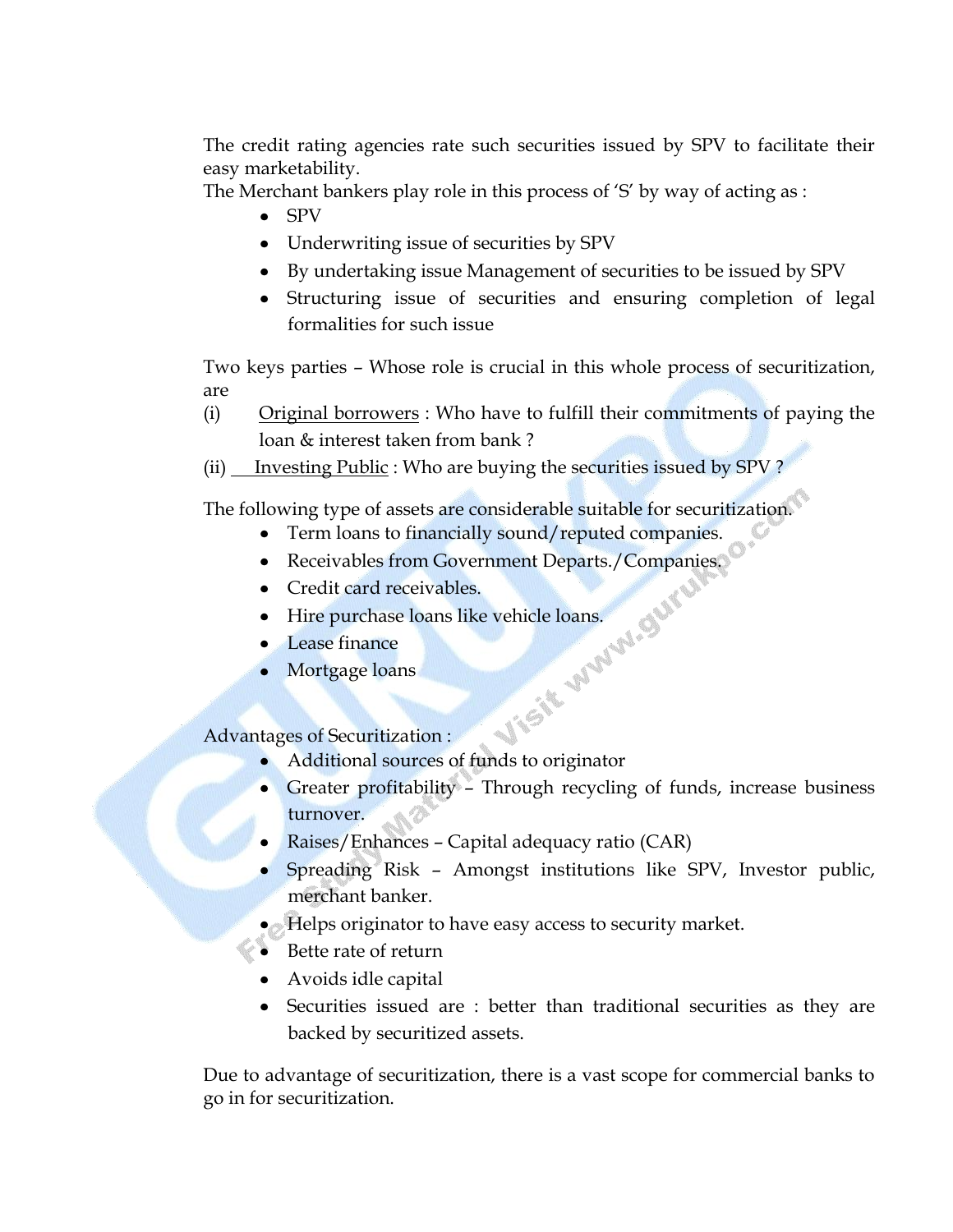Another Dimension of Securitization is to reduce mounting NPAS under SARFAESI ACT 2002 which is explained below.

Securitization is the process of transforming the assets of a lending institution in to negotiable instrument. It means acquisition of financial assets by a securitization or reconstruction company (SCRC). This process is resorted to reduce large non-performing assets of a bank or financial institution buy SCRC. This is a process where non liquidated financial assets are converted receivables and other assets in to securities in security receipts that can be placed in market for trading.

On acquisition of financial assets, the SCRC becomes the owner of financial assets and steps into the shoes of lender bank or financial institution. The RBI is the regulatory authority for SCRC which is company registered under the companies Act 1956 for the purpose of securitization. It needs registration with RBI under SARFAESI ACT 2002.

- Positive effect on balance sheet : Securitization is an accounting arm related to removal of debts from the balance sheet of a bank/financial institution. A bank would find it easy to be in conformity with the capital adequacy norms laid down by RBI.
- Increase in income : Bank can earn income in the form of service charges from selling the loan and than for servicing new loans.
- More loans with the same liability : The cash flow obtained by selling the old debt in the form of securities can be used to lend funds further at a profit to bank. Hence against same amount of liabilities, lending of banks increases.

#### **2- NON-PERORMING ASSETS (NPA"S)**

A Bank"s balance sheet will have performing as well as non performing assets. Performing asset means an asset on which interest income is received from the borrower as and when it is due and the principal is also repaid on due date as per the repayment schedule agreed between banker and borrower. Hence an asset which is not a performing asset is treated as non performing asset. It mean that an asset on which interest of principal is not received when due. The RBI took a decision that if this amount is not recovered within 90 days from the date if becomes due, it would be treated a NPA. Before 31.3.2004 this period was 180 days. Now banks can't show the interest income on such amount as receivable income and thus cannot increase their profit by crediting the same in Profit & Loss  $A/c$ .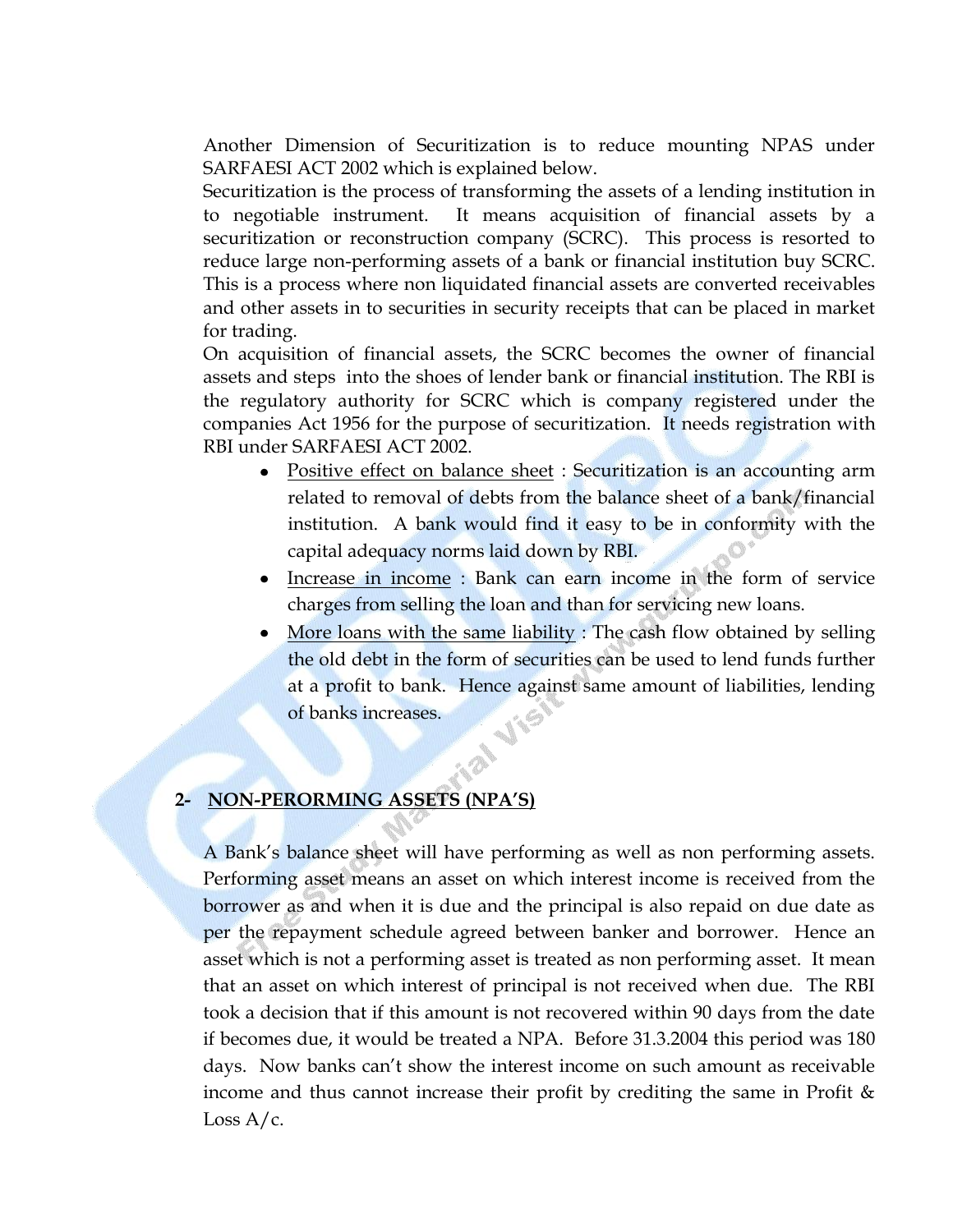Hence in simple words, an asset which ceases to earn income is treated as NPA. However, there are exceptions in this regard such as :

- 1- Loans guaranteed by Central & State Govts.
- 2- Loans against FD/NSC/IVP/KVP is adequate margin has been maintained.
- 3- Loans which have been rescheduled for the purpose of repayment.

Gross & Net NPA

Gross : Total amount of NPA before making provision for NPA

Net : Total amount of NPA Less provision made for NPA

Hence after making provisions for NPA, many banks have 0% net NPA's in relation to total loans and advances.

Classification of NPA"S & Provisioning Norms

- 1- Sub-Standard assets : An asset which remain NPA for not exceeding 12 months. General provision of 10% is required to be made
- 2- Doubtful Assets : An asset which remained in sub standard category for 12 months. Provision is required to be made according to the period. Further 100% provision on unsecured portion of asset.
- 3- Loss Assets : Assets which are not recoverable, provision @ 100% is to be provided till written off.

Further general provision is required @ 25% on standard asset. These are assets which carry normal risk and are not NPA. This classification as well as provisioning is required to be made as per latest guidelines issued by RBI in this regard. **Materia** 

**Question 6 "Micro Finance is a tool to eliminate evils, like unemployment, powerty and it also helps in the empowerment of women" Discuss.**

**Answer :** Micro finance as been defined by RBI "as provision of thrift and credit and other financial services of very small amount to the poor in rural, semi urban and urban areas to improve their income and living standard" Micro finance institutes are those which are engaged in providing credit and facilities to these poor strata of the society. RBI has asked banks and financial institutions to form their own schemes, models , prescribe suitable criterions, choose suitable branches, credit norms and interest rates etc. for this purpose.

> The nongovernmental organizations (NGO"S) voluntary organizations and self Help Groups (SHG"S) are playing crucial role in micro-finance facilities. Even NABARD is playing an active role in supporting these organizations and arranging financial assistance to them. Similarly, many states have also launched various schemes of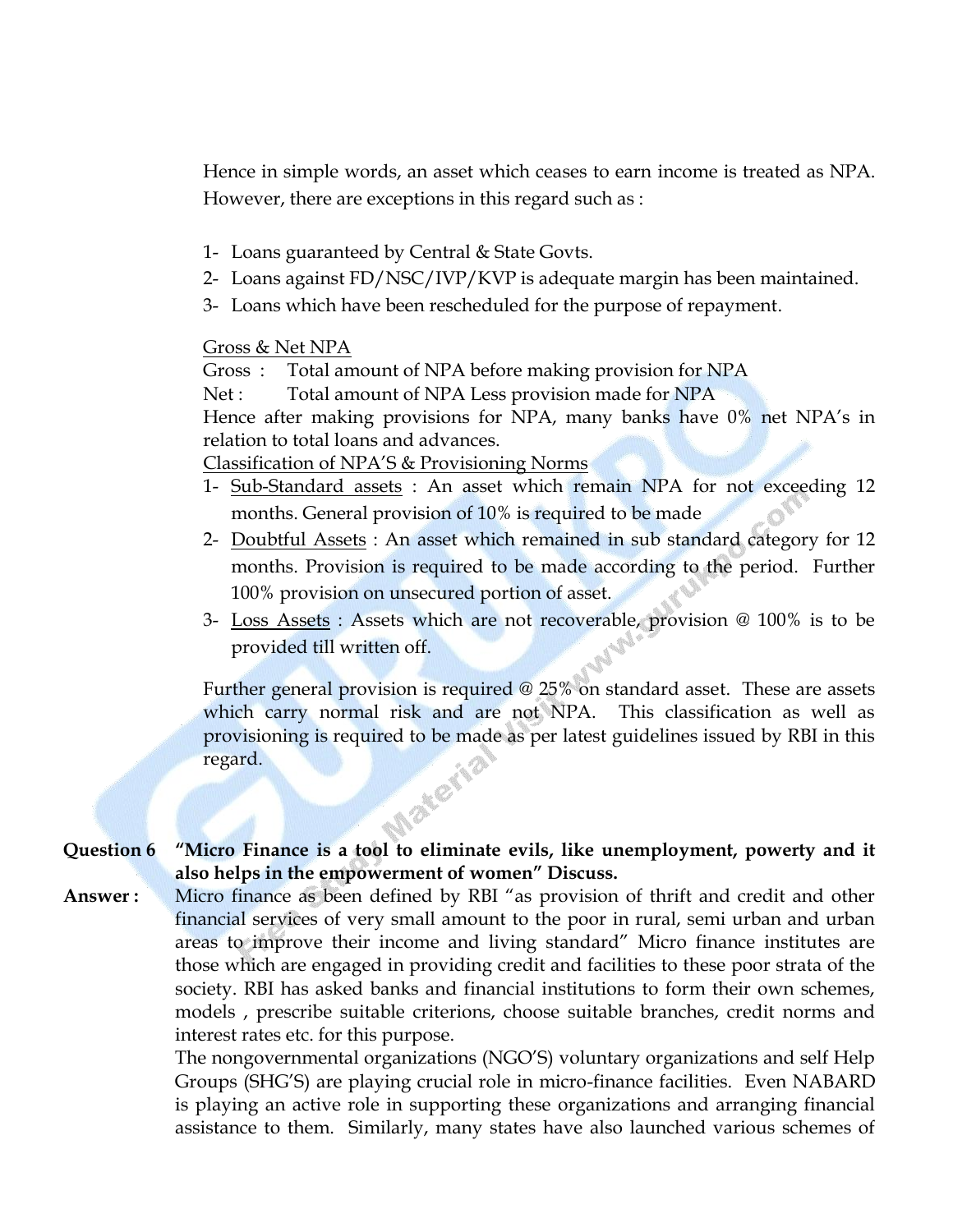micro finance for increasing income of poorest of the poor and for providing them additional source of income and employment.

Micro finance products are

- 1. Micro savings : creating habit to save and use this saving for future contingencies as wells using the savings for small business activities.
- 2. Micro insurance : various types of insurance products like life insurance, property insurance, health insurance etc. at nominal rates/premiums to poor people.
- 3. Micro leasing : Allowing poor entrepreneurs to take on lease equipments, machinery which they can afford.
- 4. Micro Money transfer : A service of transferring money from one place to other by poor families to their friends, relatives in India & abroad.

The first and foremost objective of micro-finance efforts is to remove poverty by providing finance to poorest of the poor so that this strata of society could make use of this money for income generating activities. In India, large number of self help groups are working which collect savings from their members and provide these savings to needy members for undertaking small business activities which may provide them some employment and source of income generation.

Micro finance has also played a very crucial role in women empowerment. Many self help groups are their which are solely of women. World known micro finance institutions is Gramin Bank Bangladesh led by Dr. Mohammad Younis which services more than 2.5 million members of which 94% are women. In India many self help groups of women are engaged in the task of women empowerment besides removing poverty and overcoming problem of unemployment. In these self help groups of women, they also learn the art of managing the groups, conduct regular meetings of the groups, work as spokes man of the group in banks/financial institutions. In the state of Gujarat there is institutions which is fully managed by women. Its name is SEWA i.e. Self Employed Women Association which also runs a bank for facilitating finance facilities to women.

Hence it can be concluded that micro finance is key tool to remove poverty, problem of unemployment as well work as a great source of empowering women and thereby provide great help in bringing women in the main stream of economy.

#### **Question 7 CASE STUDY**

This tendon committee was set up by RBI under the chairmanship of Mr P L Tandon. One of the area of recommendation was "Maximum permissible bank finance (MPBF). This committee suggested following 3 methods of working out MPBF.

First Method : Total current assets (CA) less current liabilities (CL) and a maximum of 75% of gap can be MPBF.

Second Method : A borrower to provide for a maximum of 75% of CA less CL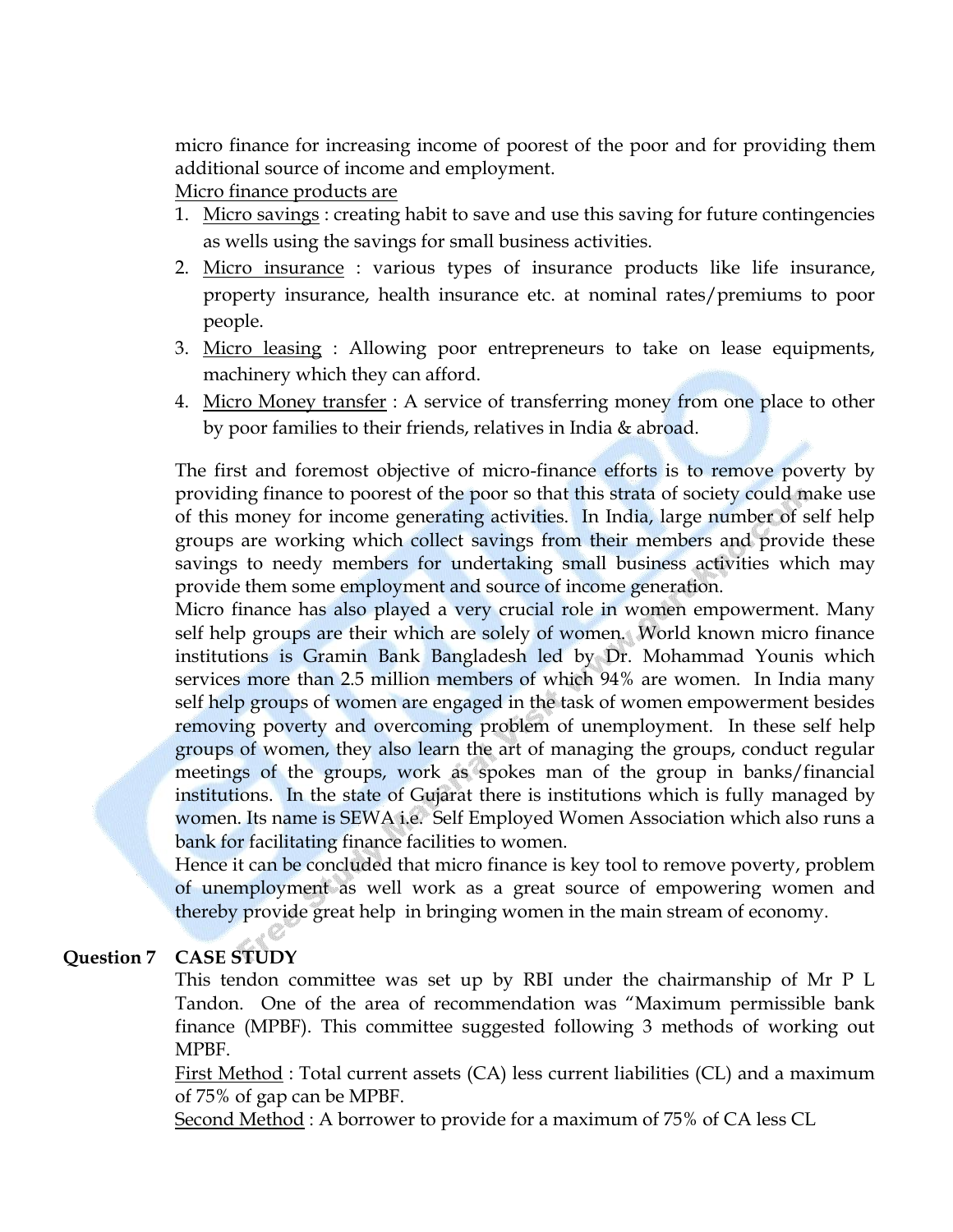Third Method : This method is same as second but excluding core current assets from total CA's MPBF as per first method Current Assets Rs. 23,00000 – C. Liabilities Rs. 600000/- = 170000 75% of Rs. 1700000 i.e. Rs. 1275000/- As per second method 75% of current assets of Rs. 2300000/- comes to Rs.1575000 Less Current liabilities of Rs. 600000/- MPBF = Rs. 975000/- As per Third method Total CA Rs. 2300000/less core current Assets Rs 300000/-Rs. 2000000/- 75% of Rs. 2000000/- comes to 1500000 lakhs Rs. 1500000 Less current liabilities of Rs. 600000 MPBF - Rs. 900000 lakhs

\*\*\*\*\*\*\*\*\*\*\*\*\*\*\*\*\*\*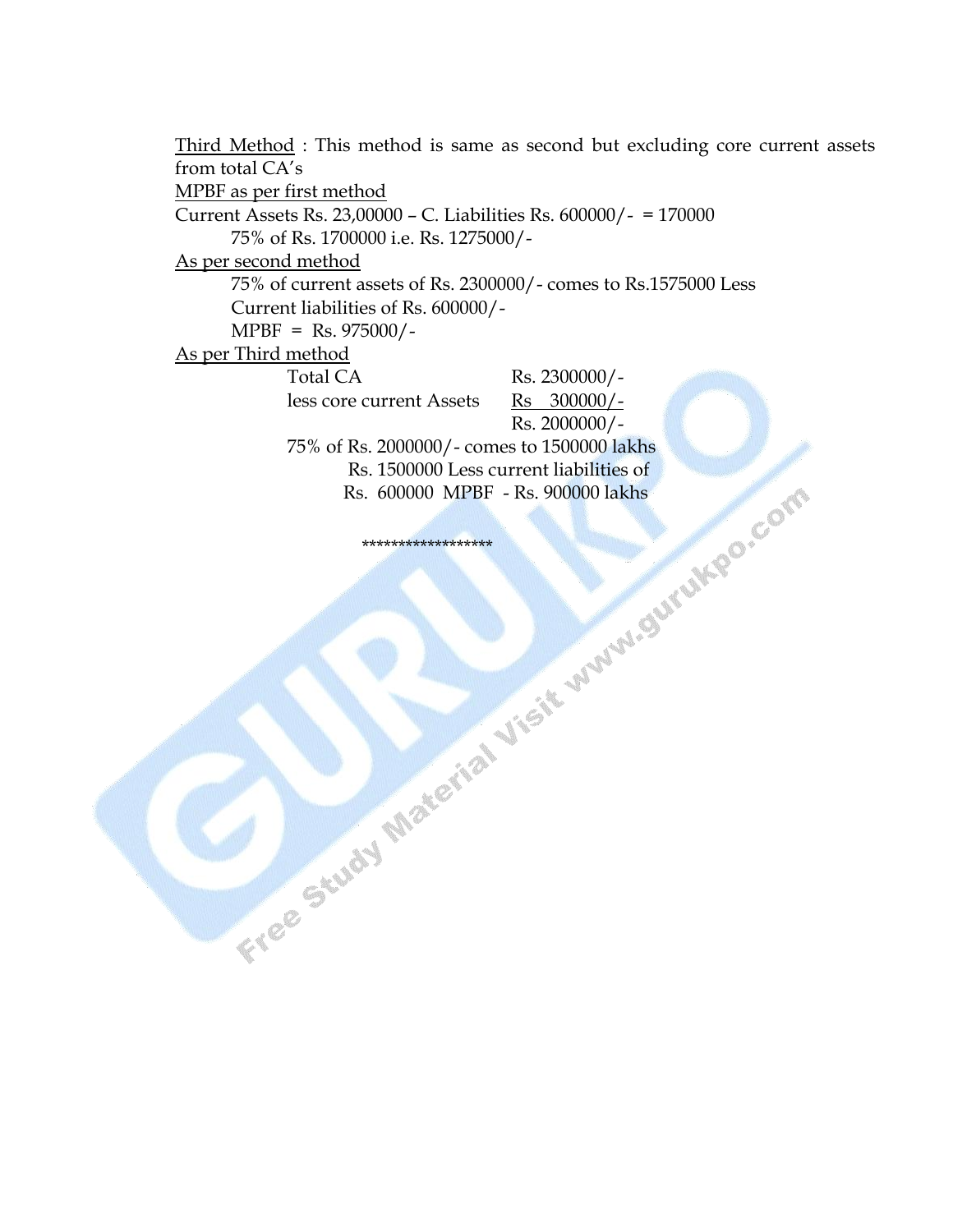#### **RTU QUESTION PAPER 2009 SUBJECT : BANKING SERVICES OPERATIONS (MINOR)**

- **Question 1 Describe nature and composition of Indian Financial system. Critically examine its role in strengthening national economy.**
- Answer: Finance refers to borrowing and lending of funds or demand & supply of funds of all individuals, institutions, companies and govt. In includes many institutions, and mechanism that effect the generation of savings, mobilization of savings and distribution of savings to those who demand these funds for investment purposes. Hence, Indian financial system is a complex and integrated subsystem consisting of following :
	- (i) Financial Markets : Organized & unorganized
		- Organized consists of
			- Money Market : call money market, inter bank money market, Treasury bill market, Certificate of deposit commercial paper
			- Capital Market : industrial security market, govt. security market long term loan market.
	- (ii) Financial Intermediaries
		- Banking intermediaries: commercial banks and cooperative banks.  $\bullet$
		- Non banking intermediaries : like LIC, GIC, UTI etc.
	- (iii) Financial Assets/Investment
		- Primary like shares, debentures
		- Secondary- Issued by intermediaries like UTI bond, mutual fund etc.
	- (iv) Financial Services
		- Fee based services
		- Fund based services
	- (v) Regulatory Bodies
		- RBI for banking sector
		- SEBI for stock market
		- IRDA for insurance sector

#### **Role of financial system in economic development**

Economic development of any country depends upon the existence of a well organized financial system. A financial system is an integrated set of financial institutions (financial intermediaries), financial markets, financial assets/instrument and financial services which facilitate transfer and allocation of funds efficiently and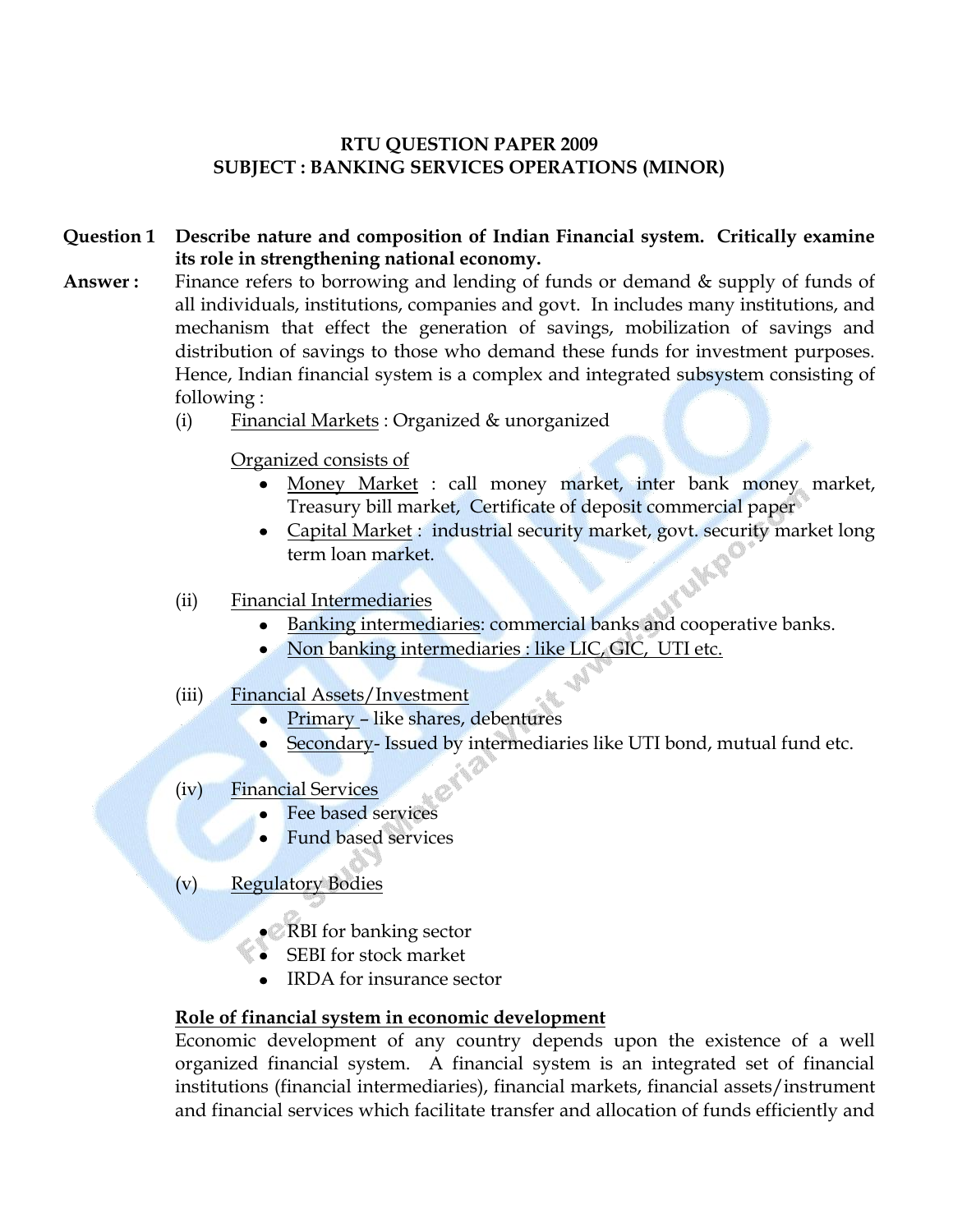effectively. Through this system, funds flow from areas of surplus to areas of deficit. The financial system is concerned about money, credit and finance.

Financial system provides an ideal linkage between depositor & investor, thus encouraging both savings and investment. It also promotes efficient allocation of financial resources for socially desirable and economically productive purposes and thus influences both quality and pace of economic development.

Role of Financial System Economic Development – Economic development is generally characterized by rise in national and per capita income. This improvement in income in turn facilitates :

- Large savings
- Increase capital formation
- Greater Technological development

These larger savings and capital formation leads to :

- Rise in per capita availability of capital resources
- Improvement in sills due to technological development
- Efficiency and earning power of labour
- Better organization of production
- Development of means of Transport & Communication
- ECT<br>
Development of means of Transport & Communication<br>
Rise in standard of health and education and expectation of life
- Greater leisure and increased recreation facilities
- Growth of financial institutions & widening mental horizons of people

The essence of economic development lies in growth of output or real income per head of population. Economic growth means transformation of an economy form the state of :

- Under developed to developing and developed
- From a agrarian to a highly industrialized society
- From a low saver to high saver
- From a predominately rural to predominantly urbanized society

The development of economy and transformation of economy as indicated above is largely due to influence of financial system. The adequate supply of finance not only increases national income but also leads to greater employment opportunities, improvement in the standard of living and social welfare. In fact all three crucial components of production i.e. man, material and money have to bring desired results. Human capital and physical capital and physical capital can be bought and developed with money. In real sense, money, credit & finance are the life blood of economic system and are part of financial system. Hence, a well developed financial system can contribute significantly to the acceleration of economic development.

Some Indian example can be narrated in this regard. First of all, RBI as a central bank of the country and regulator of banking institutions plays a crucial role in the development of economy through its monetary and credit policy as well as by making available money to commercial banks for investment in core sectors of economy like agriculture, industry and infrastructure sector/ services sector. It also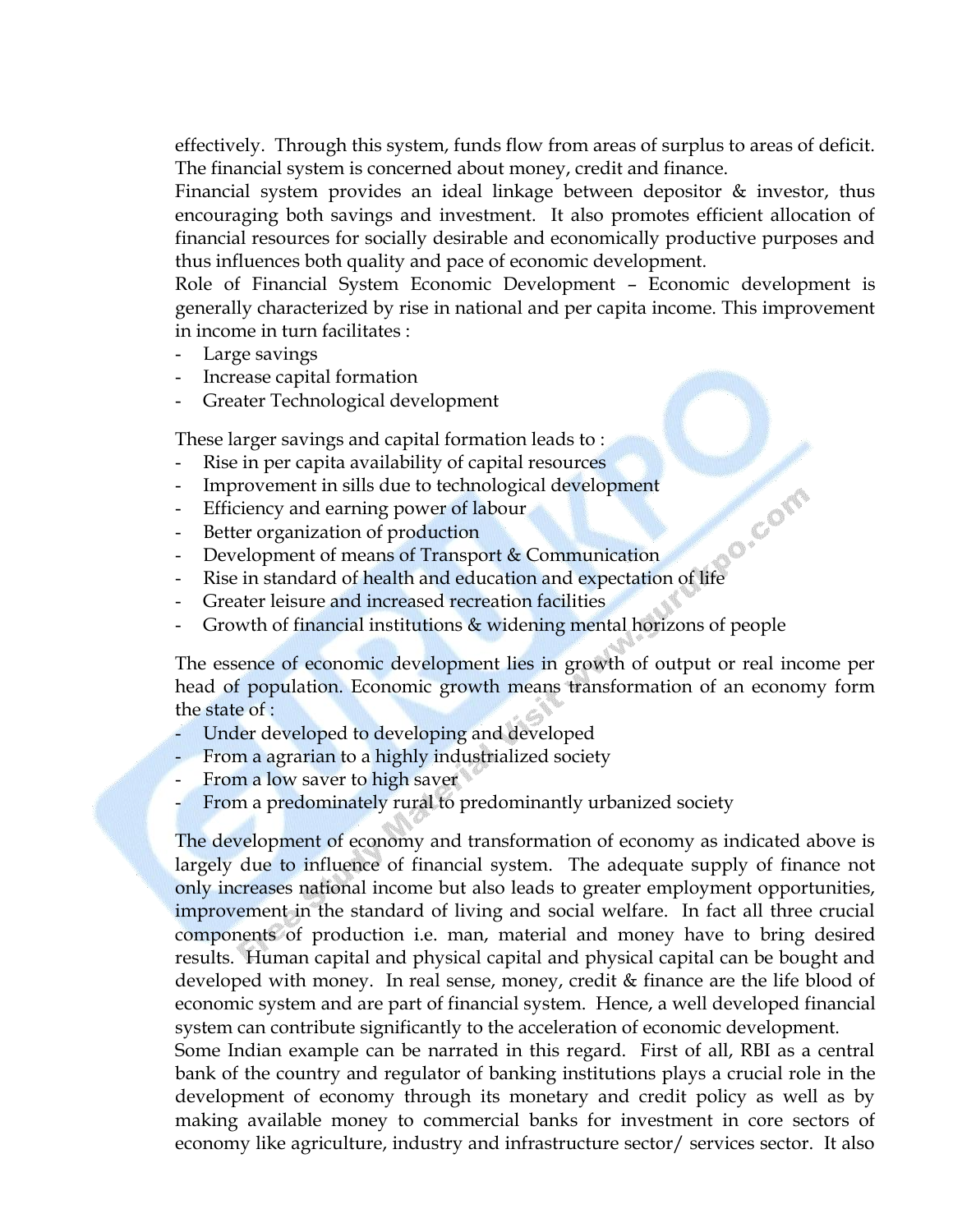provides loans to central/state governments for various developmental activities. Through its monetary policy and central mechanism, RBI has recently taken measures to control inflation which is major problem faced by our country. Under the overall guidance and control of RBI, commercial banks, and cooperative banks are collecting large amount in the form of deposits and convent that amount into investment meeting the requirements of agriculture, industrial as well as infrastructure sectors. Similarly, various developments financing institutions like NABARD, NHB, IDBI, IFCI, IRBI and playing key role of providing credit to their respective sectors like banks and development finance institutions. Insurance companies, which are dealing with life and non-life insurance are collecting large amount of savings from public in the form of premium and investing the amount collected from public to various needy sectors of economy like agriculture industry, infrastructure etc. Insurance companies dealing with life insurance have collected more than Rs. 2.61 lakh crores as premium from public during the year 2009-10 and have played a key role in the Indian Financial System. Out of such huge amount collected major amount is invested for economic development of country.

- **Question 2 "Through productive efforts bank finance should make people credit worthy and turn them into people of means" critically examine the statement and in its light describe the basic principles of bank lending.**
- **Answer :** Most of the loans provided by banks to individuals, business community and companies are given for productive purposes with a view to increase business turn over, improve profitability and thereby improve their overall image in market and finally improve their credit worthiness and turn them with people of means. Some of the loans are also provided to improve their efficiency and living standard. For example loan for housing and two/four wheelers, consumer durables are provided to improve the image of loanee in the society. A person with his own house is seen with prestige, dignity in the society. Education loan is given by the banks to students for perusing higher education in the field of engineering, medical, management etc. to enable the students to acquire special knowledge which would help them in seeking good employment. They repay this loan out of their earnings when they get employed or start their own business.

Hence all bank loans aims at making the borrower more credit worthy and make him capable of acquiring means of earning

There are four basis principle of lending which a banker keeps in mind while lending. These four principles are :

- Safety
- Liquidity
- Profitability
- Yield

**Safety :** The first and foremost aspect seen a before loaning is safety of funds in the hands of borrower. In also depends upon the type of security offered for loan. For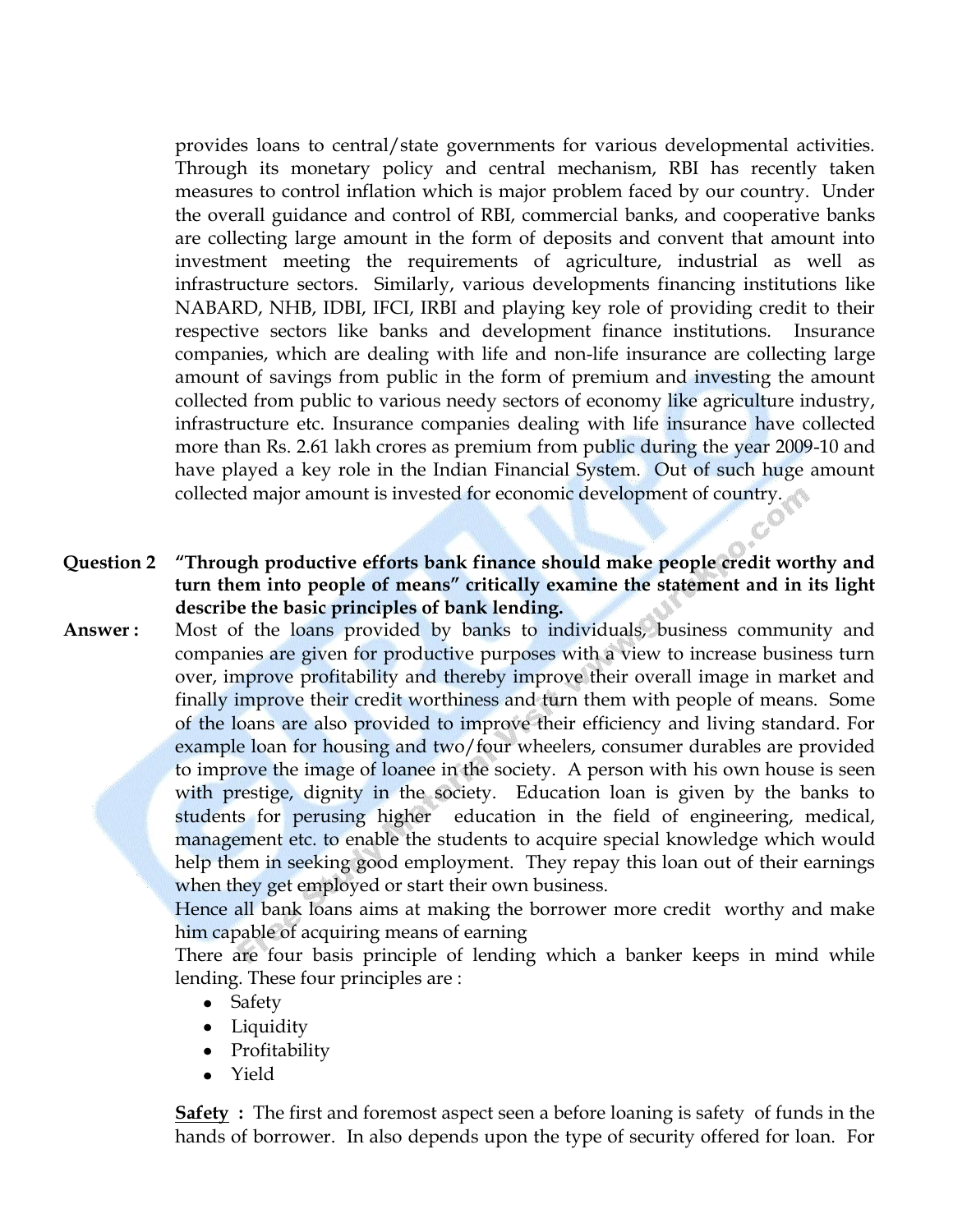example loan granted against mortgage of house is safe as security for loan is house it self which has been mortgaged with the bank. However at the time of analyzing credit worthy ness of the borrower, five C's are normally seen by the bank. These  $5$ C's are :

- > Character
- > Capital
- $\triangleright$  Capacity to repay
- **►** Collateral
- $\triangleright$  Conditions

**Liquidity :** It means that loan is likely to come back after the specified period for which loan has been granted.

**Profitability** : Loan granted will provide reasonable earning to the bank which would help the bank in improving its profit.

**Yield :** Return on the loan in the form of interest income would provide reasonable yield on investment in loans. Here, it may be mentioned that banks are required to invest funds in govt. and govt. approved securities but yield on such investment is not attractive. This investment under statutory liquid ratio is Statutory / mandatory as per Banking Regulation Act and hence banks are required to compromise on yield. However in case of loans, banks would like to increase their yield by charging higher interest rates.

- **Question 3 Describe the operation of Real Time gross settlement (RTGS) and National Electronic Fund Transfer (NEFT) facilities used for interbank transfer of funds in India. Explain how these facilitated settlement of transactions in financial markets for trade, commerce and industry.**
- **Answer : RTGS** : This system is an important mile stone in Indian banking system through which high value cheques and fund transfer from one bank to other are settled and amount is credited in customers account on the same day within 2-4 hours. The settlement of account with two banks takes place through RBI. Each participating bank of RTGS will be required to open a dedicated settlement account with RBI for putting through RTGS settlements. In this system electronic message is sent to another bank through RBI Mumbai and account is settled on the same day. Since the fund transfer instructions are processed and settled in real time, credit and liquidity risks are eliminated. RBI expects it to be one of the most secured systems in the world as information shall not be flowing through public domain but through secured lines.

**NEFT :** Before introduction of electronic fund transfer, mode of transfer of funds from one bank to other was through demand drafts, mail transfer, telegraphic transfer. However these mediums have their own limitations. Hence in order to facilitate speedy intercity money transfer of funds and ensure effective customer services, RBI introduced EFT Mechanism. It this system any one who want to make payment to another person can approach his bank and can make cash payment or give instructions to transfer funds directly from his account to the account of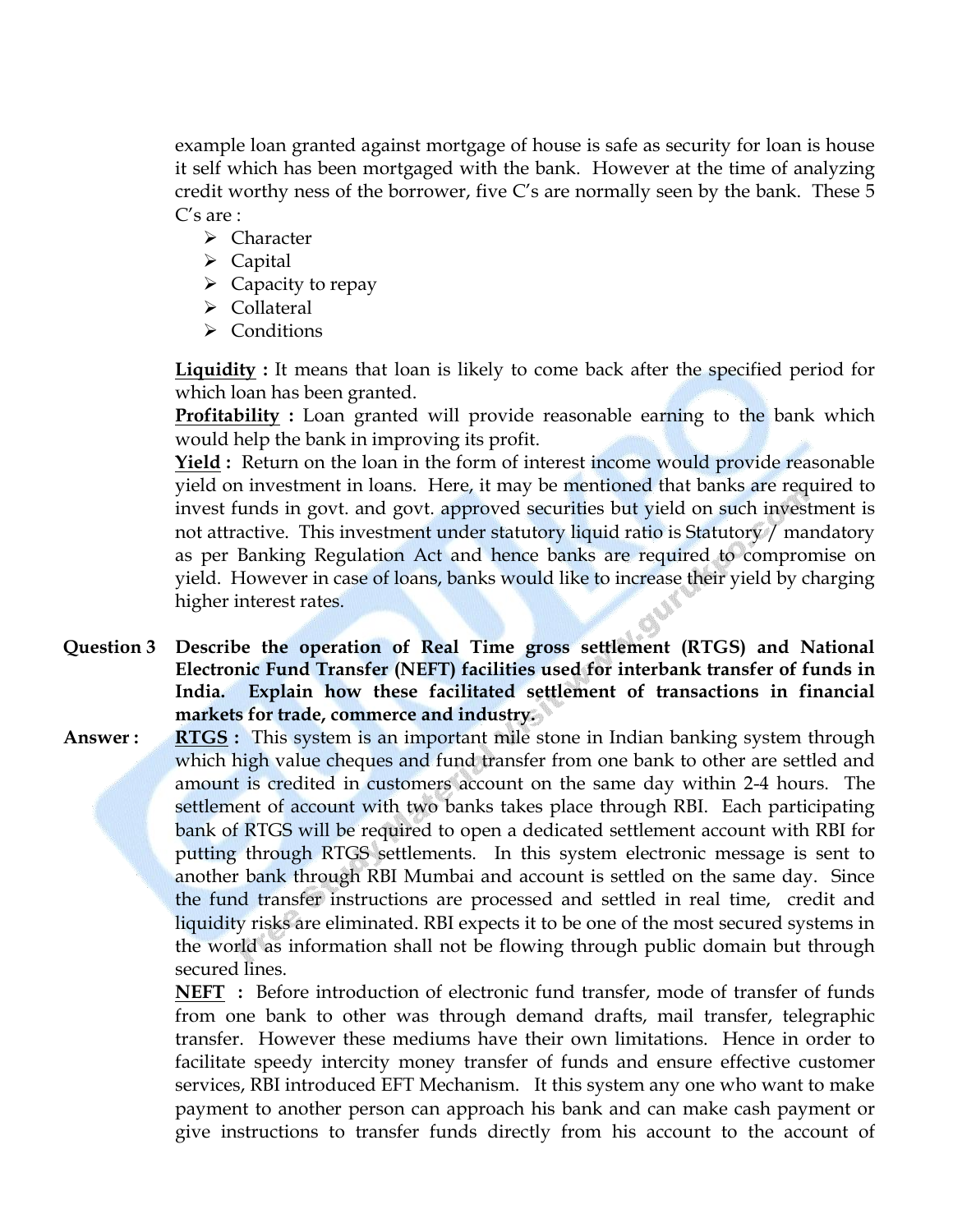receiver and thus amount reaches to the receiver fast. RBI is the service provider for EFT.

Besides above two fund transfer techniques, Electronic Clearing System (ECS) is now a days getting very popular. Under this ECS, amount of repeated nature to be paid by a person is collected by debiting his account every month. Most of house loan financing institutions collect loan premiums through ECS.

These above explained RTGS, NEFT & ECS has helped a lot in faster/speedy settlement of transaction in financial market, trade and industry. A debtor who has to make payment to supplier can use any of these modes and amount is credited in the account of supplier on the same day and supplier is in a position to use this money in his business.

Hence these electronic messaging systems of transfer and settlement of money transactions has proved a great boon in the financial market/trade and industry.

**Question 4 In the post nationalization phase due to liberal approach in lending, banks in India faced huge overload of Non-performing Assets (NPA"S) comment on the statement and identify reasons behind high NPA levels in banks and suggest the strategy to set the problem right.**

**Answer :** In the year 1969, 14 major commercial banks were nationalized and 6 more banks were nationalized in 1980. The key purpose behind nationalization of these major banks was to force the banks to lend money to agriculture and other priority sectors so that the condition of poor and weaker sections of community can be improved which is essential for development of the economy.

> As a result, liberal approach in lending was perused by banks and money was advanced to such people who do not have adequate security to offer from the angle of safety of funds of a banks. There were many other factors due to which amount of NPA started rising and this amount in banking & financial institutions went up to Rs. 1.10 lakh crores.

Factors for rise in NPA : can be classified in to two i.e.

External factors

- In effective recovery tribunal
- Will full defaults
- Natural calamities like drought, heavy rains
- Industrial sickness
- Change in Govt. policies
- Loan waiver schemes announced by govt.  $\bullet$

#### Internal Factors

- Defective lending policies without looking is to safety, liquidity and profitability aspects of loan.
- Improper SWOT Analysis of borrower
- Poor credit appraisal by banks and financial institutions
- Improper selection of borrower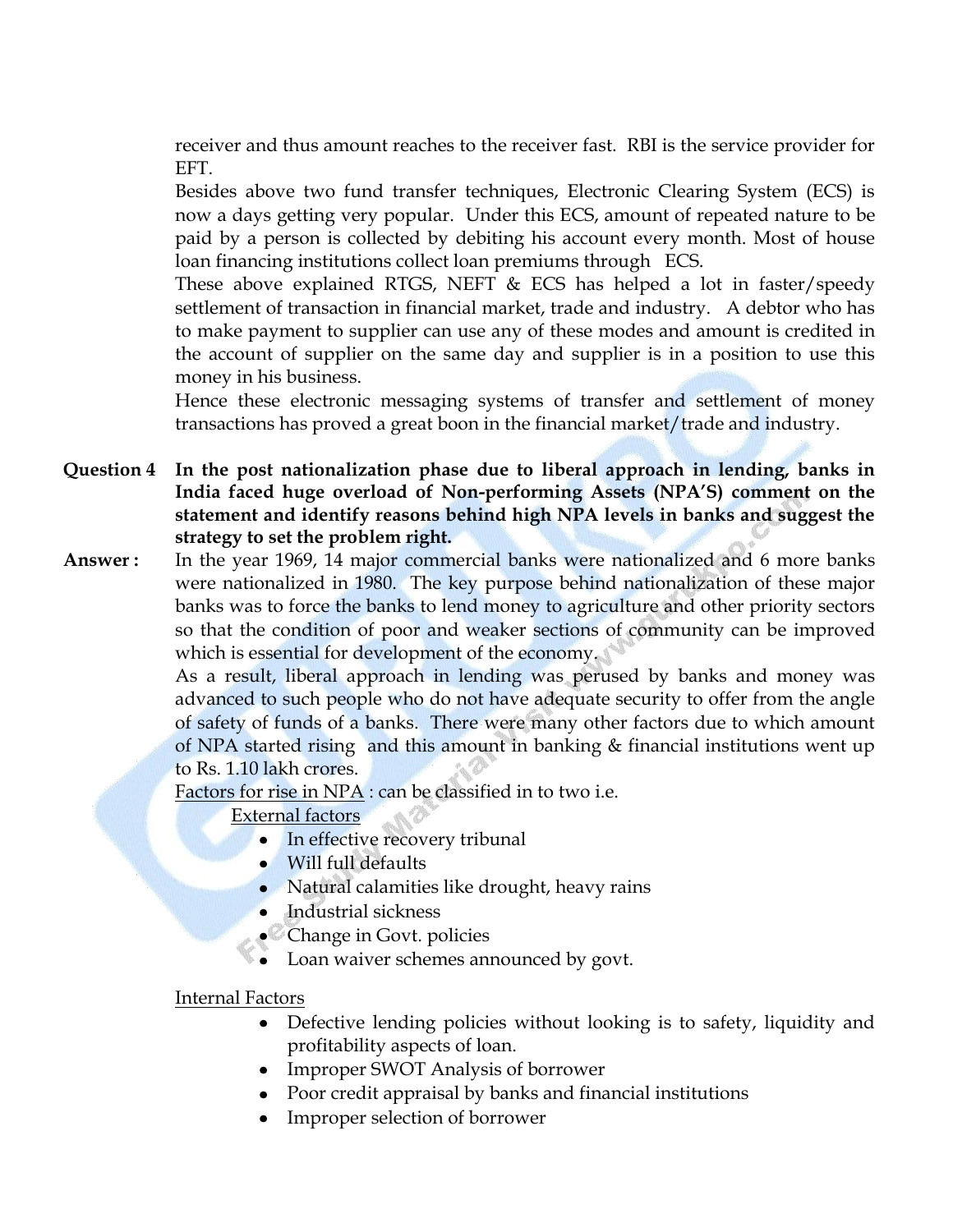- Lack of proper follow-up for recovery by banks and financial institutions
- Absence of regular industrial visits to ensure proper end use of loan.

The greatest impact of high NPA's is that these NPA's do into generate any income for the bank and on the contrary banks have to make provision for such NPA"s and position in balance sheet regarding such NPA"s reduces customers confidence in bank and at times deposits also starts decreasing.

To overcome this problem of NPA"s, two types of measures need to be initialed.

#### **Preventive Management**

- Proper credit assessment / appraisal and risk management mechanism need to be followed by lending institution.
- Organizational restructuring is required to gear up recovery process
- Compromising with interest rate high interest loans are more risky and hence one has to keep this fact in mind
- Check/control on border line cases so that such loans do not fall in NPA category.

#### **Curative Management**

- Making debt recovery tribunal more effective in speedy recovery of pending cases
- Lok Adalat This institution of Lok Adalats helps in settlement of disputes and hence lending institutions should try this measure
- Securitization Act and establishments of asset reconstruction companies
- Use of the securization and Reconstruction of Financial Assets and Enforcement of security Interest Act 2002 (SARFAESI Act) a special Act to deal with NPA cases.

Govt. of India also took many legal measures to deal this NPA problem in big industrial units. Some of the steps initiated by govt. are as follow:

- $\bullet$ Sick Industrial companies (Special Provisions) Act was passed in 1985
- Recovery of Debts due to Banks and Financial Institutions (RDDFI) Act was passed in 1993 to pave way for setting of special Debt Recovery Tribunals
- Corporate Debt Restructuring (CDR) system was introduced for rephasing the loan to help revival of loanee units.
- SARFAESI Act 2002 was passed specially for overcoming problem of NPA"S

The measure initialed particularly SARFAECI Act has helped a lot in overcoming the problem of NPA's.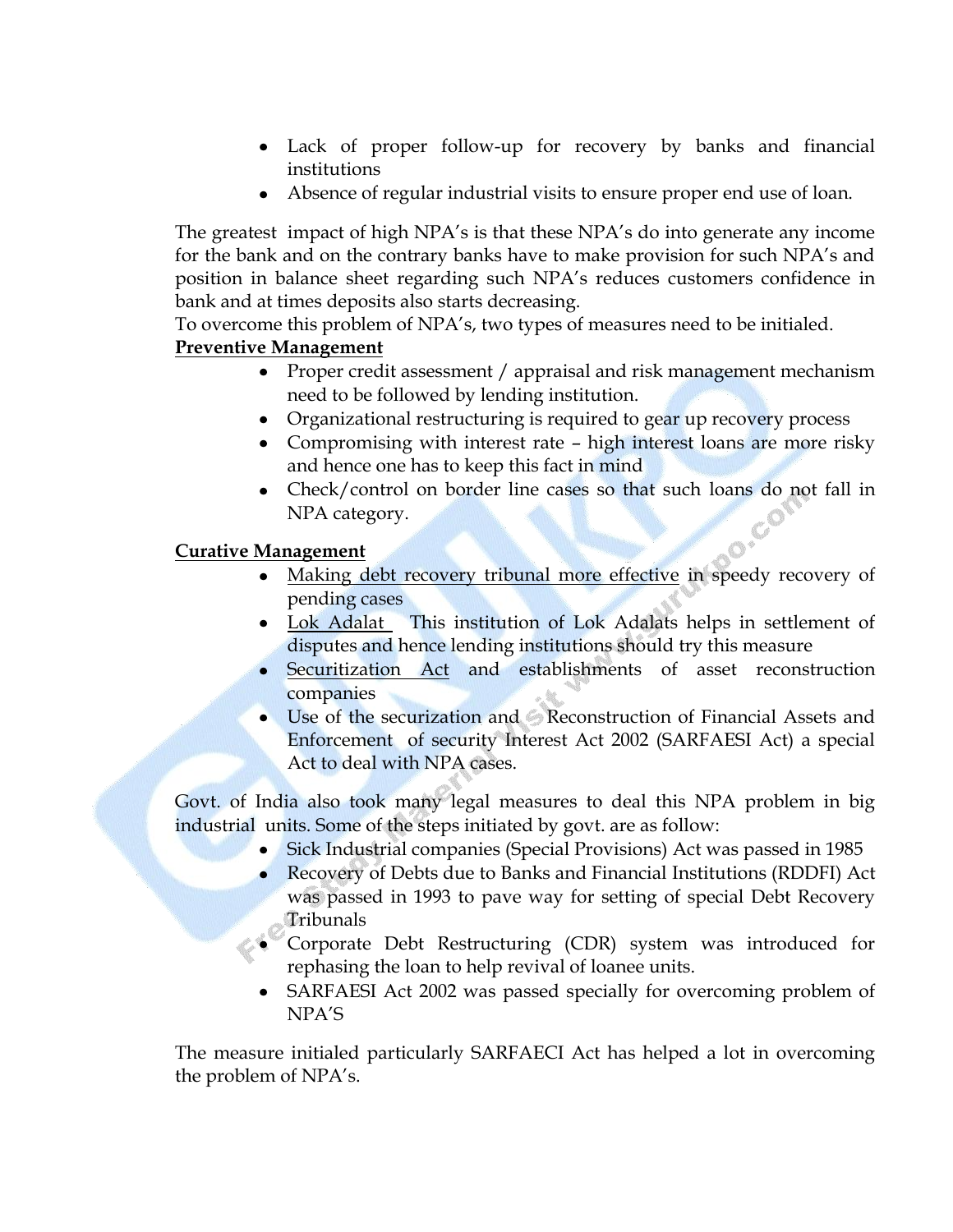- **Question 5 Describe the nature of client banker relationship. In this background give the significance of "Customer Relationship Management" for a bank.**
- **Answer :** A client is a service taker from bank and a customer is person who has a account in bank. Mostly clients are customers but in some cases there may be a client who is not customer but he has visited a bank to purchase a draft by depositing draft amount and commission.

A customer has following type of relationship with banker :

- 1- **Debtor & creditor :** when amount is deposited in a bank, depositor becomes creditor and bank becomes debtor. Similarly, when bank advances money, the loanee becomes debtor and banks becomes creditor. The unique aspect of this relationship is that when money is deposited, depositor has no right to supervise use of money and bank is free to use deposit money in the manner bank likes as per provisions of Banking Regulation Act and guide lines issued by RBI.
- 2- **Principal & Agent :** A customer when he opens a account and deposits money, he acts as principal and bank becomes his agent and what over instructions are issued by the customer, bank is required to follow as his agent. Generally customer gives instruction to pay utility bills, payment of loan installment from his account, payment of taxes etc. It becomes duty of the bank to follow such instructions of his principal failing which bank can be held responsible.
- 3- **Bailer & Bailer :** When a customer takes a locker or deposits his valuable instrument for safe custody, customer becomes bailer and bank becomes bailee and bank is required to ensure safety of such valuables, documents lodged with bank in the manner as if the valuable & documents are owned by bank.

In this background customer relationship management has also become very importent these days for banks which is explained below :

#### **CUSTOMER RALATIONSHIP MANAGEMENT IN BANKS**

The large scale branch expansion and competition between banks have forced banks to refine their products and services to attract more and more customers and build permanency in relationship with existing customers. Many banks have even started appointing customer Relations Executive for relationship banking and meting needs and aspirations of customers. Relationship Manager is an extended arm of bank performing the critical function of personalized service to a client for enhancing customer friendly image of the bank.

It is reasonable expectation of any customer that relationship banking should provide them preferred access to credit. It consolidates their deposit business at a particular bank. They believe that they can vastly enhance their credit prospects also. Liberalization and growth of competition have transformed banking into buyers market. In this atmosphere, relationship banking is an effective tool to provide maximum customer satisfaction through vastly augmented services.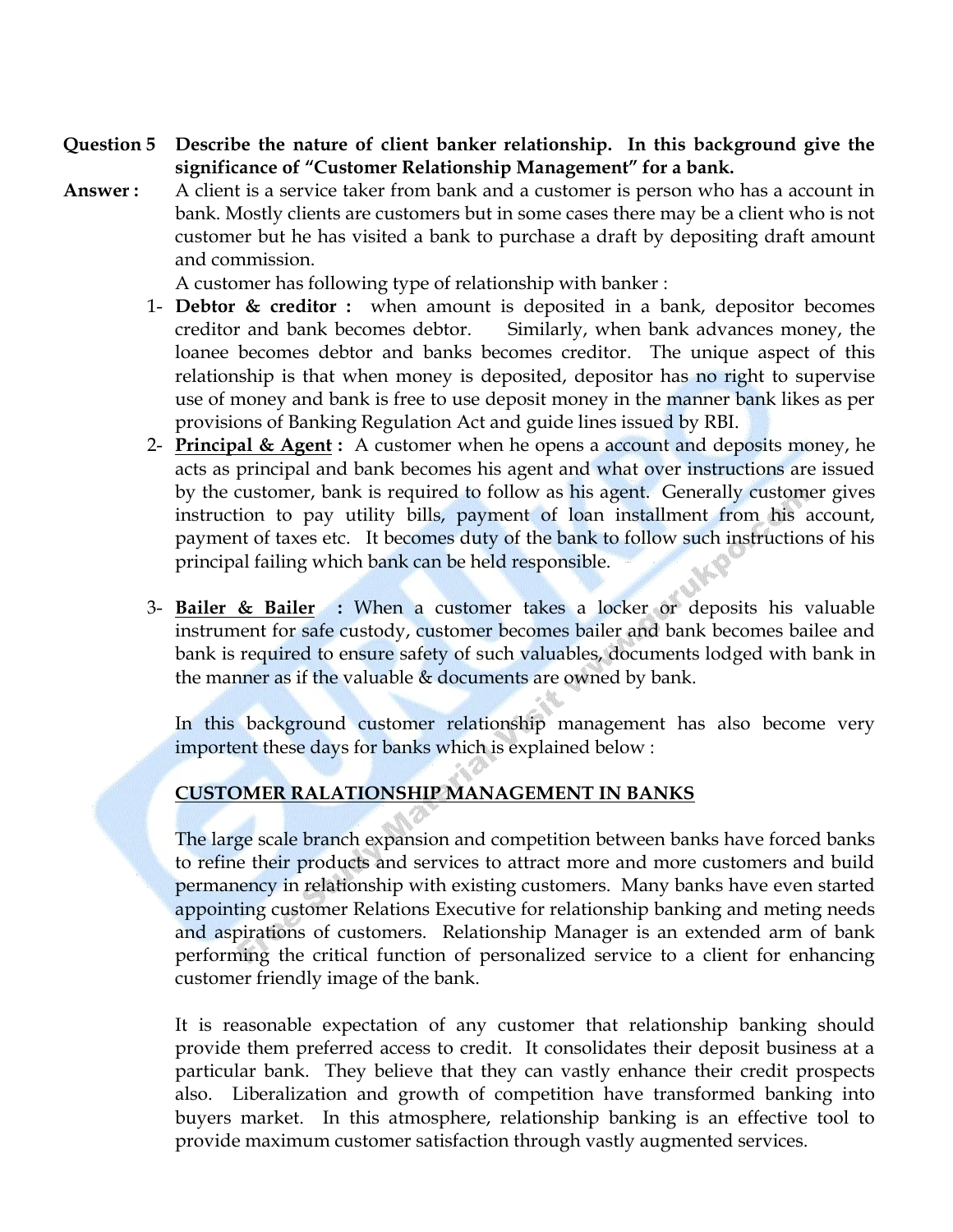Hence relationship banking has now become a integrated part of marketing strategy of banks. For building relationship for longer period, many banks have started keeping their Managers for a longer tenure where through relationship banking, banks growth in terms of deposits and credit portfolio is showing exemplary results. Through customer relationship banking, banks have the potential of raising overall profitability for the bank significantly besides establishing a good image for the bank branch in market for long.

#### **BENEFITS OF CRM TO**

| <b>CUSTOMERS</b>        | <b>EMPLOYEES</b>                          | <b>BANK</b>                                  |
|-------------------------|-------------------------------------------|----------------------------------------------|
| They feel empowered     | Have more time to Optimum use             | of                                           |
| and have greater access | serve customers and resource with greater |                                              |
| to products & services  | are empowered with loyalty a              | customer                                     |
|                         |                                           | information to deliver satisfaction bank can |
| Offer of products and   | high quality of retain existing           |                                              |
| services can be timed   | products & services to customers and can  |                                              |
| with customers          | met customers attract new customers       |                                              |
| requirements e.g. edu.  | expectations                              | due to better CRM.                           |
| Loan. With upto date    |                                           |                                              |
| information customers,  |                                           | Bank executives can                          |
| personalized services   |                                           | better utilize                               |
| can be arranged         |                                           | opportunity<br>to                            |
|                         |                                           | increase business of                         |
|                         |                                           | bank and increase the                        |
|                         |                                           | overall profitability                        |
|                         |                                           |                                              |

#### **Question 6 Describe deposit products offered by banks. Give important innovations made by bank in India in the recent past.**

- **Answer :** Tow key primary functions of a bank are accepting deposits from public and use these deposit for loan/advances and investments. Key features of bank deposits are :
	- Bank deposits are safe as banks are
		- controlled by RBI
		- covered under Banking Regulation Act
		- Covered under "Deposit Insurance" with DICGC
	- Bank deposits enjoy exceptionally high liquidity
	- Loans can be raised against bank deposits
	- Rate of interest differ from deposit to deposit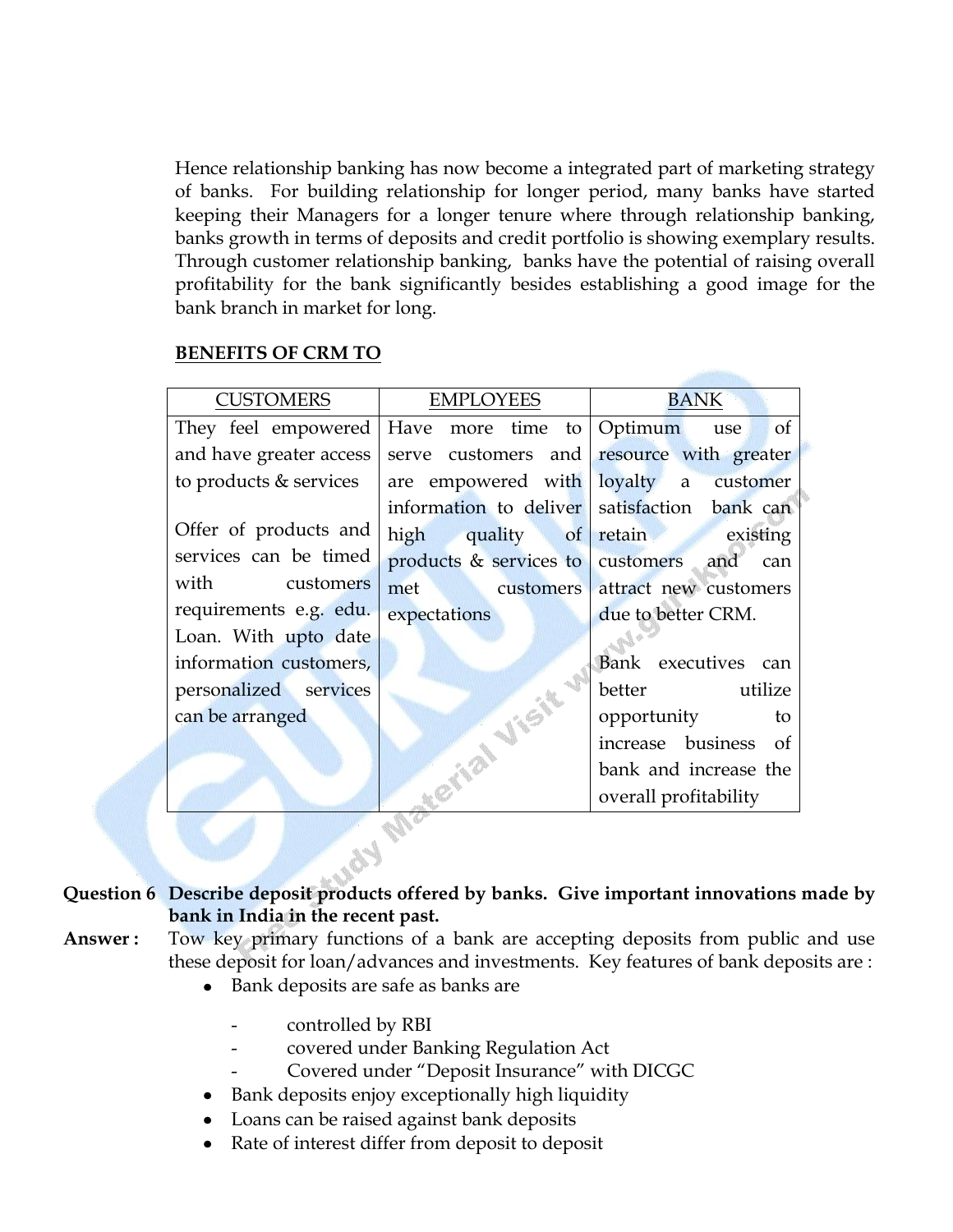**Types of deposit accounts :** Deposit accounts can be opened by

- Individual
- lie Joint Accounts
- Partnership Account
- **Sole proprietary Account**
- Company Account
- Account of govt. companies, Associations, Trusts, Trade unions etc.

#### Type of Deposit Schemes : Can be grouped under three heads

#### **I Deposit schemes of Indian residents**

- Current Account
- Saving Account
- Fixed deposit/Term deposit account
- Recurring deposits under section 80-c of Income tax
- Special term deposit under section 80-C of income tax Act

#### II **Deposit Schemes of Non-resident Indian Accounts**

- Non-resident ordinary (NRO) Account
- Non-resident external (NRE) Account
- Foreign currency non-resident (FCNR) Account
- Resident foreign currency (RFC) Account
- Escrow Account
- Exchange earners foreign currency (EEFC)
- Foreign currency Accounts of Airline shipping companies
- Foreign currency Accounts of overseas buyers
- Foreign currency Accounts of Foreign Embassies/Missions diplomats.

#### III **Deposits under National Saving Schemes of Govt.**

Government's post offices also act as bank and accept following types of deposits

- **Saving Deposit**
- Recurring Deposit
- Term/Fixed Deposit

#### **Other Schemes of Deposits**

- National Saving Certificates (Tax Saving Investment)
- Kisan Vikas Patra
- Post Office monthly income account
- 15 yeas public Provident Fund Account

#### Some innovations made by bank in recent past in these deposit schemes :

1- **Facility of Flexi Accounts :** Most of the banks have extended facility of Flexi Account. This a separate account linked with SB opened by bank and amount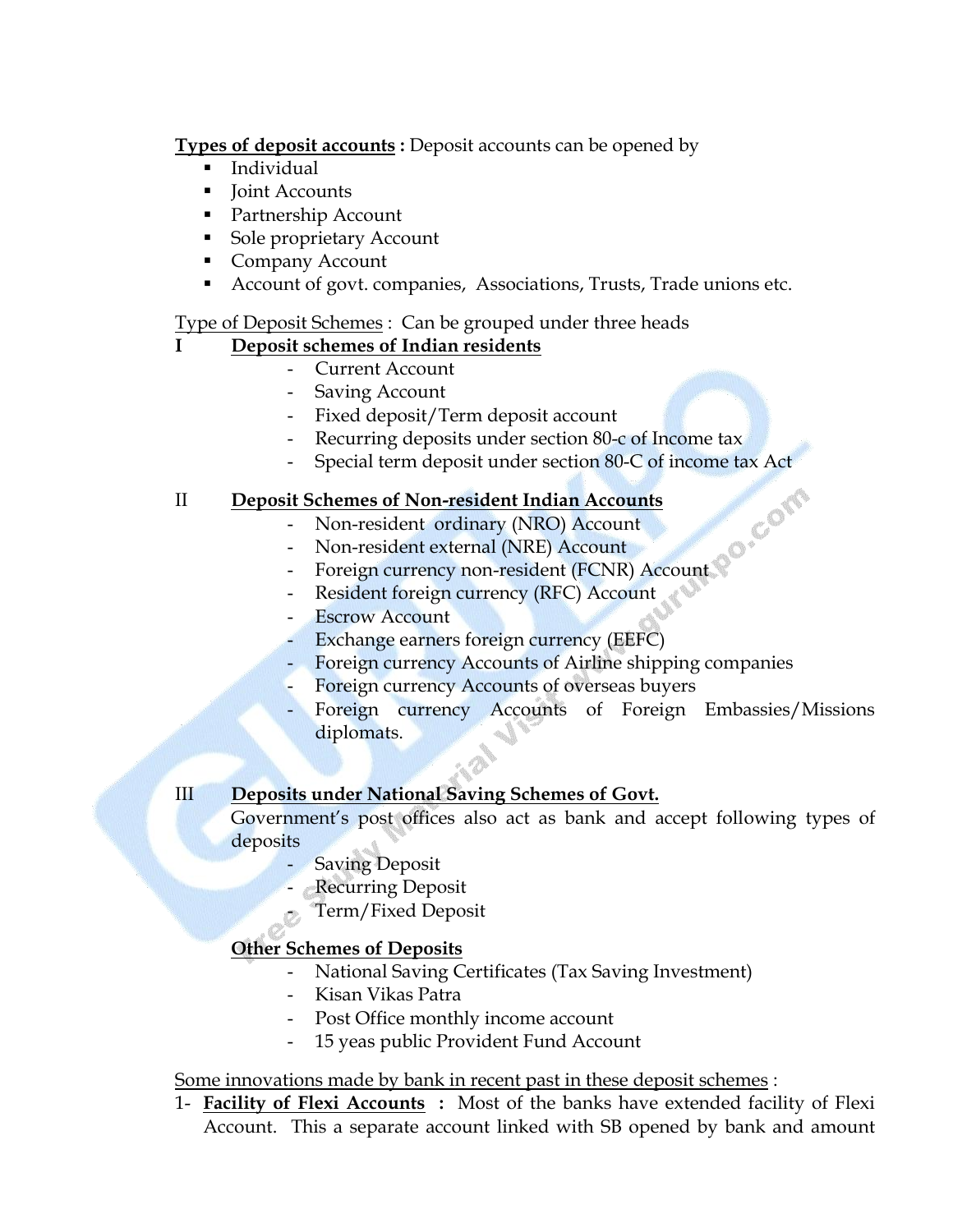beyond minimum balance of Rs. 10000, 25000, is automatically transferred in this flexi Account in which interest is paid at fixed deposit rate for the period amount remained in flexi. This facilitates higher interest rates to a customer maintaining heavy amount in SB Accounts.

- 2- **Free Insurance :** Some banks have also started free accident insurance benefits for customers maintaining a minimum balance of Rs. 10000/- in SB Accounts.
- 3- **New FD Schemes :** Most of the banks have introduced new fixed deposit schemes for a specified months i.e.
	- Special fixed deposit for 500 days
	- Special fixed deposit for 555 days
	- Special fixed deposit for 1000 days
- 4- Attractive Schemes for senior citizens and payment of interest on compounding basis under which interest becomes more attractive. For example interest rate of 9.75% after calculating compound interest, the rate goes beyond 10%.

# **DO** COM **Question 7 Case study on Micro-finance questions at the end of the case study**

- **(i) Analyze the case particularly by wetting on the philosophy and role of micro-finance in building capacities and developing entrepreneurship in rural areas**
- **(ii) Comment on the stategy of micro-finance institution**
- **Answer** This a case study of SKS Micro-finance aided by ford foundation which addresses the "Ultra Poor" i.e. poorest of poor of a remote village in state of Andhra Pradesh. This institution has framed 10 criteria's for indentifying the beneficiary such as no earning male member, not owing any intangible assets, not having any access to any form of credit etc. Based on these criterion 1400 house holds have been selected from different villages and each member was given Rs. 10000/- in cash to start a venture.

The basis purpose of each micro-finance institution is building capacities and developing enter-premiership amongst the beneficiaries. This capacity building (CB) is done through improving their skills in managing the small business which has been started by the beneficiary. For example, in a kirana store, training and skill development is imparted on the key areas by microfinance institution.

- Purchase of material from best source from where price are most economical
- Proper maintenance of stock of different articles, their price fixation
- Proper accounting of sales and payment of money to the supplier
- Preparation of accounts including profit & loss account & balance sheet

After successfully running a store, based on above skill improvement areas, the beneficiarie"s confidence is buildup and he/she start thinking to diversify the stock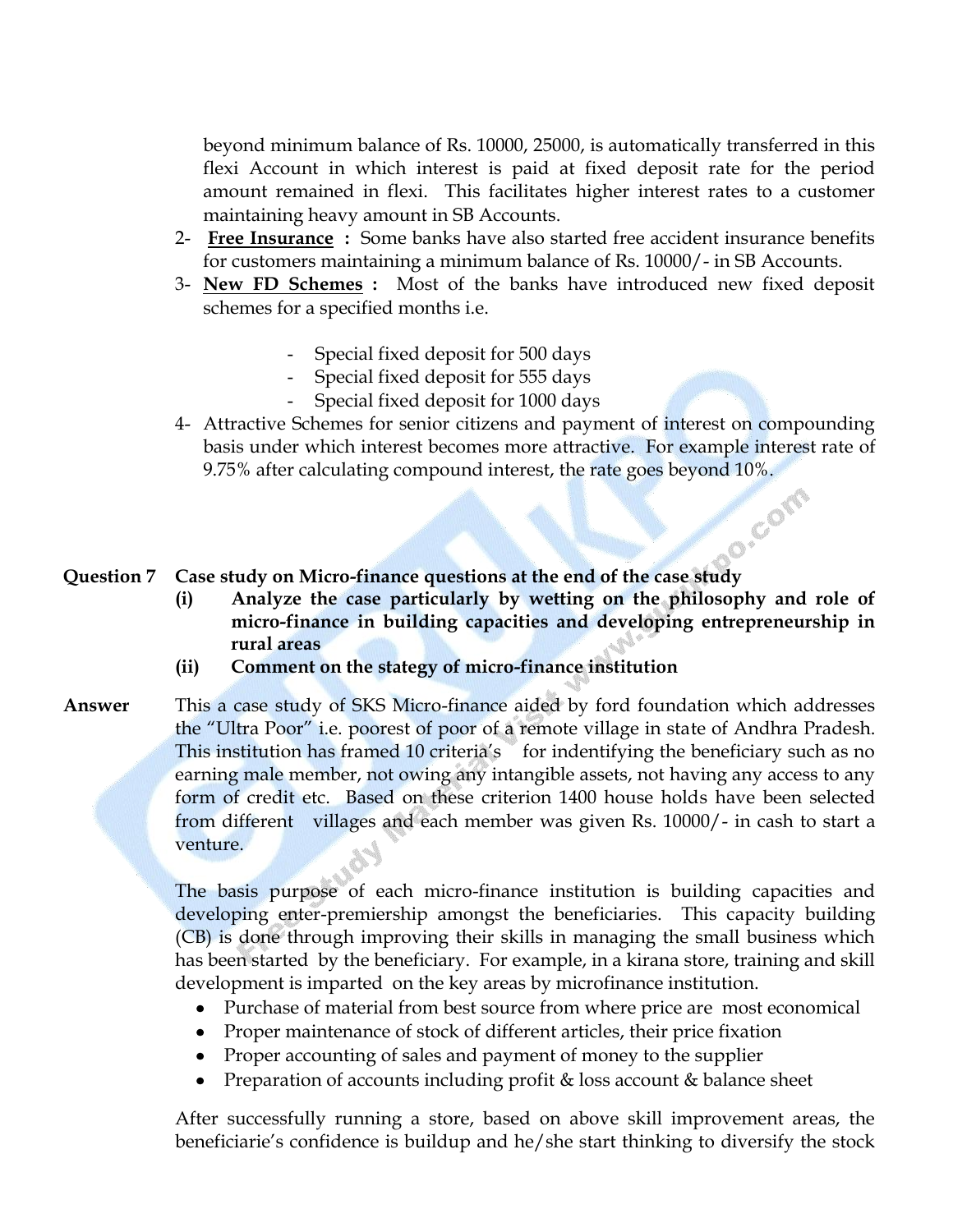range or opening a second kirana store at a place where there is a need of one such store.

Hence, besides capacity building and development of entrepreneurship, a micro finance institution primarily aimed at :

- Removing poverty
- **Providing employment and source of income generation to the poorest of the** poor.
- It also ensures extending facility of insurance i.e. life and non-life
- It also helps in arranging loan from banks and other financial institutions
- It also helps in creating habit of savings
- It also teaches lessons of management.

The strategies of SKS micro-finance are really good and appreciating. The criterion for selecting to help again those who could not start their business. This SKS finance under its strategies has linked vegetable producers with the market beneficiaries are good eliminating middleman and as a result producers would certainly get good prices of their produce. Similarly, those who started raring buffalos has been directly linked with fodder producers and milk centers so that milk producers could get better prices of milk.

Hence the strategies of SKS micro-finance are really very good and as a result this institution is going to succeed and would certainly achieve the objectives for which it was set up. Free Study Material Visit Wyww.g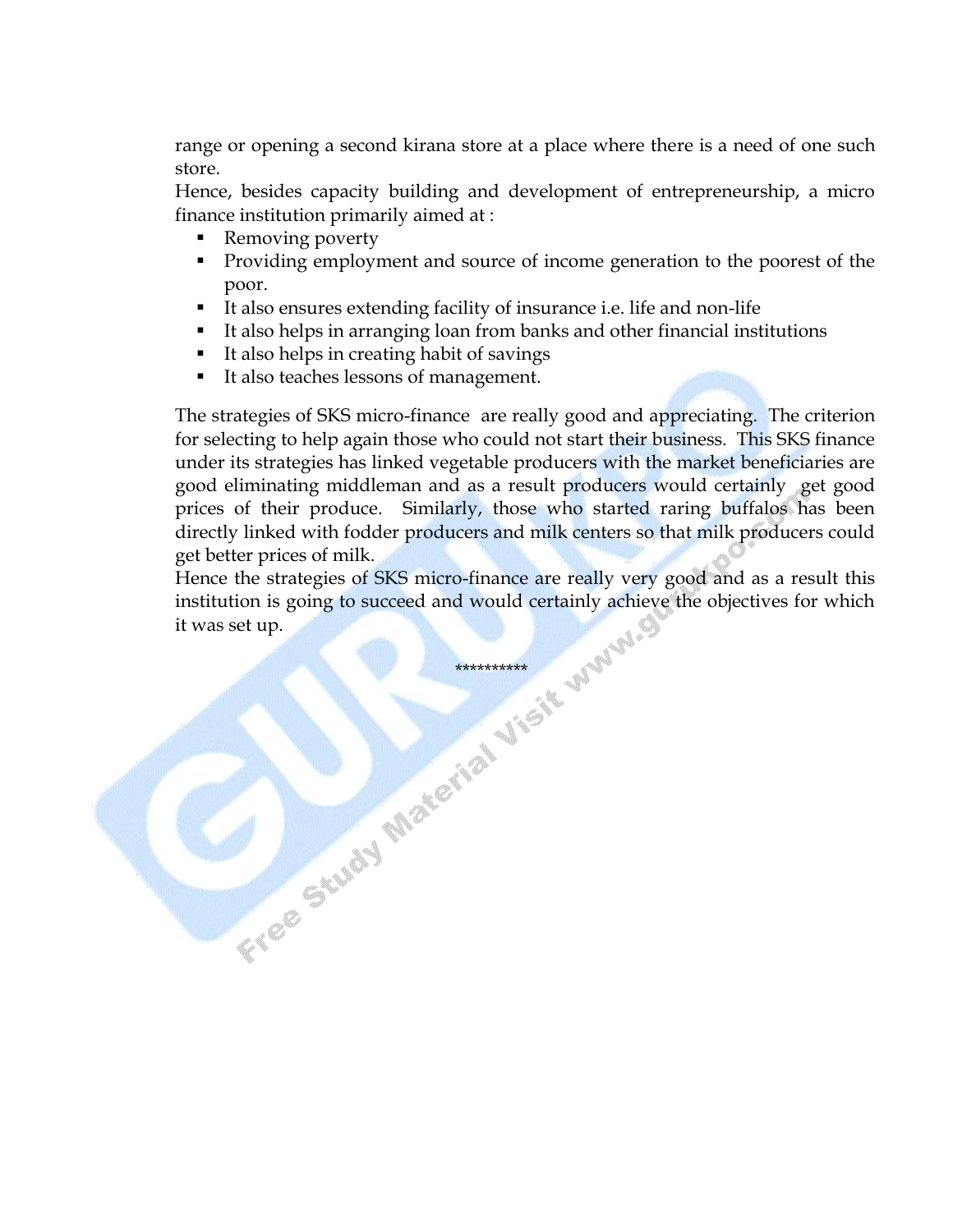### **RTU QUESTION PAPER 2010 SUBJECT : BANKING SERVICES OPERATIONS (Major)**

#### **Q.1 Explain the meaning and role of financial system in economic development. Support your answer with suitable example.**

**Ans.** Economic development of any country depends upon the existence of a well organized financial system. A financial system is an integrated set of financial institutions (financial intermediaries), financial markets, financial assets/ instrument and financial services which facilitate transfer and allocation of funds efficiently and effectively. Through this system, funds flow from areas of surplus to areas of deficit. The financial system is concerned about money, credit and finance.

Financial system provides an ideal linkage between depositor  $\&$  investor, thus encouraging both savings and investment. It also promotes efficient allocation of financial resources for socially desirable and economically productive purposes and thus influences both quality and pace of economic development.

**Role of Financial system Economic Development-** Economic development is generally characterized by rise in national and per capita income. This improvement<br>
in income in turn facilitates:<br>
- Large savings<br>
- Increase capital formation in income in turn facilitates:

- Large savings
- Increase capital formation
- Greater Technological development

These larger savings and capital formation leads to:

- Rise in per capita availability of capital resources
- Improvement in skills due to technological development.
- Efficiency and earning power of labour
- Better organization of production
- Development of means of Transport & Communication
- Rise in standard of health and education and expectation of life
- Greater leisure and increased recreation facilities
- Growth of financial institutions & widening mental horizons of people

The essence of economic development lies in growth of output or real income per head of population, Economic growth means transformation of an economy form the state of:

- Under developed to developing and developed
- From a agrarian to a highly industrialized society
- From a low saver to high saver
- From a predominately rural to predominantly urbanized society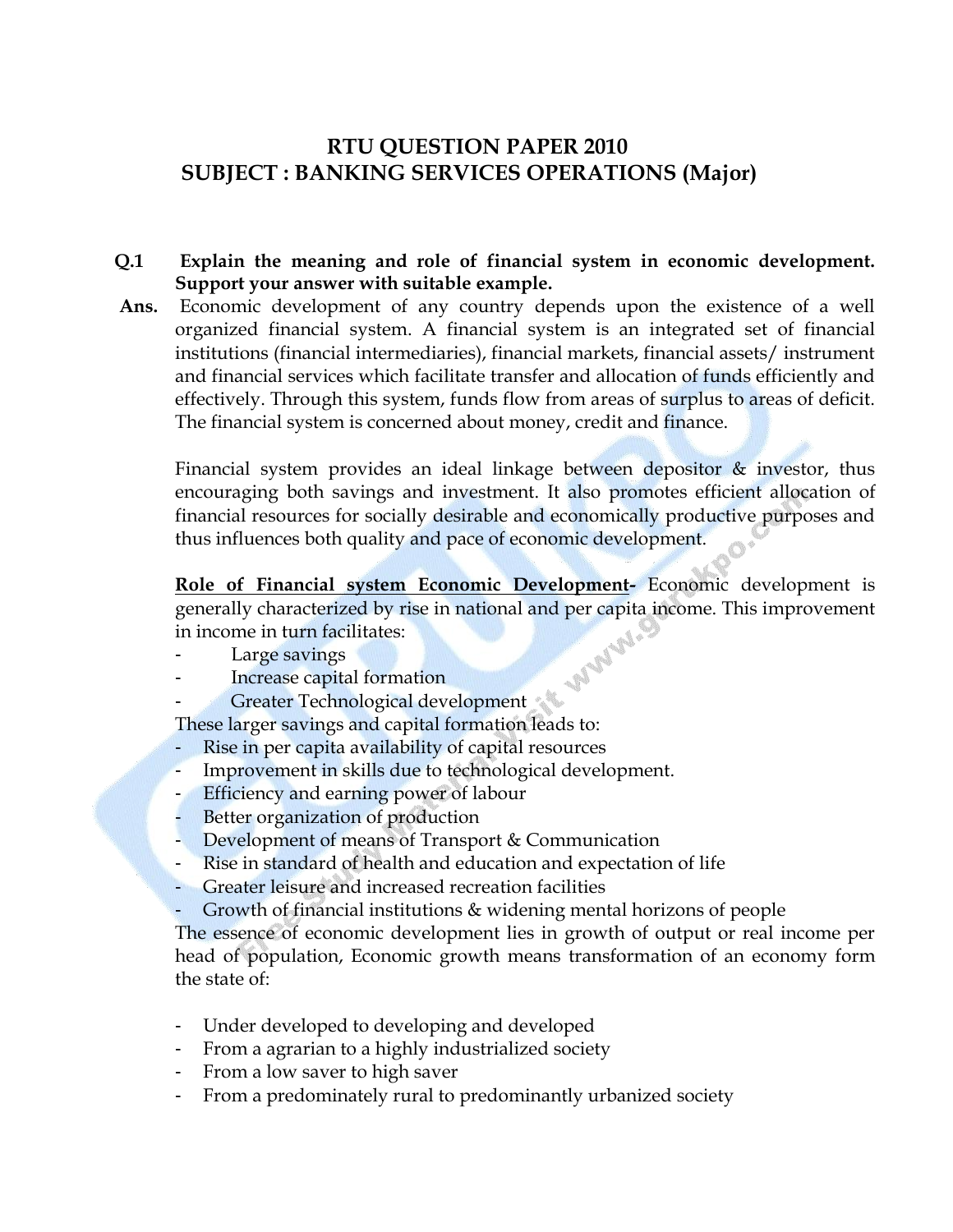The development of economy and transformation of economy as indicated above is largely due to influence of financial system. The adequate supply of finance not only increases national income but also leads to greater employment opportunities, improvement in the standard of living and social welfare. In fact all three crucial components of production i.e. man, material and money have to bring desired results. Human capital and physical capital can be bought and developed with money. In real sense, money, credit & finance are the life blood of economic system and are part of financial system. Hence, a well developed financial system can contribute significantly to the acceleration of economic development.

Some Indian example can be narrated in this regard. First of all, RBI as a central bank of the country and regulator of banking institutions plays a crucial role in the development of economy through its monetary and credit policy as well as by making available money to commercial banks for investment in core sectors of economy like agriculture, industry and infrastructure sector/ services sector. It also provides loans to central/state governments for various developmental activities. Through its monetary policy and central mechanism, RBI has recently taken measures to control inflation which is major problem faced by our country. Under the overall guidance and control of RBI, commercial banks, and cooperative banks are collecting large amount in the form of deposits and convert that amount into investment meeting the requirements of agriculture, industrial as well as infrastructure sectors. Similarly, various developments financing institutions like NABARD,NHB , IDBI, IFCI, IRBI and playing key role of providing credit to their respective sectors like banks and development finance institutions. Insurance companies, which are dealing with life and non-life insurance are collecting large amount of savings from public in the form of premium and investing the amount collected from public to various needy sectors of economy like agriculture industry, infrastructure etc. Insurance companies dealing with life insurance have collected more than Rs. 2.61 lakh crores as premium from public during the year 2009-10 and have played a key role in the Indian Financial System. Out of such huge amount collected major amount is invested for economic development of country.

#### **Q.2 Explain the need for Credit Policy. Critical examine the present credit policy of Reserve Bank of India.**

- **Ans.** Credit Policy is a part and parcel of economic policy. It consists of all those measures through which Central Bank of the country i.e. RBI controls the supply of money to attain general economic objectives such as:
	- Price Stability
	- Exchange rate stability
	- Full employment
	- Economic development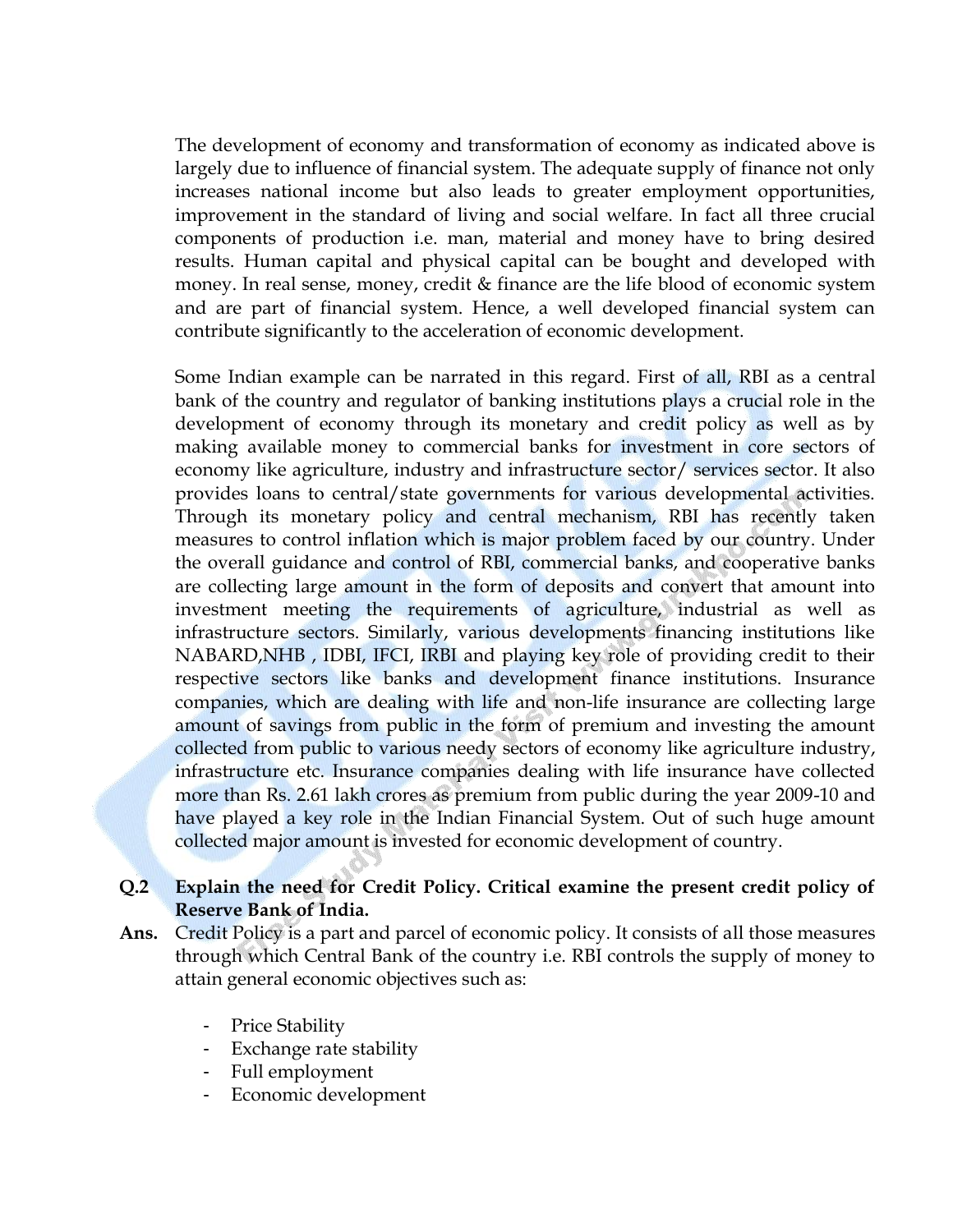In India, credit policy is announced by RBI and following are key objectives of Credit Policy.

- To encourage savings and mobilize savings for capital formation and development
- To encourage investment and create environment for investments in planned programmes
- Supply of adequate credit to meet increasing demand of agriculture, industry, trade & commerce and other productive activities so that overall economic development is encouraged.
- To control inflationary pressure and maintain price stability
- To encourage economic development without financial hindrance. The RBI formulates and implements the credit policy and monitors it through various tools and techniques. These are general quantitative and qualitative techniques.

#### **Quantitative Techniques uses are:**

- Bank rate
- Open Market Operations
- Change in CRR/SLR

- Rationing of credit
- Changes in Margin requirements
- Regulation of consumer credit
- Direct action
- Moral suasion

**CONT**<br>
Cualitative methods of Credit Control are:<br>
Pualitative methods of Credit Control are:<br>
- Rationing of credit<br>
- Changes in Margin requirements<br>
- Regulation of consumer credit<br>
- Direct action<br>
The Pr The RBI undertakes quarterly review of economy and based on this review, makes policy announcement for the next quarter. During these reviews , by RBI found inflation as the biggest challenges before Indian Economy. Hence to overcome and combat inflation, following policy announcements were made by RBI:

- 1. Cash Reserve Ratio (CRR) was revised from 5.75% to 6% and as result, RBI estimated that around Rs. 12500 crores would go to RBI from bank and to that extent money supply in market would be reduced which would help in controlling inflation.
- 2. Repo rates were revised from 6.25% to 6.50% and reverse-repo rate was raised from 5.25% to 5.50% to control inflation so that bank loans become costlier. Similarly reverse repo rate was aimed at controlling inflation as banks would like to keep their surplus money with RBI.

#### **Q.3 Write a brief not on micro finance with special reference to India.**

**Ans.** Micro Finance has been defined by RBI "as provision of thrift and credit and other financial services of very small amount to the poor in rural, semi urban and urban areas to improve their income and living standard."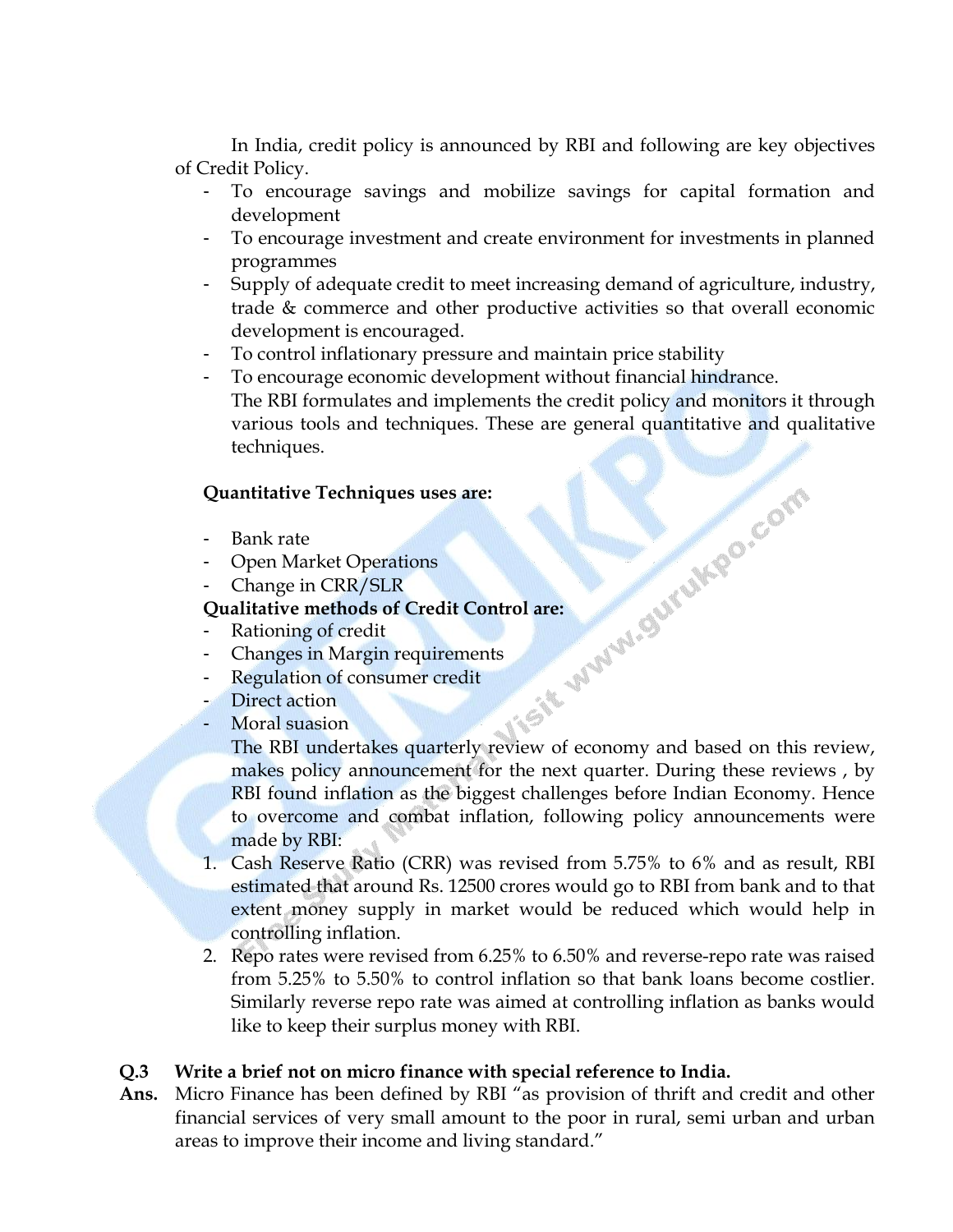Micro-credit institutions are those which are engaged in providing credit and other facilities to these poor strata of the society. RBI has asked banks and financial institutions to formulate their own schemes, models, prescribes suitable criterions, choose suitable branches, credit norms and interest rates etc., for this purpose. Accordingly, banks have to prepare micro-credit plans for blocks, districts and the whole state for this purpose and these plans are reviewed at State and National level.

The non-governmental organizations (NGOs), voluntary organization and self help groups are playing critical role in providing micro-finance facilities. Even NABARD is playing active role in supporting these organizations and arranging financial assistance to them. Many states have also launched various schemes of microfinance for increasing income of poorest of the poor in rural, semi urban and urban areas.

Micro –finance refers to the provision of financial services to poor or low income clients including consumers and self employed.

Micro finance products-

**(1) Micro savings –** creating habit to save money without any minimum limit a day or a month and allow people to retain this money for future use or for unexpected contingencies. In SHG"s people are motivated to save money in a group fund and members are allowed to borrow from this group fund for variety of purposes.

**(2) Micro Insurance –** There are different types of insurance services like life insurance, property insurance, wealth insurance disability insurance which are provided to poor people to protect them from risks.

**(3) Micro-leasing-** To allow small entrepreneur who can afford to buy at full cost can invested lease equipments, agriculture machinery or vehicles.

**(4) Micro-money transfer-** A service for transferring money to family or friends within country and overseas. This money transfer without opening current account are performed by a number of commercial banks.

#### **Objectives of Microfinance institutions**

- To improve quality of life of poor by providing access to finance and support services.
- To mobilize resources in order to provide finance and support services to poor.
- To create opportunities for self employment for under privileged.
- To train rural people in simple skills. enabling them to undertake income generation activities.

#### **Q.4 Write short note on any two of following:**

- **i. The problem of NPA"s**
- **ii. NABARD**
- **iii. Regional Rural Banks**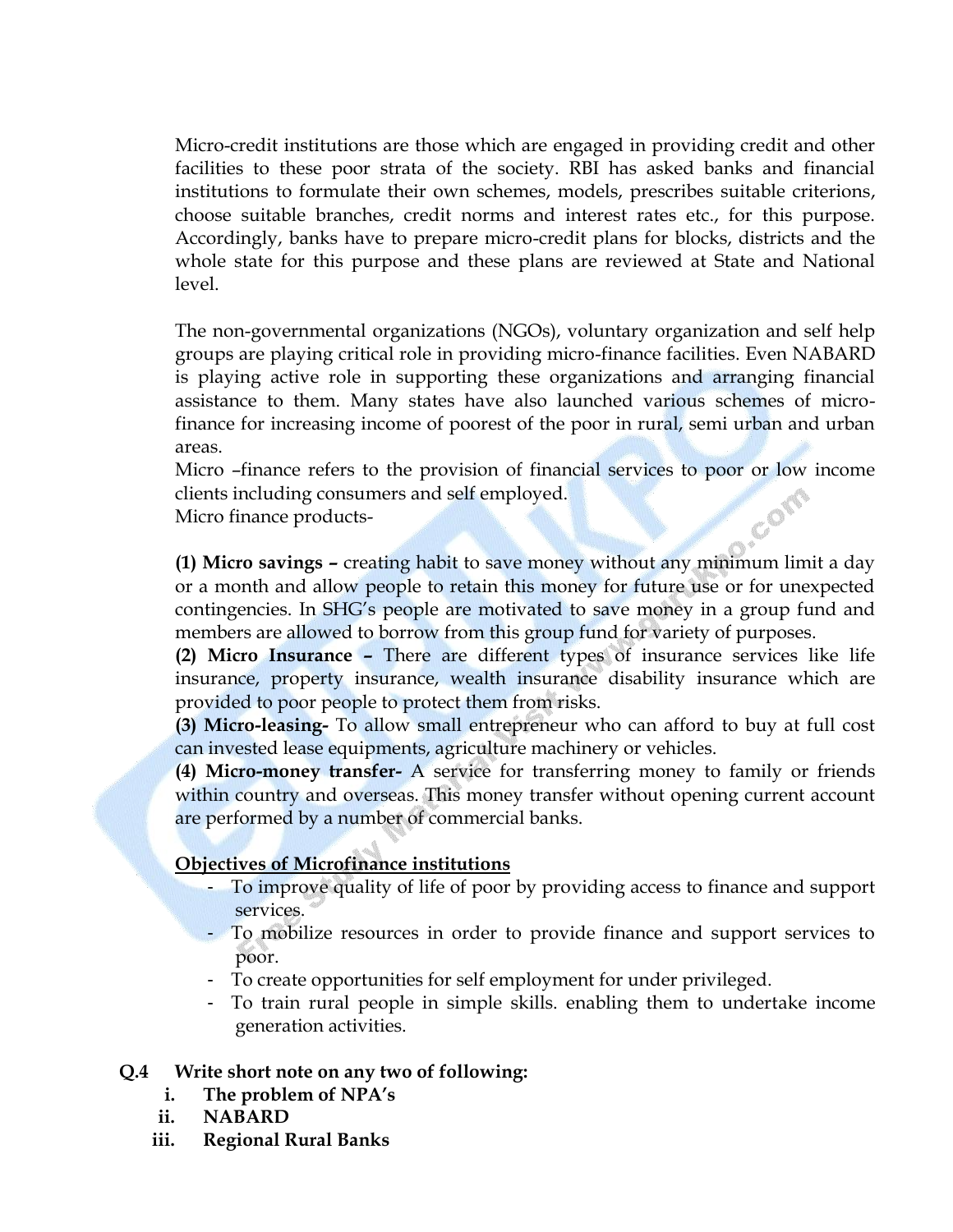#### **Ans. NON PERFORMING ASSETS (NPA"s)**

A Bank's balance sheet will have performing as well as non performing assets. Performing asset means an asset on which interest income is received from the borrower as and when it is due and the principal is also repaid on due date as per the repayment schedule agreed between banker and borrower. Hence an asset which is not a performing asset is treated as non performing asset. It mean that an asset on which interest or principle is not received when due. The RBI took a decision that if this amount is not recovered within 90 days from the date it becomes due, it would be treated as NPA. Before 30.03.2004 this period was 180 days. Now banks can't show the interest income on such amount as receivable income and thus cannot increase their profit by crediting the same in Profit & Loss  $A/c$ .

Hence in simple words, an asset which ceases to earn income is treated as NPA. However, there are exceptions in this regard such as:

- 1. Loans guaranteed by Central & State Govts
- 2. Loans against FD/NSC/IVP/KVP if adequate margin has been maintained
- 3. Loans which have been rescheduled for the purpose of repayment.

#### **Gross & Net NPA-**

Gross- Total amount of NPA before making provision for NPA Net- Total amount of NPA Less provision made for NPA Hence after making provisions for NPA, many banks have 0% net NPA's in relation to total loans and advances.

#### **Classification of NPA"s & provisioning norms**

- (1) **Sub standard assets:** An asset which remains NPA for not exceeding 12 months. General provision of 10% is required to be made.
- (2) **Doubtful Assets:** assets which remained in sub standard category for 12 months. Provision is required to be made according to the period. Further 100% provision on unsecured portion of asset.
- (3) **Loss Assets:** Assets which are not recoverable, provision @ 100% is to be provided.

Further general provision is required @25% on standard asset. These are assets which carry normal risk and are not NPA. This classification as well as provisioning is required to be made as per latest

This problem of NPA became a crucial problem for banks and financing institutions and the total amount involved in NPA"s crossed more than Rs. 1 lakh cores. Due to high NPA"s, some of the banks went up to verge of collapse and liquidation.

To overcome this problem, Govt. has to intervene and set up Debt Recovery Tribunals, for speedy recovery of heavy loans of banks and financial institution. In the year 2002, special act in the name of securitization and Reconstruction of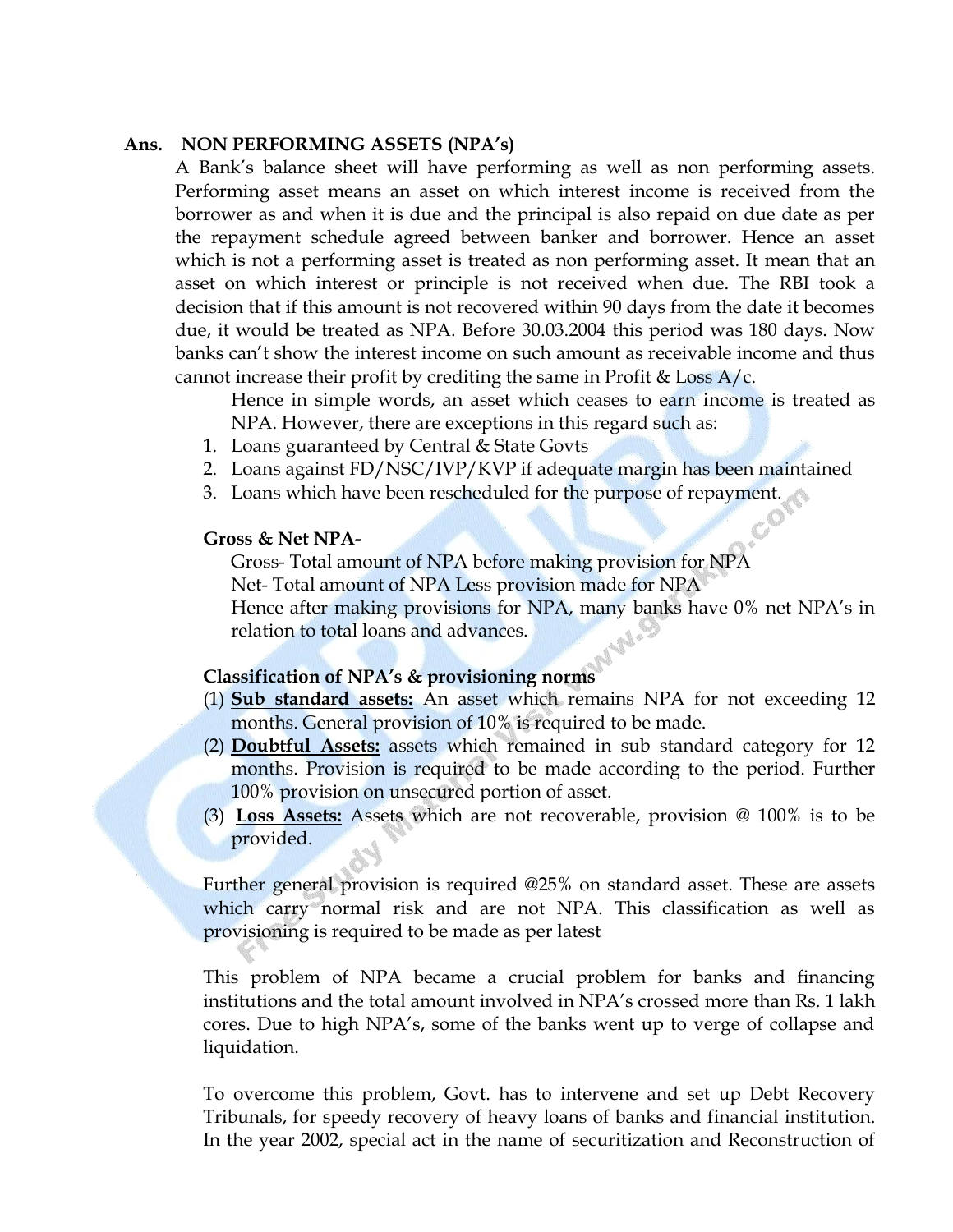financial assets & enforcement of Security Interest Act 2002 was passed. This SRFAESI Act 2002 gave wide powers to banks and financing institutions for realization of NPA loans without intervention of civil courts.

#### **NATIONAL BANK FOR AGRICULTURE & RURAL DEVELOPMENT (NABARD)**

NABARD was set up as a "Development Bank" on 12.07.1982 and functions of Rural Credit Debt of RBI were transferred to this bank. It came into being with a mandate to promote and develop agriculture, small scale industries, cottage and village industries handicraft and other rural crafts and for creating/ improving rural infrastructure for overall rural development.

Important tasks entrusted to NABARD in rural areas are:

- (1) Providing refinance to lending institutions in rural areas like:
	- Commercial Banks
	- Regional rural banks
	- Cooperative banks (State cooperative banks for District co-op. banks & primary Agri Credit Co-opts, co.op. Agr & Rural Dev. Bank).
	- Other financial institutions approved by RBI.

(2) Promoting Institution building (e.g. Farmer"s clubs, Farm Hatts, Rural Marts etc.)

- (3) Coordinating operations of rural credit institutions.
- (4) Evaluating, monitoring and inspecting rural credit institutions.
- (5) Acting as regulator for cooperative banks and regional rural banks.
- (6) Maintaining liaison with Central Govt. State Govt., National Level Organizations for policy formulation relating to rural development.

NABARD is also looking after HRD needs of rural financing institutions for which it runs banker"s Institute of Rural Development (BIRD) at Lucknow. It raises funds from Govt. of India, RBI, issuing development bonds/debentures and RIDF deposits.

#### **REGIONAL RURAL BNAKS (RRB"S)**

Under the 20 point Economic Porgramme during emergency, one of the point was as follows:

"Provision of cheap credit for Marginal farmer"s landless laborers, artisans in rural areas & liquidation of rural indebtedness in stages"

In order to implement this programme, Govt. of India came up with an idea to set up RRB"s for which RRB Act passed in 1974. These RRB"s were started in 1975 to supplement the efforts of rural credit co-operatives in the rural areas.

The broad objectives with which RRB"s come into being were as follows:

- To develop rural economy by providing financial assistance to :
	- o Agriculture
	- o Trade, commerce, industry and other productive activities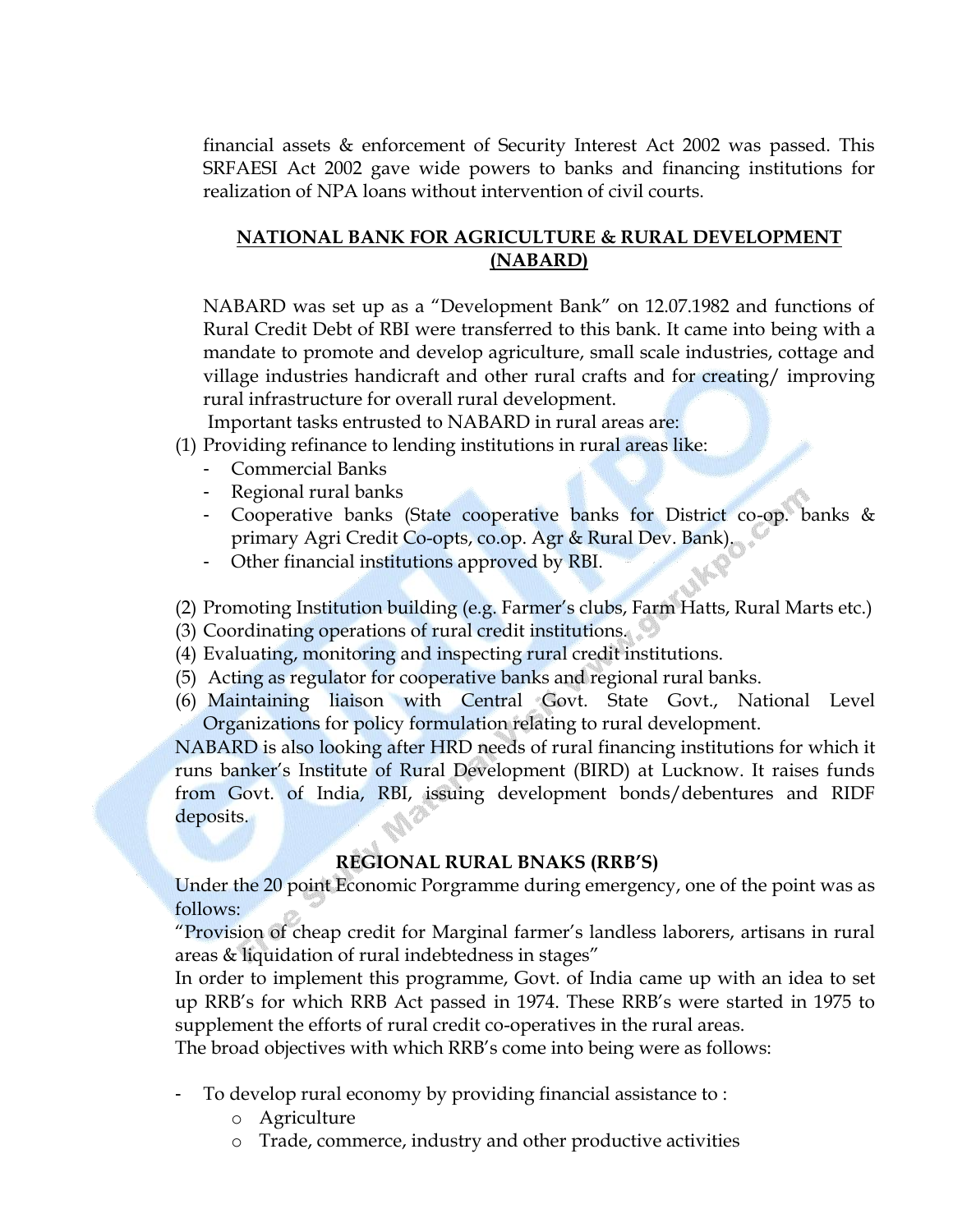- o To provide credit and other facilities particular to
	- Small & Marginal factors
	- Agricultural laborers
	- Artisans and small entrepreneurs

These RRB"s are joint ventures of Central Government, State and sponsored bank with a share capital contribution of 50%, 15% and 35% respectively A RRB is set up with a initial authorized capital of 1 crore to be contributed by these three agencies.

These RRB's are expected to prepare production plan in its area village -wise and block wise. They are permitted to attract deposits  $\omega$  1/2% more than the rates of commercial banks and their lending rates were kept at par with rates of village cooperative societies. The sponsored bank used to provide managerial and financial assistance to these banks.

The NABARD at the national level provides financial assistance to these banks and monitors their working.

- **Q.5 Explain the role of technology in banking operations to give better services to customers.**
- **Ans.** In the growing competitive environment in the economy, it has become essential for Indian banks to observe latest technology and modify it to suit changing scenario. With the entry of foreign banks and highly innovative services offered by private sector banks, it has become necessary for Indian banks to make increasing use of electronic mode of transacting business. Banks are not only required to make greater use of technology to make it, customer friendly, efficient and competitive but also for providing new products and new form of services in increasingly dynamic and globalize environment. A wide range of services are being used using electronic media such as:
- i. **Automatic Teller Machine (ATM)** Also known as "Any Time Banking" : It allows customers to withdraw money at any time from the bank, using accounting information, deposit change or cash. ATM is the most convenient way to withdraw cash any time i.e. 24 hours. It also reduces crowed in bank during banking hours.
- ii. **Tele-Banking :** It is made available with the help of Voice Response System (VRS). It provides round the clock bank-on-phone services to the customers. Customers can perform a number of transaction from their home or office like balance in account , cheque book requisition, money transfer etc.
- iii. **Electronic Fund Transfer (EFT)** : This EFT facilitates transfer of money from one account to other in the same city or other city in the same bank or other banks. Even payment of insurance premium mortgage installments are electronically transferred from one bank to the respective account periodically.
- iv. **On-line Banking:** Doing banking business through home personal computer (PC). Customer demands the necessary application form through the net and bank sends a unique personal password (UPP) for accession. Through this system complete data base the bank about customers account is made available to the customer at his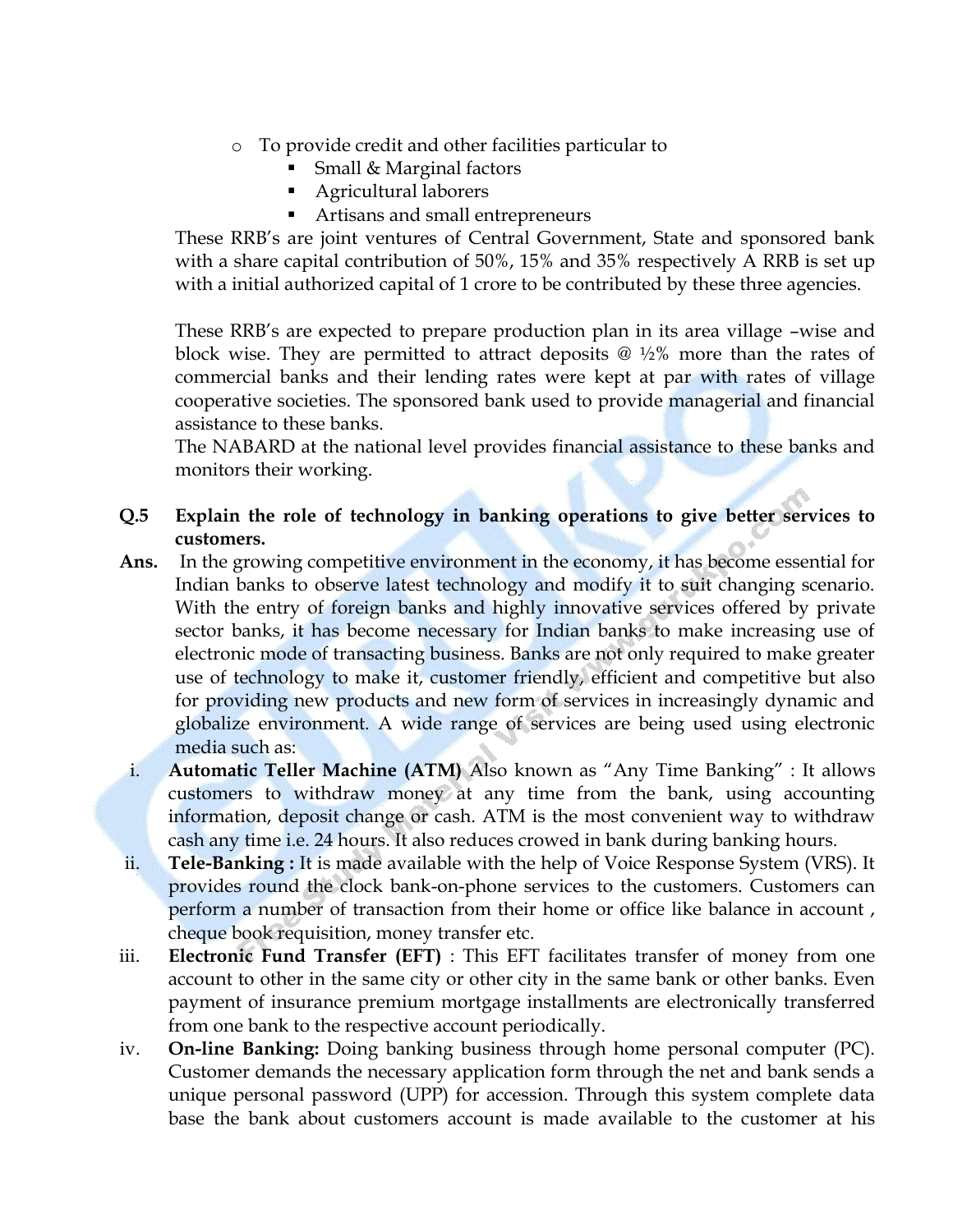terminal. Hence customers sitting on their home PC can avail following facilities on line:

- Getting account statements
- Stop payment of cheque
- Demand draft / Pay order
- **Opening of FD / Recurring Deposit Account**
- Opening of Letter of Credit
- v. **Demat Account:** Opening of Demat accounts have been introduced by SEBI to regulate and improve stock investing. In this account, details of investments made in shares and securities are kept in electronic form.
- vi. **Clearing House Automatic Payment System (CHAPS) :** This is an electronic messaging system in which all transactions are transmitted in code to help reduce the risk of fraud. Under this system, customers could be assured that local transfer of funds would be cleared on the same day and this allows customer to treat amount so transferred to them as cash available.
	- vii **E- Cheques:** The e-cheque system uses network services to issue and process payments that emulate real world **gueine** . The payer issues a digital cheque to the payee and entire transactions are done through internet.

All these technological innovative services offered by bank to customers help the customer do transaction with banks.

- Quickly
- More conveniently
- With greater accuracy
- Without any risk
- Without any crowding at bank premises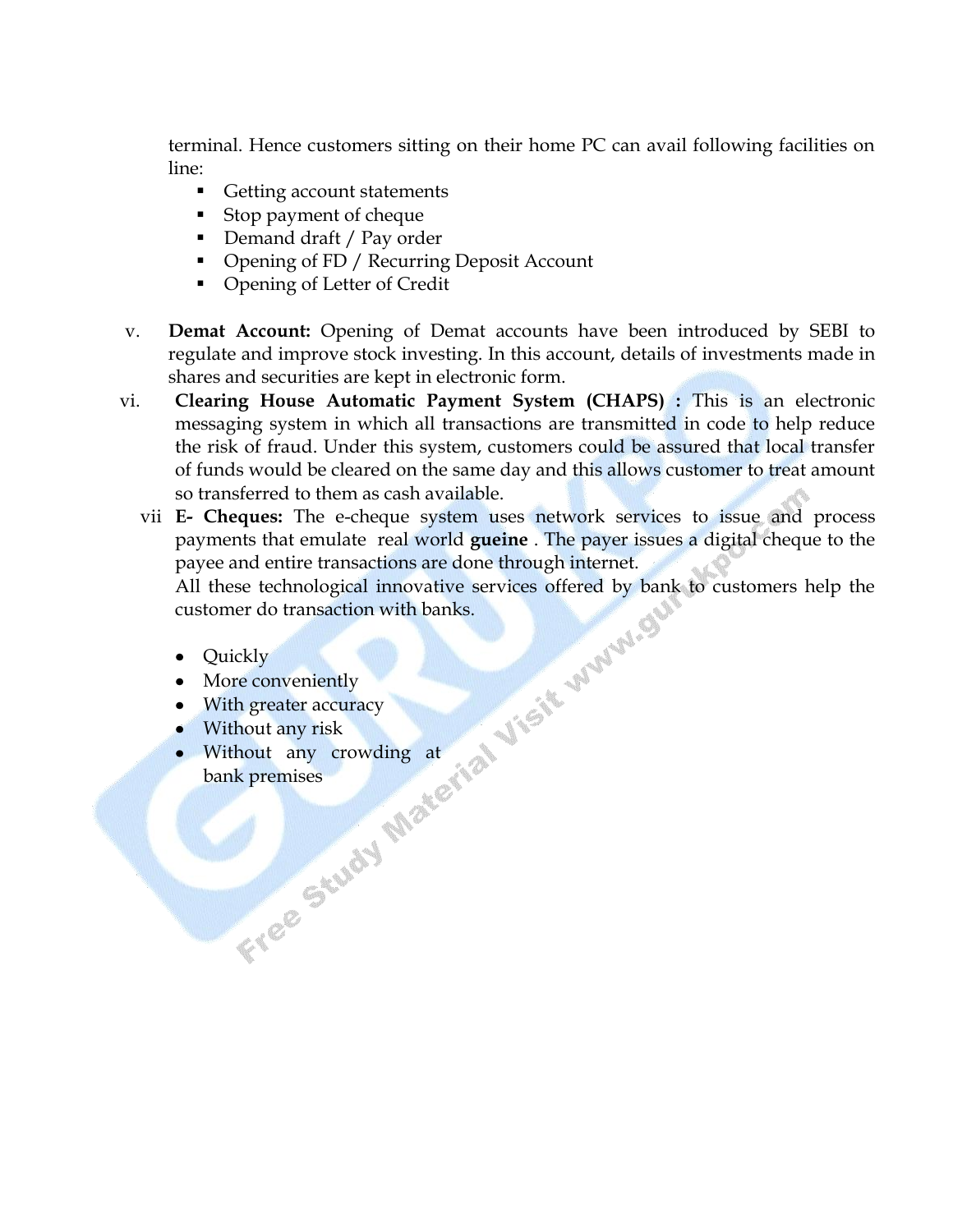#### Q**.6 What do you mean by customer relationship management in banks? Also explain the importance of CRM.**

#### **Ans.**

#### **Customer Relationship Management in Banks**

The large scale branch expansion and competition between banks have forced banks to refine their products and services to attract more and more customers and build permanency in relationship with existing customers. Many banks have even started appointing customer Relations Executives for relationship banking and meeting needs and aspirations of customers. Relationship Manager is an extended arm of bank performing the critical function of personalized service to a client for enhancing customer friendly image of the bank.

It is reasonable expectation of any customer that relationship banking should provide them preferred access to credit. It consolidated their deposit business at a particular bank. They believe that they can vastly enhance their credit prospects, also Liberalization and growth of competition have transformed banking into buyers market . In this atmosphere, relationship banking is an effective tool to provide maximum customer satisfaction through vastly augmented services.

Hence relationship banking has now become an integrated part of marketing strategy of banks. For building relationship – for longer period, many banks have started keeping their Managers for a longer tenure where through relationship banking, banks growth in terms of deposits and credit portfolio is showing exemplary results. Through customer relationship banking, banks have the potential of raising overall profitability for the bank significantly besides establishing a good image for the bank branch in market for long.

To maintain long term client relationship a bank may provide special benefits to loyal clients eg.

- Lower Bank Charges
- Bank employees should be motivated to acknowledge bank clients
- Personality know regular clients
- Interact with clients and makes clients feel welcome.  $\bullet$

A pleasant atmosphere be created in bank branch to ensure that clients feel relaxed, important and that they can trust the bank.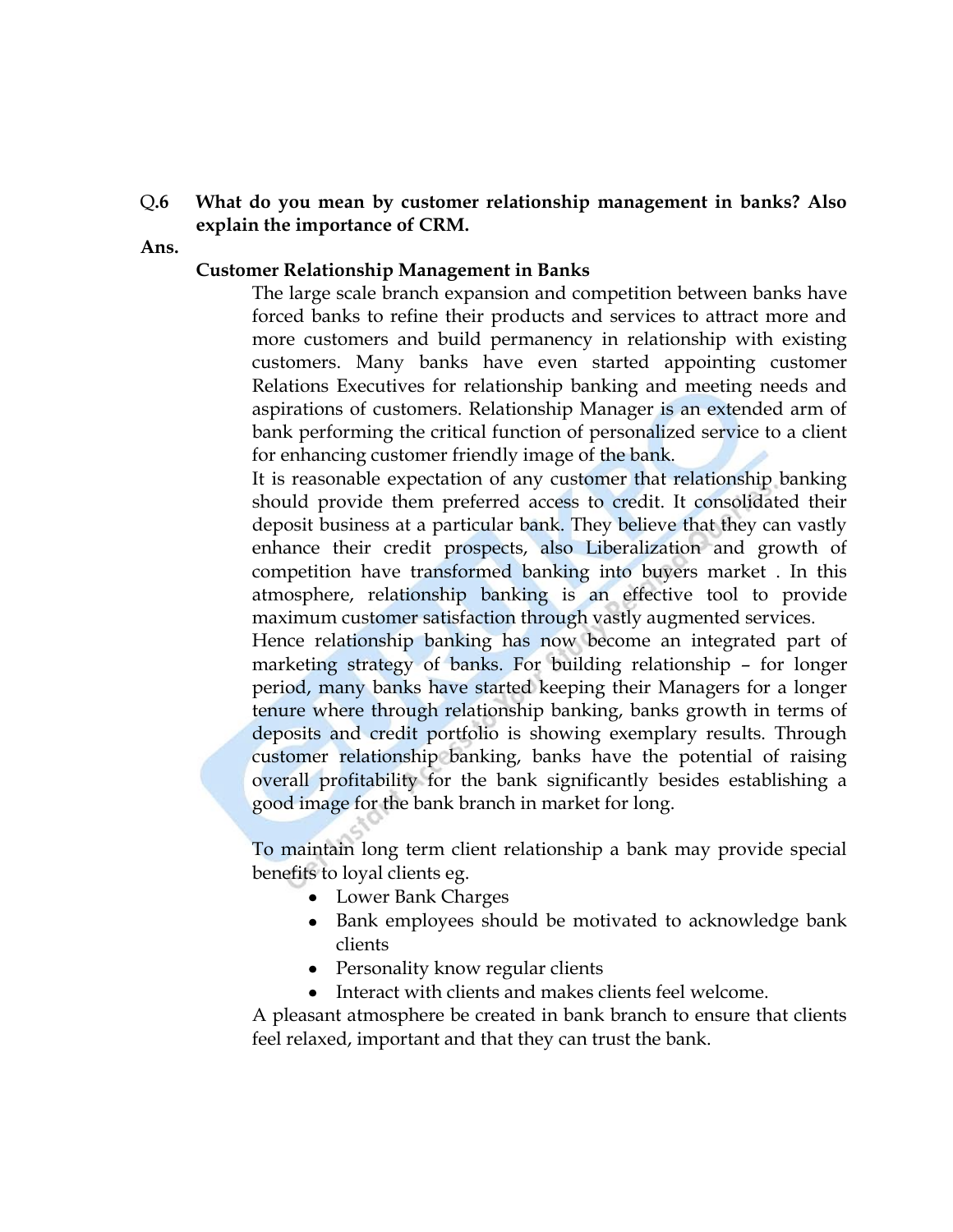Important benefits of CRM to

- I. **Customers-** customers feel empowered if they have greater access to products and services eg. 24 hours banking
	- More Coordinated and more professional approach to customer contact.
	- Targeted products and offering can be timed to coincide with customer's event and life stages e.g. education loans.
	- With up to date customer information, banks can prepare themselves with more personalized services.
- **II. Employees-**
	- Employees have more time to serve customers and fulfill customers expectations.
	- Employees can deliver high quality services to customers.
	- Employees have higher satisfaction rating from customers.
- **III. Banks-**
	- Optimum uses of resources.
	- Customer satisfaction and loyalty is increased by providing personalized services.
	- Important in customer retention and enlarging customer base.
- **Q.7 Case Study**

**You are a manager of a rural branch of commercial bank. You are confronting with the problem of recovery of loan. What would you do to improve the recovery of loan and also explain legal course of action which you have with you as per present laws pertaining to recovery of dues.** 

- **Ans.** In a rural branch of a commercial bank, loan may be broadly of two types:
	- Loans for agricultural purpose
	- Loans other than agricultural loans

For first category of loans, as a manager, we have to analyze the situation to find out reasons for non- repayment by the borrowers.. If non-repayment of such loan is due to crop failure because of drought or flood, govt.'s policy announcements will have to be examined. Maybe the govt. might have decided to re-phase the short term loans in to term loans and in such case, as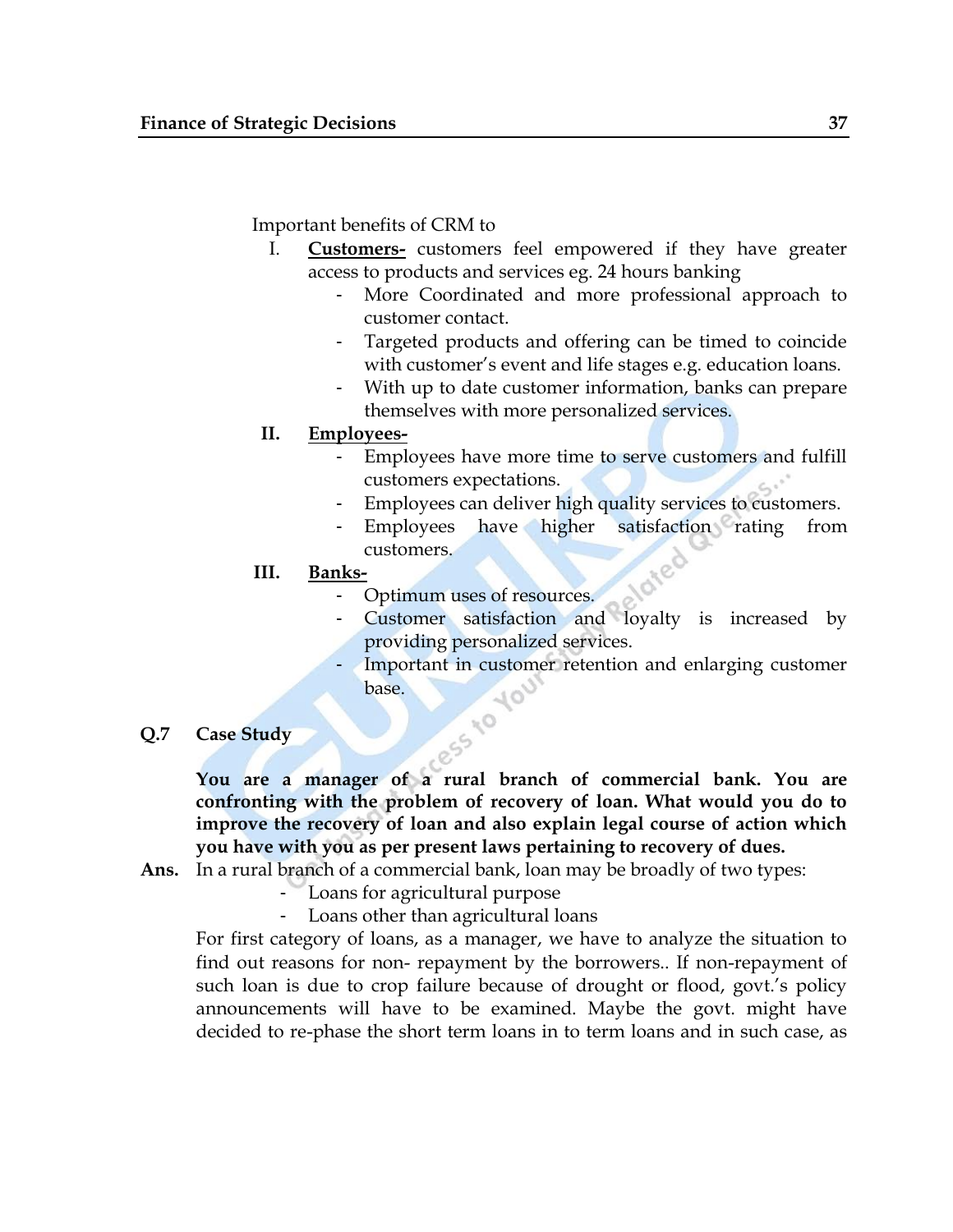banker we will have to follow government instructions . There may be a situation where agricultural loans granted might have been covered under agricultural insurance scheme where insurance of crop is done and loss of crop is compensated by the insurance company. If it is so, a banker will have to get necessary papers prepared for getting compensation from insurance company.

If recoveries are low due to will ful default by loanees, the farmer wise position will have to be worked out and proceedings will have to be initiated based on the basis of loan documents executed. Bank can also give notices to the surities of loanees and in some cases; bank can get money from surities.

For heavy amount of loan, bank can initiate action under SARFAESI Act 2002, which empowers the bank to recover their NPA amount of loan without the intervention of court. Under this Act, bank can give 60 days" notice to the loanee after this notice period bank can take in its possession the security given for loan, sell the security and recover its money. If price received through sale is more than the amount due, balance amount can be refunded to the loanee. If amount is less, similar notice can be given to the surities of loanee.

Another alternative available to the banker is go for securitization of loan by selling such bad loans to asset reconstruction companies which are established only for this purpose.

If the recovery problem of loans is due to internal factors, bank will have to take some preventive measures so that situation remain under control. These measures may be as follows:

- Following proper credit assessment and risk management mechanism. For proper credit assessment, 5'C"s i.e. character, capacity, capital, collateral , conditions of borrower are to by critically examined. For overcoming risk, adequate security and margins are to be ensured.
- Organizational restructuring for follow up and recovery of loan will have to be undertaken.

After taking measure under preventive management bank may proceed curative measure and action under legal resources under various acts passed for this purpose such as

- Debt Recovery Tribunals
- Lok Adalats
- Asset Reconstruction Companies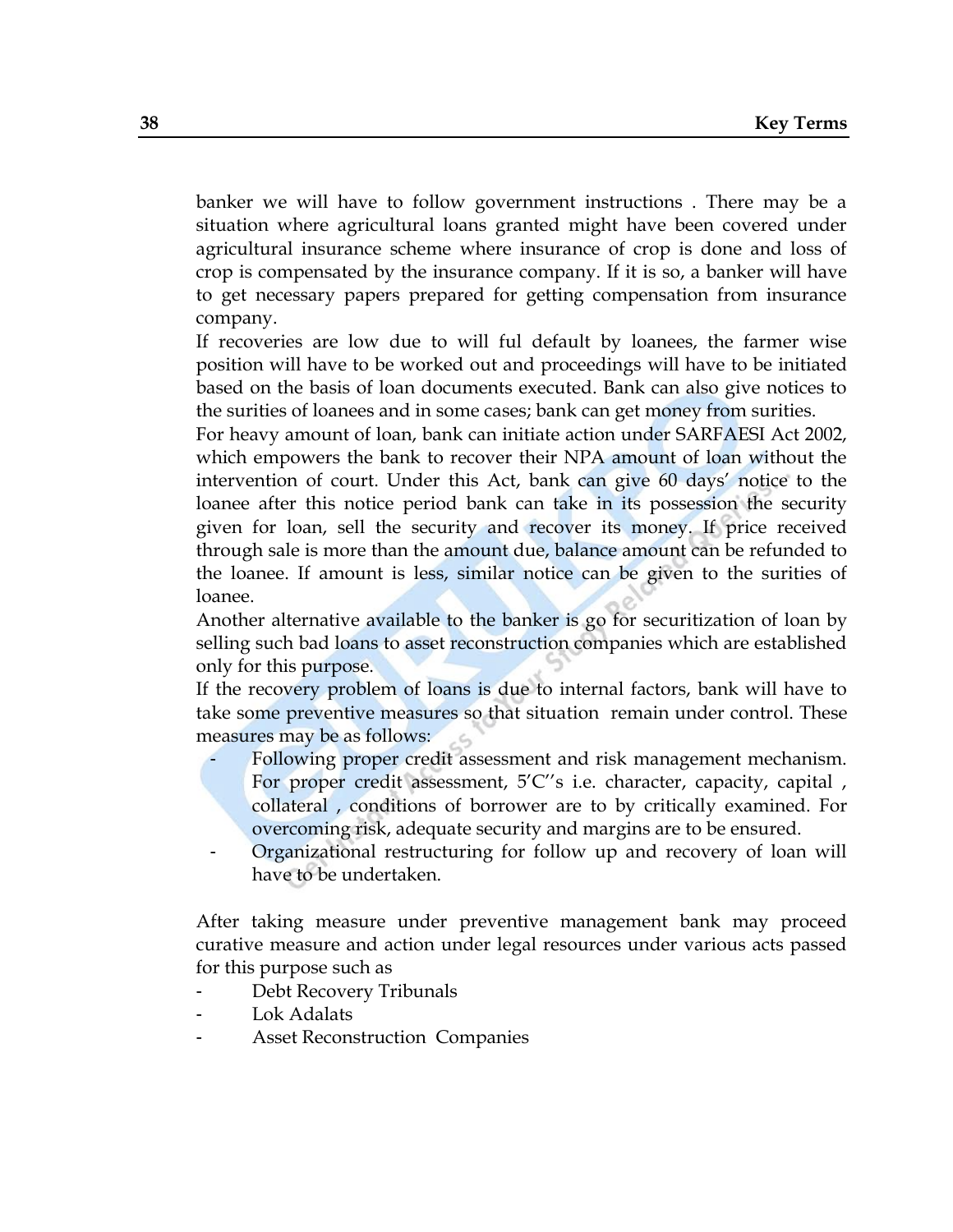- SARFAESI Act 2002

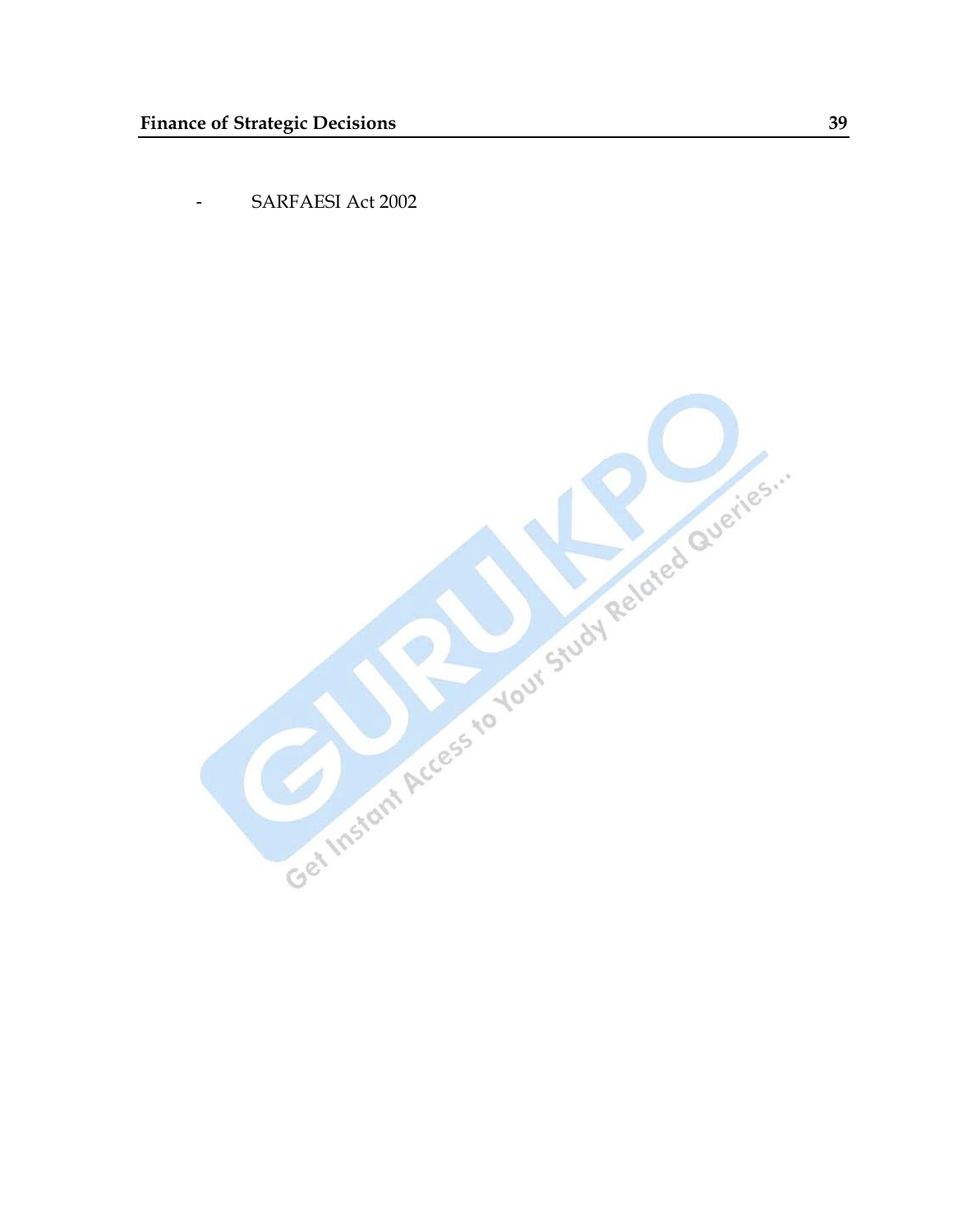# **RTU QUESTION PAPER 2010 SUBJECT : BANKING SERVICES OPERATIONS (MINOR)**

- **Q.1 What is confirmed irrevocable letter of credit? If you are a branch manager and you are approached by a customer to open a confirmed irrevocable letter of credit covering purchase of goods in London, what considerations would you take in to account for opening such a credit? What are the particulars which have to be communicated to your London agent.**
- Ans. A Letter for credit is a written undertaking issued by the buyer's bank (opening bank) to the seller to reimburse the cost of Goods and services supplied to the buyer by the seller against production of documents stipulated there in within a specified time at a specified place and up to the specified amount to a specified bank provided the document submitted are in strict confirmly with the terms and conditions of LC. This LC may the revocable unless otherwise stated in credit. Irrevocable LC is a credit where all credits are irrevocable confirmed or unconfirmed. An irrevocable LC is a credit where all credits are irrevocable unless otherwise stated in credit. Irrevocable LC cannot be cancelled or amended without the consent of beneficiary.

The bank which is confirming the credit is known as confirming bank. This conformation guarantee the payment if the terms and condition stipulated in credit have been complied with

As a branch manager of opening bank issuing letter of credit, following consideration need to be kept in mind while issuing irrevocable confirmed letter of credit.

. O

- 1. Letter of credit should normally be opened on behalf of a regular customer covering genuine trading transaction.
- 2. Bank should open LC only after making proper enquires with regard to antecedents of the borrower from the bankers with whom the parties are enjoying main limits.
- 3. Bank should make enquiry of financial position about the party / firm & their ability / capacity to retire the bill.
- 4. Bank should also prescribe a suitable margin and obtain other security as accuracy.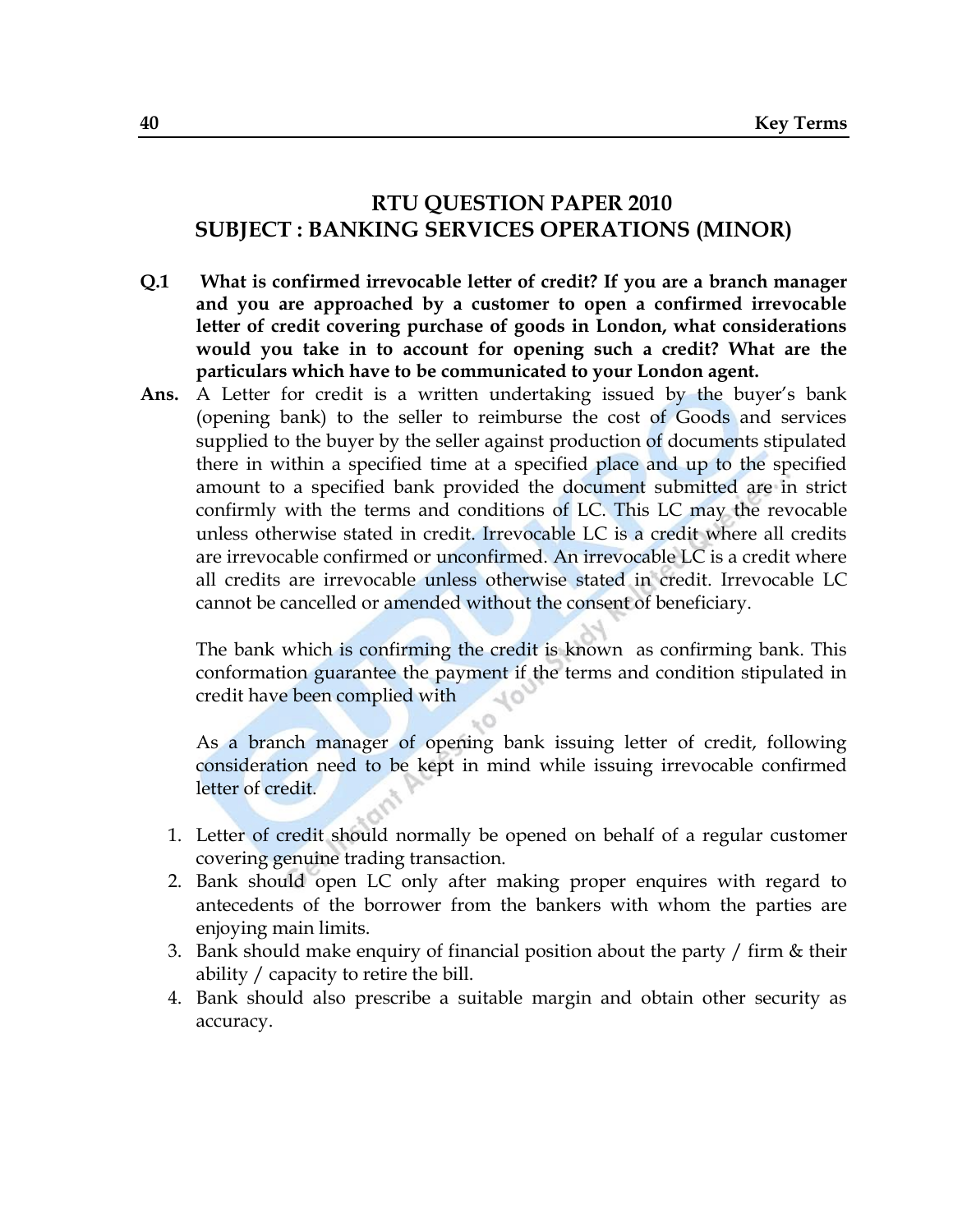- 5. LC"s should not be issued out of proportion to the borrowers genuine requirements.
- 6. LC"s for acquisition fo capital goods should be opened only after bank has satisfied it self about tying up of funds for meeting the liability by way of providing for long term funds or term loans from financial institutions /banks.
- 7. Banks should in no case provide working capital limits to be allowed to be utilized for retiring bills pertaining to acquisition of capital assets.

The issuing banker should communicate following points to its London agents:

- 1. The limit of amount of LC and the total payable should not go beyond that amount.
- 2. The period during which LC will remain valid and the whole transaction should be completed during the period.
- 3. Specification of item to be sent to the buyer by supplying firm.
- 4. List of documents only complete to be sent by the London agent to the issuing bank in India e.g.<br>
 Original bill of exchange<br>
 Invoice bank in India e.g.
	- Original bill of exchange
	- Invoice
	- Insurance document as signed by insurance company or his agent .
	- Certificate about quality as per specification ordered
	- Transport documents e.g. bill of lading in case of a shipping company
	- Other documents as per terms of LC
	- Finally, buyer collects these documents from issuing banker after making payment and go to the shipping company to take delivery. The issuing banker in India remits the money to the paying banker and the whole transaction is over .
- **Q.2 "Reserve Bank of India is not only a controller of credit but also a promoter of credit." Throw light on this statement with special emphasis on the latest credit policy of RBI.**
- **Ans.** In this statement given in the question, two aspects of RBI are to be discussed i.e. how RBI controls credit and how RBI is promoter of credit? **How RBI is controller of credit:**

the RBI is Central Bank of Country and a bankers bank. It took over the function of management of currency from Govt. of India and power of credit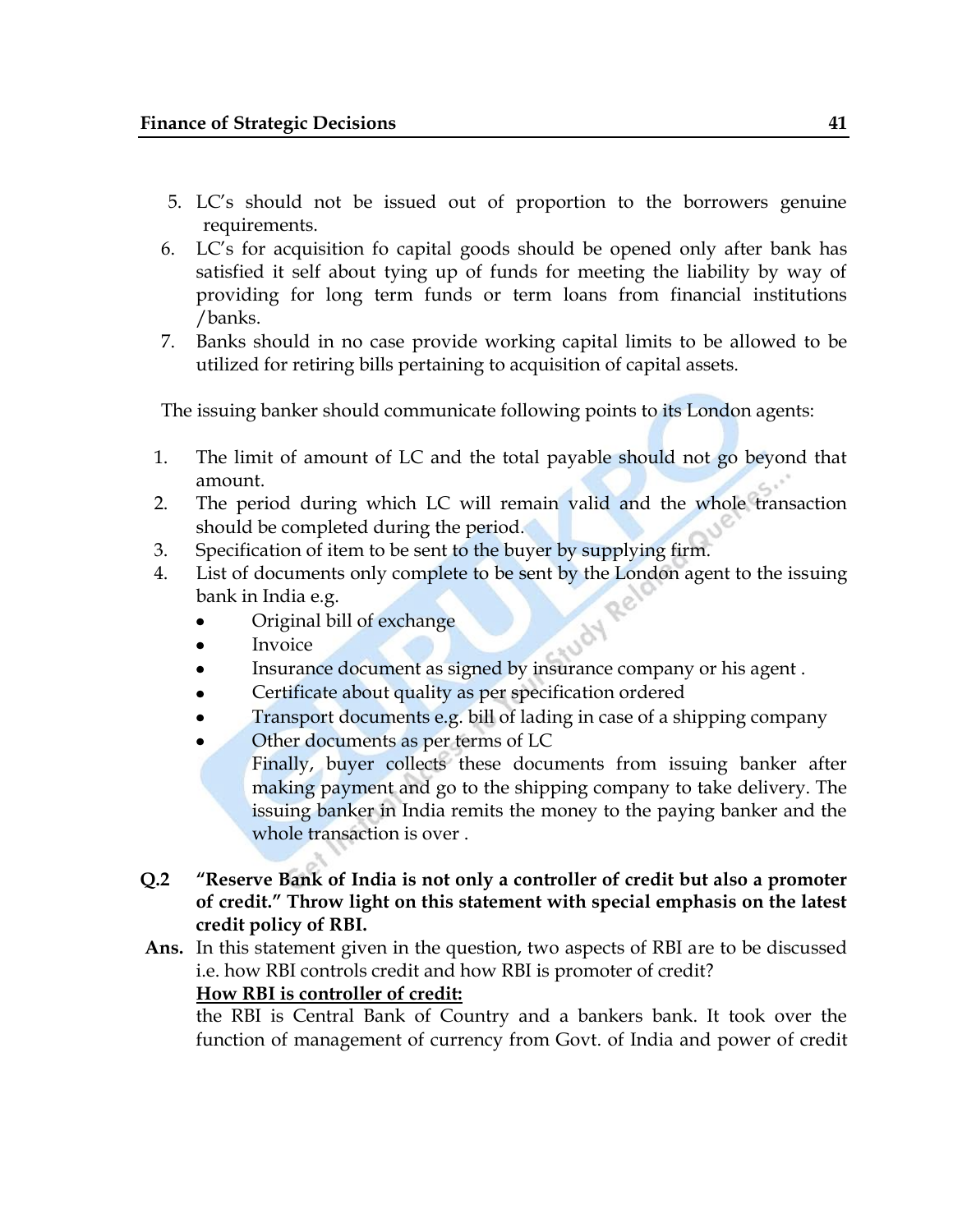control from the them Imperial Bank of India . The following powers and measures of RBI prove that it is controller of Credit.

- The whole banking structure consisting of commercial as well cooperative banks is engaged in providing credit to needy individuals/ institutions and business organizations. This entire banking structure is controlled by RBI through.
	- o Licensing
	- o Branch expansion
	- o Statutory inspection
	- o Supervision & Control
	- o Control over management & work through instructions & guidelines
	- o Calling periodical returns/ statements
- The supply of money / credit is controlled through various measures like.
	- o Increase /decrease in CRR, SLR, REPO, Reverse Repo Rates etc.
	- o Rationing of credit
	- o Prescribing margin requirements
	- o Prescribing variable interest rates

Some of the measures are taken by RBI after undertaking quarterly review of economy.

## **How RBI acts as a promoter of credit:**

Besides controlling RBI also promotes credit through different ways as given below:

- 1. RBI makes available credit to both Central & State Govts. to carry out its various developmental activities.
- 2. RBI makes money/ credit available to commercial banks through
	- Discounting / rediscounting of bills Govt. securities at Bank Rate.
	- Provides short term loans to commercial bank on rate known as REPO RATE.
	- Helps commercial banks to keep their surplus money with it at Reverse Repo Rate.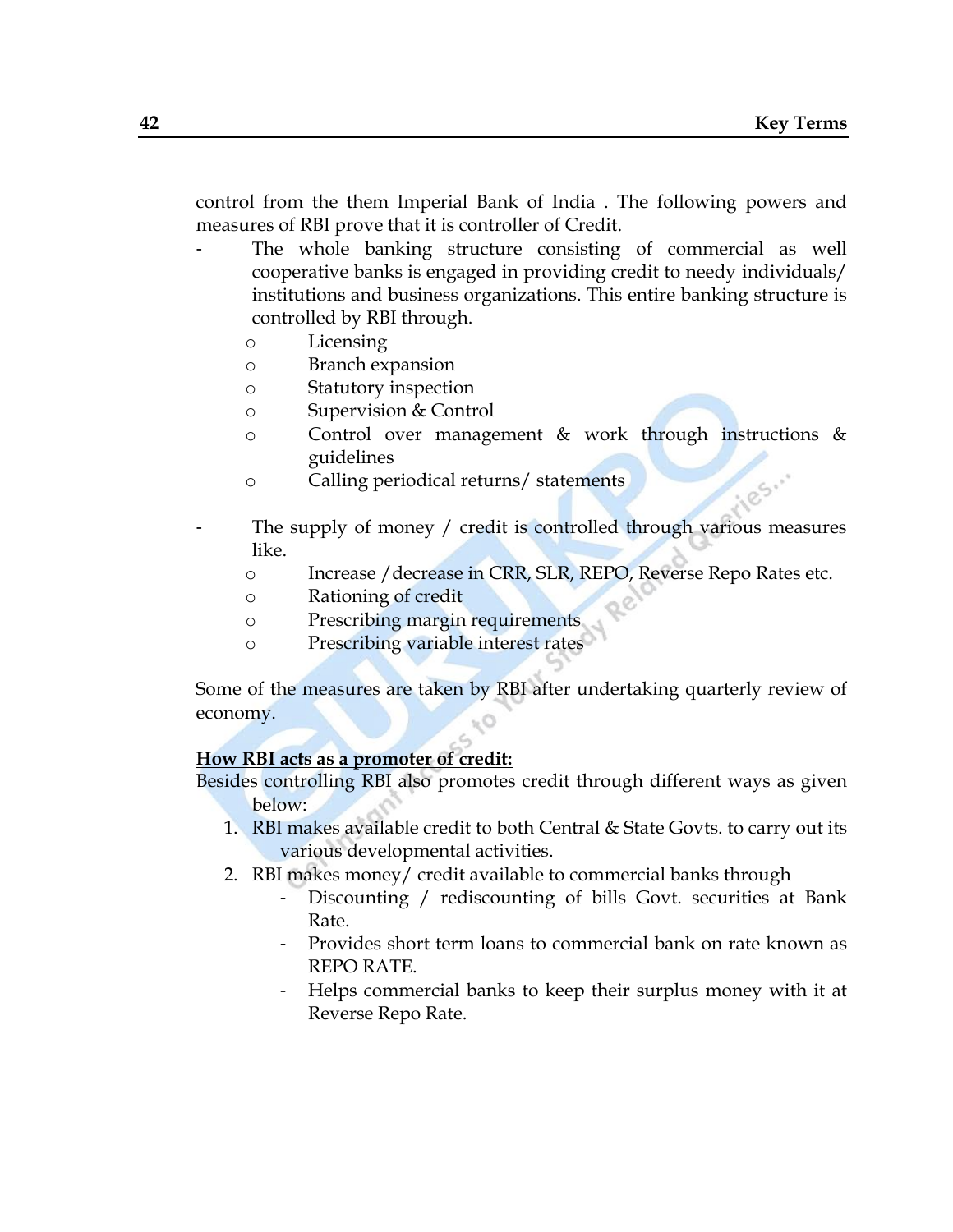- 3. RBI play an active role in policy formulation for meeting credit needs of various key sectors of economy.
- 4. RBI also extends help to various developmental financing Institutions like NABARD, National Housing Bank etc. In fact NABARD come into being by taking over RBI responsibilities of providing credit for agricultural and rural development.

From the above, it is quite clear that RBI works as a controller and promoter of credit.

### **Latest Credit Policy of RBI:**

Both the aspects of RBI"s working i.e. controller and promoter of credit are also reflected in the latest credit policy of RBI. The credit policy of RBI is in tune with the broad objectives of economic policy of Govt. of India which aims at increasing GDP rate as per increasing per capita income and converting the economy form developing to a developed economy. General economic objectives of<br>such policy are:<br>- Price Stability<br>- Exchange rate: such policy are:

- Price Stability
- Exchange rate stability
- Full employment
- Economic development

 In tone with above, following are the key objectives of current credit policy announced by RBI.

- To encourage savings and mobilize savings for capital formation and development
- GP<sup>P</sup> Supply of adequate credit to meet increasing demand of agricultural, industry, trade commerce and other productive activities so that overall economic development is ensoured.
	- To encourage development without financial hindrance.
	- To control inflation pressure and maintain price stability.

In the latest policy measures announced by RBI were for controlling inflationary trends for which RBI made upward revision in CRR rates from 5.75% to 6% and through this measure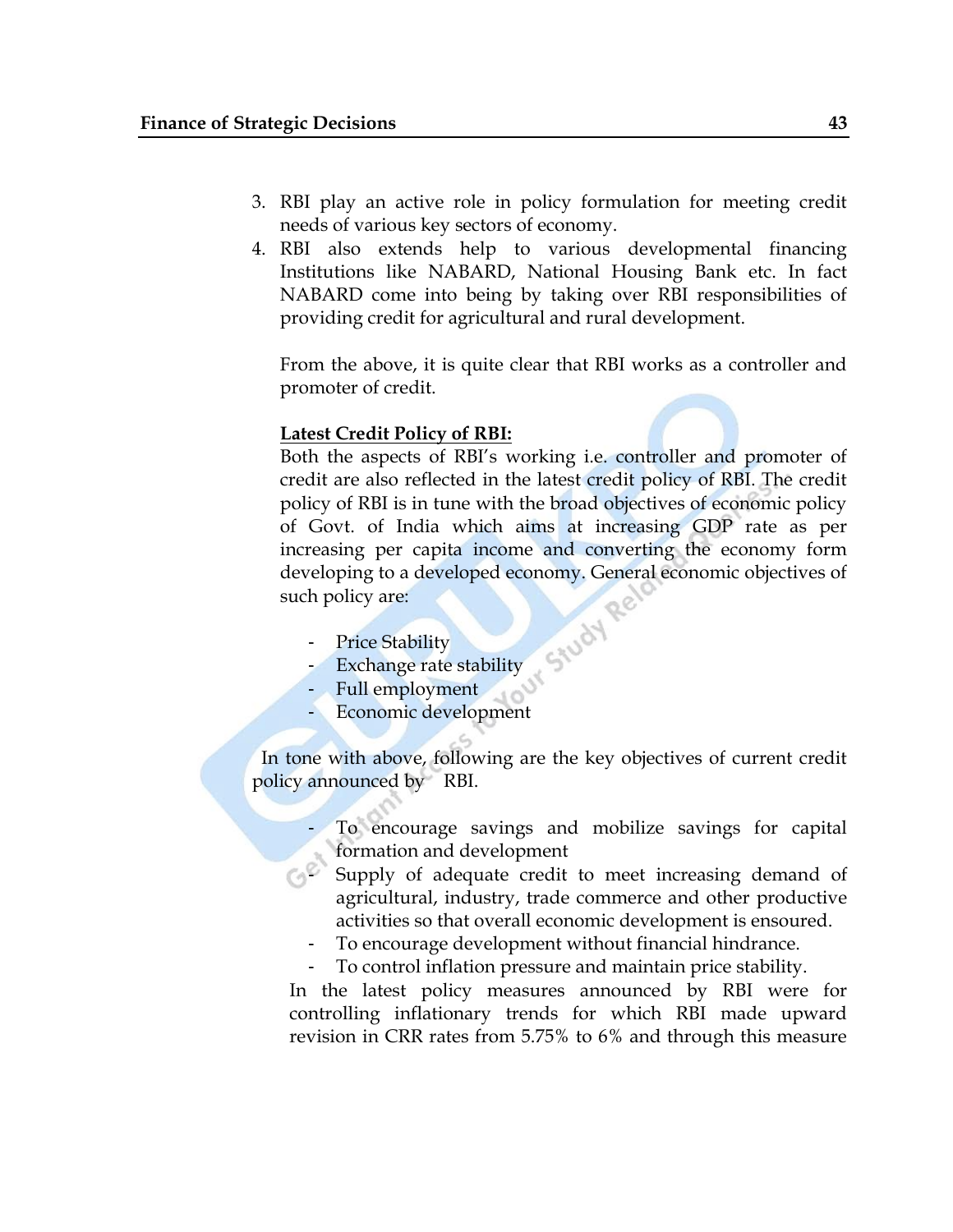alone, RBI expected that around Rs. 12500 crores would come from banks to RBI which would have a positive impact on controlling inflation which is a biggest challenge faced by Indian Economy. Similarly, repo & reverse repo rates have been revised many times during 2010-11.

## **Q.3 Please state about:**

- **a) Main difference between the statutory liquid ratio and cash reserve ratio.**
- **b) Control of RBI on activities of Commercial banks.**
- **c) Nature of Commercial Banks.**

**Ans.**

#### **a) Cash Reverse Ratio (CRR)**

It is the ratio of cash reverse required to be maintained by commercial banks in relation to their total time and demand limitation (TDL) with Reserve Bank of India as per section 42 of RBI Act 1934. Presently, this rate of CRR is 6% effective from 24.04.2010 as announced by RBI in its quarterly review made on 24.04.2010.

Besides this CRR each bank has to make investment @25% in the form of Statutory Liquidity Ratio(SLR) in approved securities as per section 24 of Banking Regulation Act 1949.

While CRR remains with RBI, SLR is a investment required to be made in Govt. and Govt. approved securities. Due to this provision of SLR, Govt. and Govt. Organizations get money from banking institutions.

#### **b) Control of RBI on activities of commercial banks**

The RBI Act 1934 and Banking Regulation Act 1949 have given wide powers to RBI to exercise control on the activities of commercial banks. The Key activities / powers through which RBI exercises control are as under:

- I. Control through the power of licensing over commercial banks and cooperative bank. Without getting license from RBI, no bank can start business of banking in India.
- II. Branch Expansion : Opening & Closing of branches is again regulated by RBI, for opening a branch as well as for closing a branch, RBI"s permission / approval is required.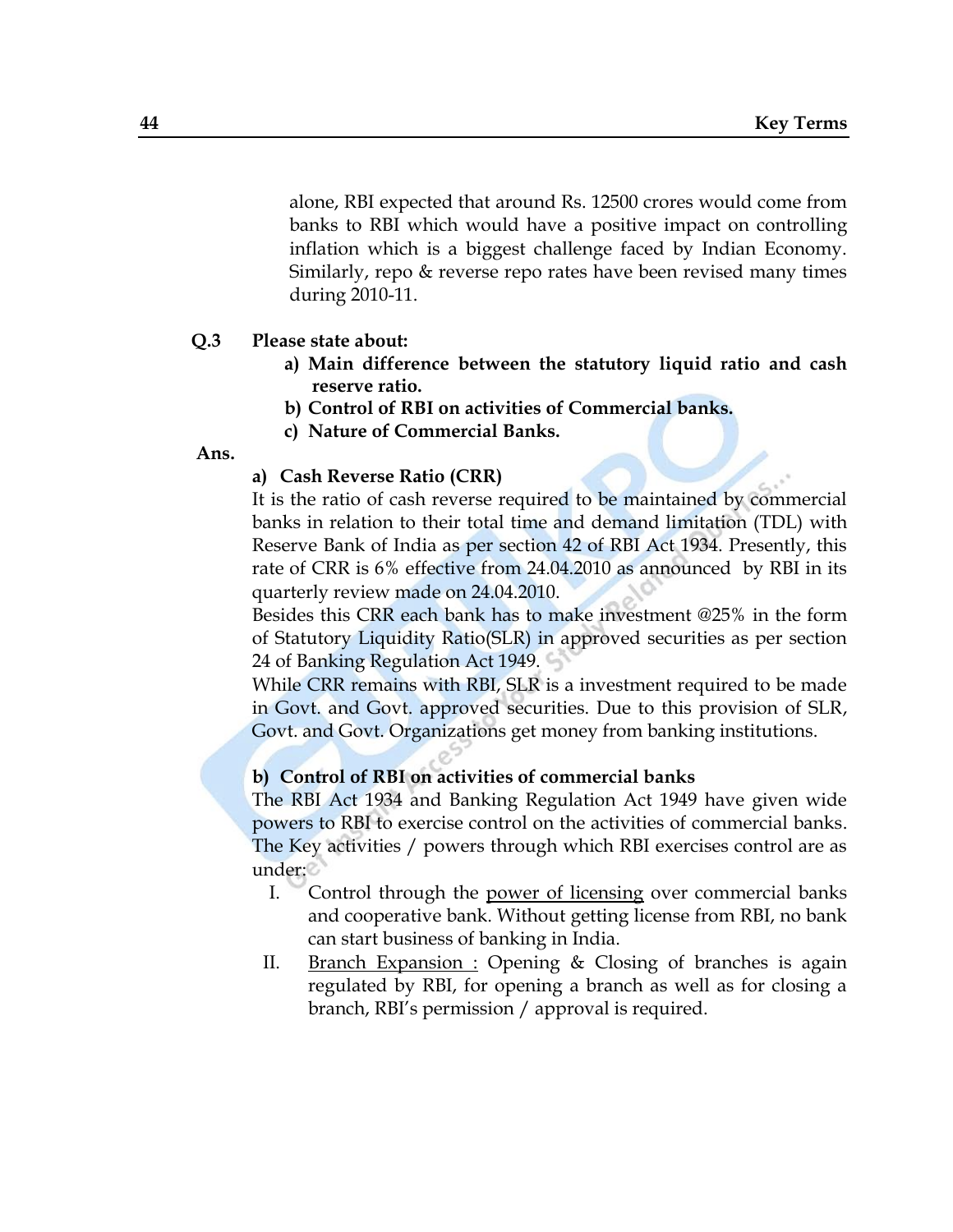- III. Liquidity: Each commercial bank has to follow liquidity norms as prescribed by RBI in the form of CRR and SLR. While CRR is to be kept with RBI as per rate prescribed , SLR is investment to be made by a commercial bank in Govt. and Govt. approved securities as per rate prescribed by RBI in relation to their total time and demand liability(TDL). Failure to maintain such prescribed liquidity, a commercial bank would attract penalties which may be imposed by RBI.
- IV. Management and method of working- like amalgamation, reconstruction and liquidation are to be resorted to with the approval of RBI.
- V. Statutory Inspection: RBI is empowered to undertake statutory inspection of commercial banks as well as all banks are required to send compliance report of such inspection to Reserve Bank of India .
- VI. Statutory Returns/ Statements- the RBI also exercises control over the working of commercial banks through calling , periodical statutory returns / statements and based on the information collected through these returns ,RBI analyses the financial position and offer comments for bringing required improvements in areas considered wanting by RBI.
- VII. Power of issuing directions / guidelines- Besides above, RBI has wide powers to issue direction and guidelines which are required to be followed by bank in the interest of depositor.

# c) Nature of Commercial Bank

In the banking sector RBI act as a central bank of the country and bankers bank. Under RBI , the whole structure of bank in India can be broadly classified in two parts i.e.

- **Commercial Banks** 
	- II. Cooperative Banks

Commercial banks can be further classified in to three i.e.

- I. Public Sector Banks
- II. Private Sector Banks
- III. Foreign Banks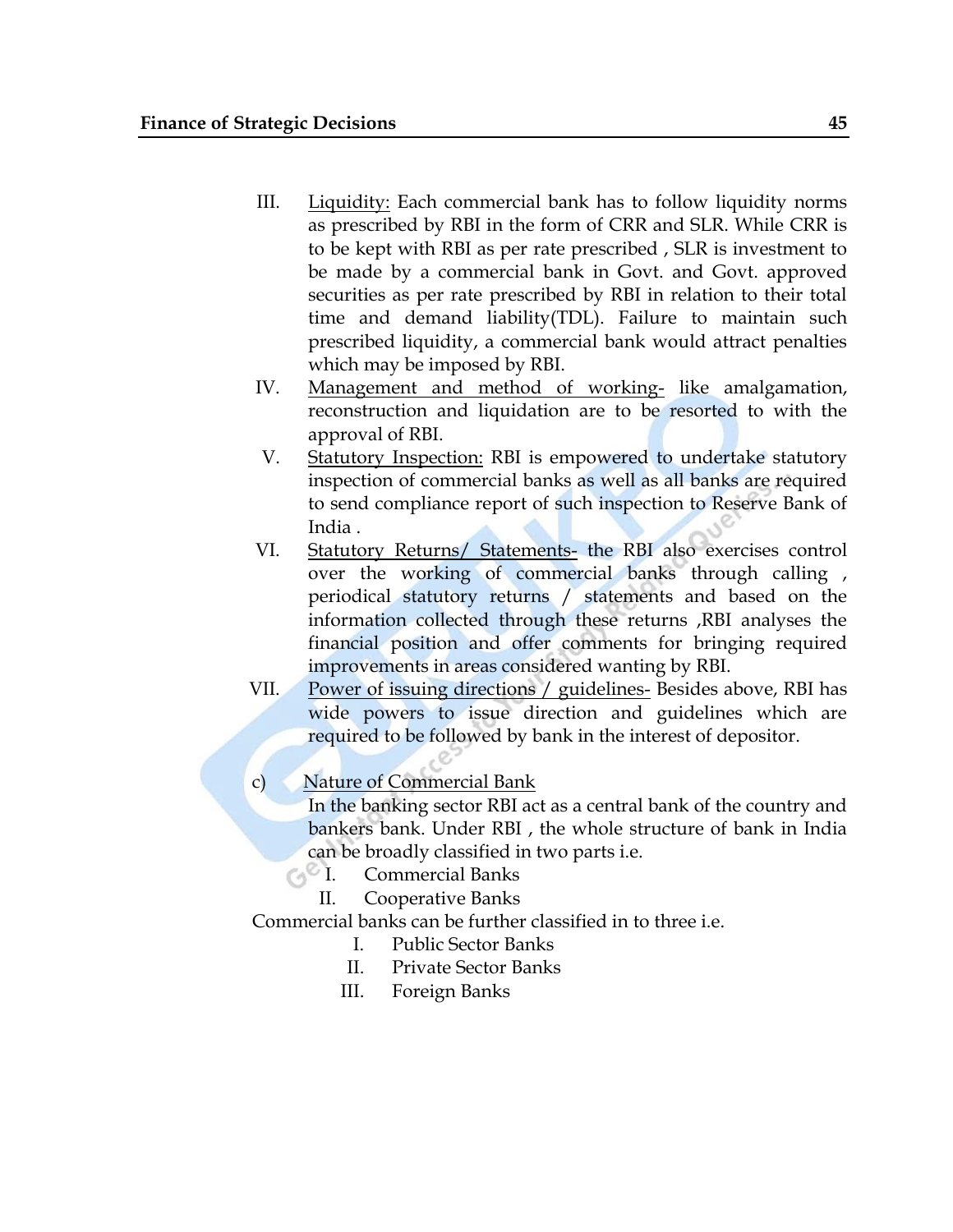Public Sector Banks are those where ownership of Govt. is more than 50%. They are also known as Govt. Banks. These banks can also be divided into following three categories.

- i. **Nationalized Banks-** 14 banks were nationalized in 1969 and 6 more banks were nationalized subsequently. In all these banks Govt. ownership is more than 51% and hence they are known as Govt. of India undertakings.
- ii. **SBI Group ie.** State Bank of India and its subsidiaries – State Bank of India was nationalized in 1955 which was earlier known as imperial Bank of India. Six more subsidiaries of SBI were formed subsequently like State Bank of Indore, State Bank of Bikaner & Jaipur, State Bank of Travankore & Kochin etc.
- iii. **Regional Rural Banks-** These banks were created after passing RRB Act'1974 to supplement the efforts of cooperative credit institutions to meet the demand of credit in rural areas and to provide them banking facilities.
- III. **Private Sector Banks-** In India we have large number of Private Sector Banks. Prominent banks in this sector are ICICI Bank , HDFC Bank, Kotak Mahindra Bank etc.
- IV. **Foreign Banks-** We have many foreign banks like ABN Amro, American Express, Standard Chartered Bank etc.
- **Q.4 "A customer approaches his banker for a loan of Rs. 7 lakhs and is prepared to submit any one of the following as security.**
	- **I. A Palace costing of Rs. 9 Lakhs**
	- **II. A LIC Policy costing of Rs. 10 Lakhs**
	- **III. Partly paid up shares of a joint stock company worth Rs. 12 Lakhs**
	- **IV. 20000 ordinary shares of a cotton mill quoted at Rs. 70 ( face value of Rs. 10)**

**Which security banker should accept and why?**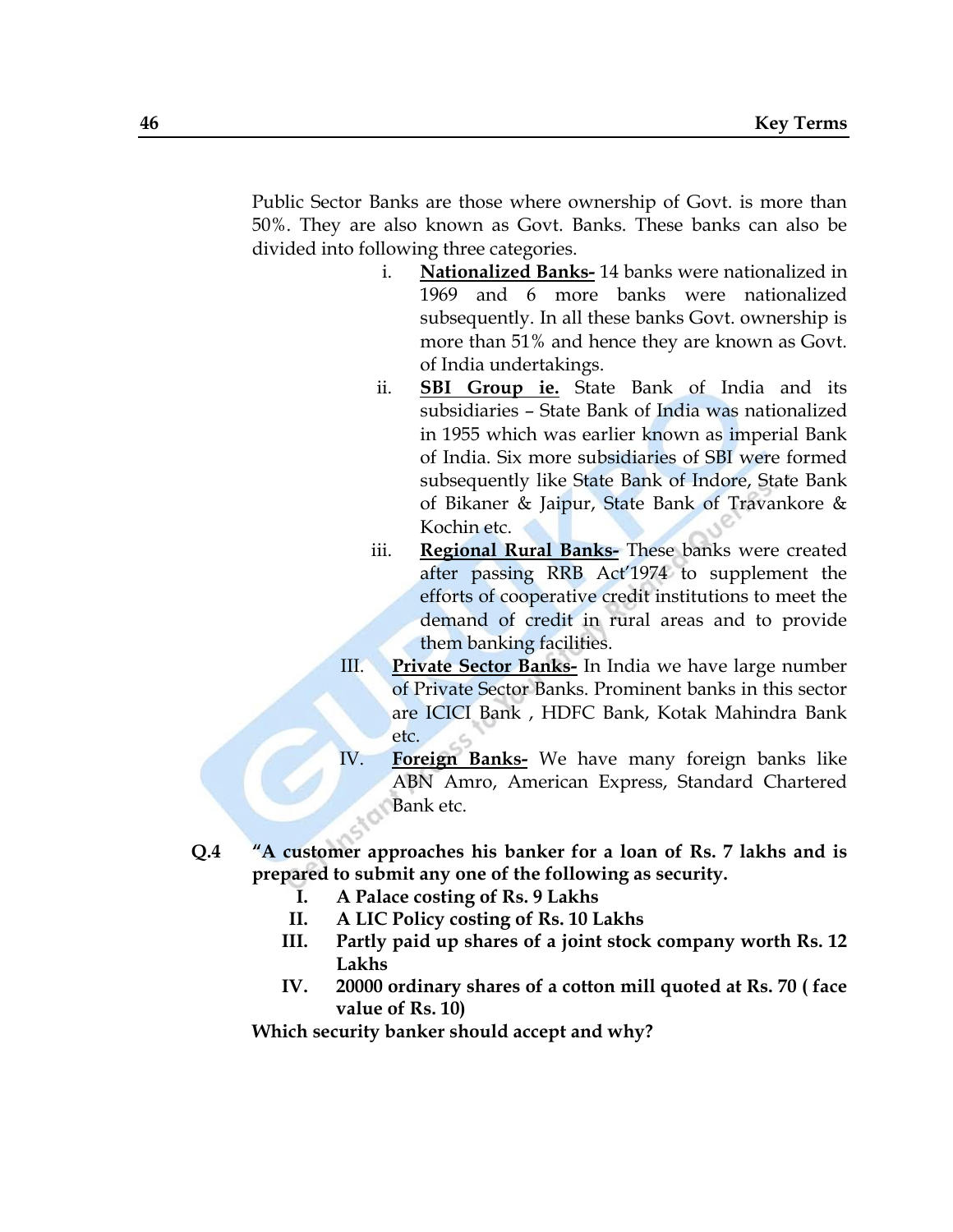**Ans**. Out of 4 above securities offered," bank should accept security No. 1, i.e. A palace costing Rs.9 lakhs. Though the word "Palace" has been used here, it is presumed that it is a small beautiful house which has costed Rs. 9 lakhs to its owner including cost of land. Though margin to the banker is not adequate but it is presumed that market price of this palace may be much more than 9 lakhs .Moreover in present day scenario the value of house property is increasing at a fast rate even in small towns / cities . Such appreciation in the value of house property in big cities and metro cities is increasing at a much faster rate. Hence there seems to be no risk in providing a loan of Rs. 7 lakhs against this house /palace after verifying title deeds. However bank as a routine procedure would like to ensure the insurance of house & two securities etc.

Other three options can be rejected due to risk factor as ,mentioned against each below.

**A LIC Policy costing of Rs. 10 Lakhs:** - It is not clear as to how many years the policy has already run and premiums were regularly paid or not. If payment of premium is stopped, than LIC only pays surrender value of the policy and amount paid as surrender value would be much less.

## **Partly paid up shares of a joint stock company worth Rs. 12 Lakhs:-**

Here it is not clear as what amount in percentage of a share value has been partly paid. If the remaining amount of share value is not paid when demanded by the company the part payment made earlier is likely to be forfeited and hence there is a heavy risk in this security.

## **20000 ordinary shares of a cotton mill quoted at Rs. 70 ( face value of Rs. 10)**

Here, the total face value of 20000 shares @ face value of Rs. 10 comes to only Rs. 2 lakh. Further these shares are of a cotton mills which in these days are mostly in crisis. Though shares have been quoted at Rs. 70 each and with such quote , the total value of shares comes to Rs. 14 lakhs but there is a heavy risk of share prices coming down. Many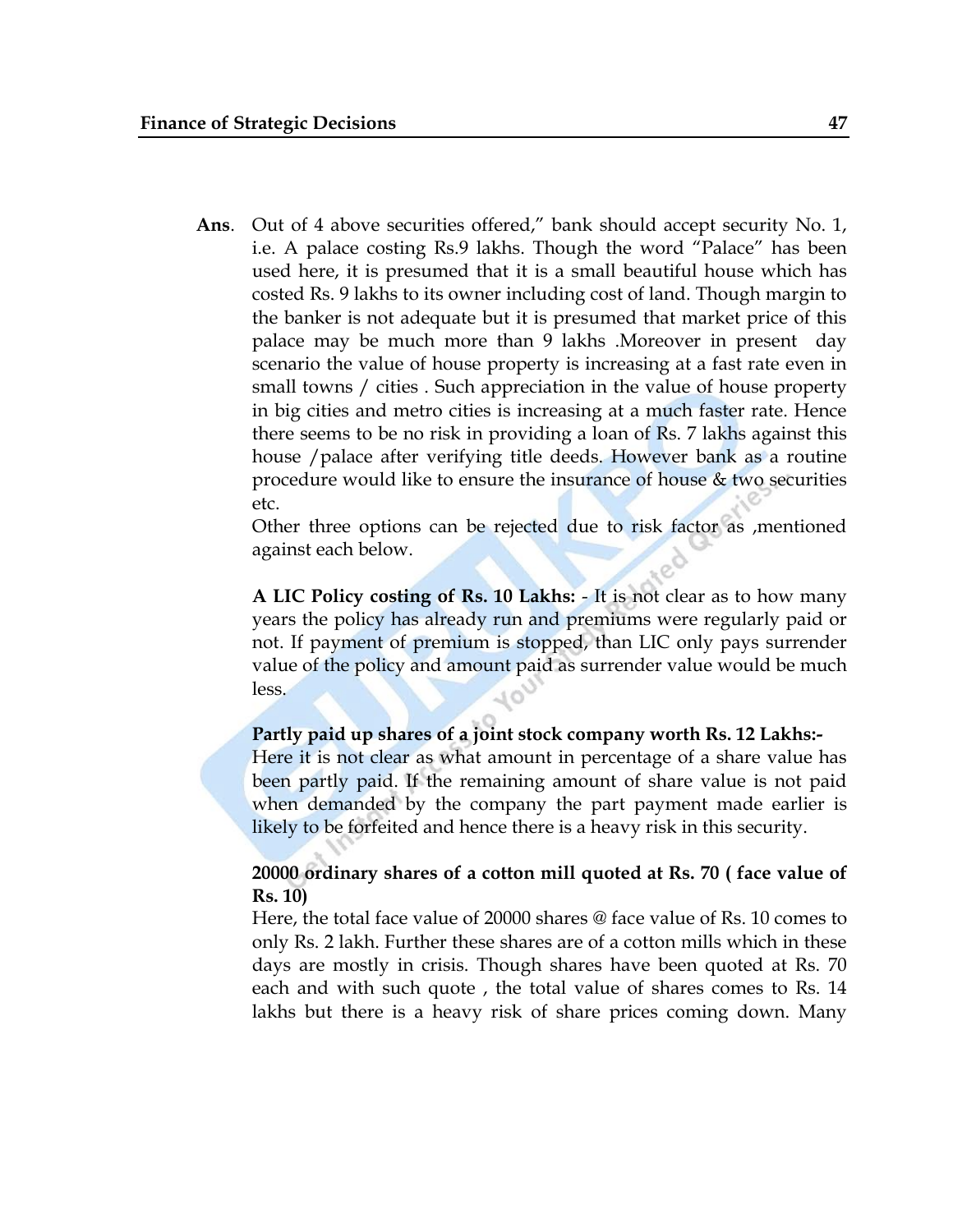banks have already burnt their fingers in such deals due to crash of prices in share market and hence, bank should not take such risk.

As stated above, option number one seems to be most safe as compared to other three and bank should accept item 1 as security for advancing a loan of Rs. 7 lakh.

### **Q.5 Explain the following (any seven)**

- **I. NRE Account and ICMR Account**
- **II. RTGS**
- 
- **IV. NPA"s**
- **V. Bank Assurance**
- **VI. Asset Liability Management**
- **VII. RRB"s**
- **VIII. Multiple Banking Arrangements**

#### **Ans NRE & FCNR Account**

**III.** Microfinance and Consortium finance<br>
IV. NPA's<br>
V. Bank Assurance<br>
VI. Asset Liability Management<br>
VII. RRB's<br>
III. Multiple Banking Arrance<br>
NRE & FCNP<br>
Nor Non Resident External (NRE) account can be opened by a non-resident individual of Indian nationality or origin. Only remittance received in permitted foreign currency from abroad can be credited to NRE account. The interest earned in NRE account is exempt from income tax. The foreign currency Non-Resident Account (FCNR) can also be opened as NRE account. But in these accounts are maintained in designated foreign currencies. At present, authorized dealers in foreign exchange can open FCNR account in four currencies i.e.US Dollar, Pound, Sterling, Euro & Japanese yen. These accounts can be in the form of term deposits only.

**RTGS-** Real Time Gross Settlement (RTGS) system is an important milestone in Indian Banking System through which high value cheques (cheques Rs. 1 lakh and above) are settled and amount is credited in customers account on the same day. This settlement of accounts between two banks takes place through RBI. Each participant bank of RTGS will be required to open a dedicated settlement account with RBI for putting through RTGS settlements. In this system, electronic message is sent to another banker through RBI Mumbai and account is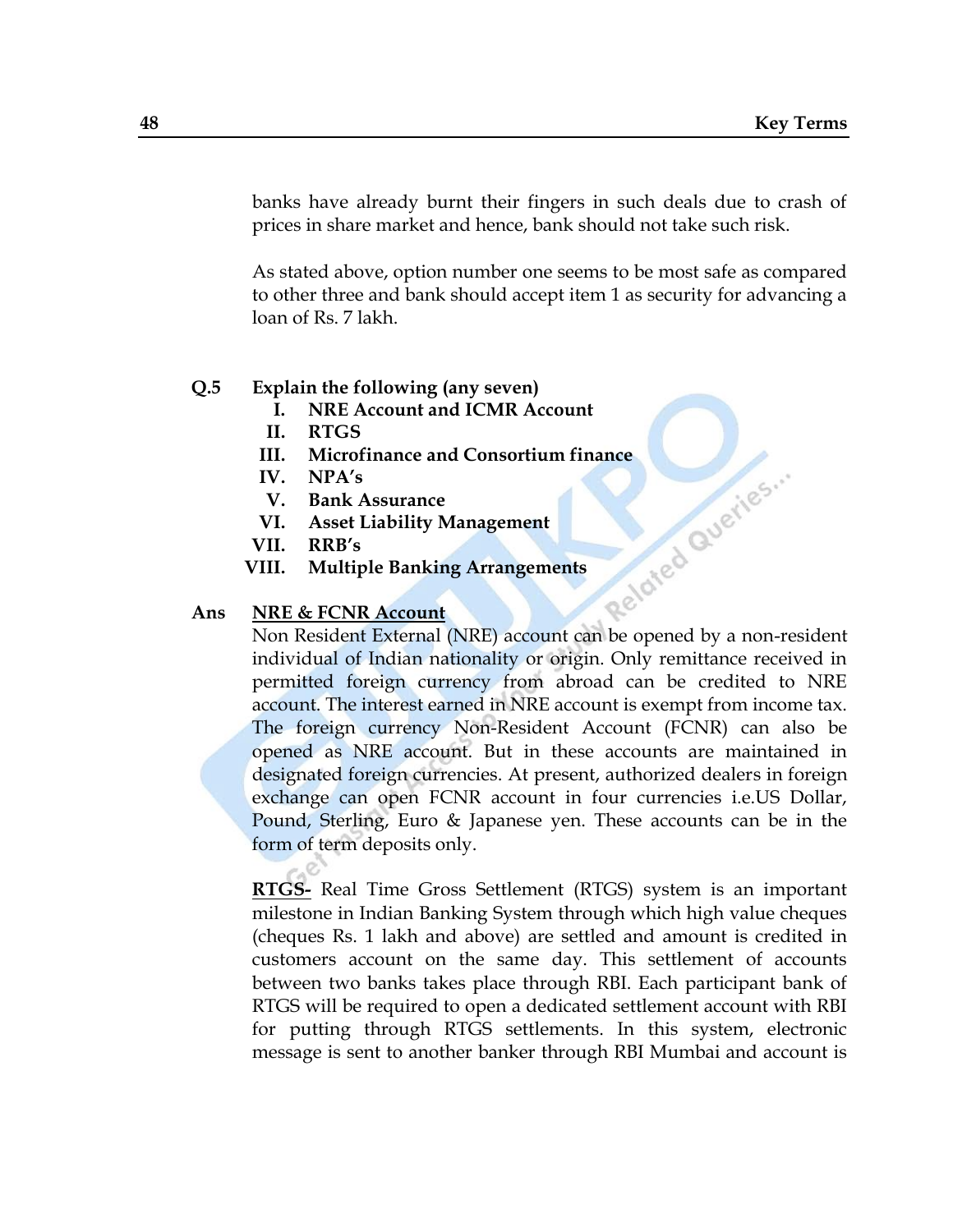settled within 4 hours. Even money transfer transaction as well as foreign exchange transaction between Indian bank as a foreign bank can be settled through RTGS system.

#### **Microfinance and consortium finance**

Micro-finance has been defined by RBI "as provision of thrift, credit and other financials of very small amount to the poor in rural, semi urban and urban areas to improve their income and living standard." Non-Governmental organizations (NGO"s) voluntary organizations and self help groups (SHG"s) are playing important role in providing microfinance facilities. Even NABARD is playing active role in supporting micro finance institutions.

In consortium finance several banks finance a single borrower with a common appraisal common documentation joint supervision and follow up exercise. When credit requirements of a unit are large, two or more banks / financial institutions join together and provide the required credit facility. In big projects institutions like IDBI, IFCI, & ICICI operate a system of consortium finance through a common project appraisal.

#### **NPA"s**

A balance sheet of a bank has performing and non-performing assets. Performing assets are those on which interest and principal is received when due. Non-performing assets (NPA's) are those on which interest and principal are not received within 90 days from the date they become due. The RBI has taken a policy decision that if interest and principal is not received within 90 days from the date it become due, it is to be treated as NPA and banks can't show the interest income as receivable and cannot credit the same in their profit & loss account.

These NPA's are classified in to:

Sub standard assets

Doubtful assets

Loss assets

Provision for NPA"s is required to be made as per norms/ guidelines as prescribed by RBI.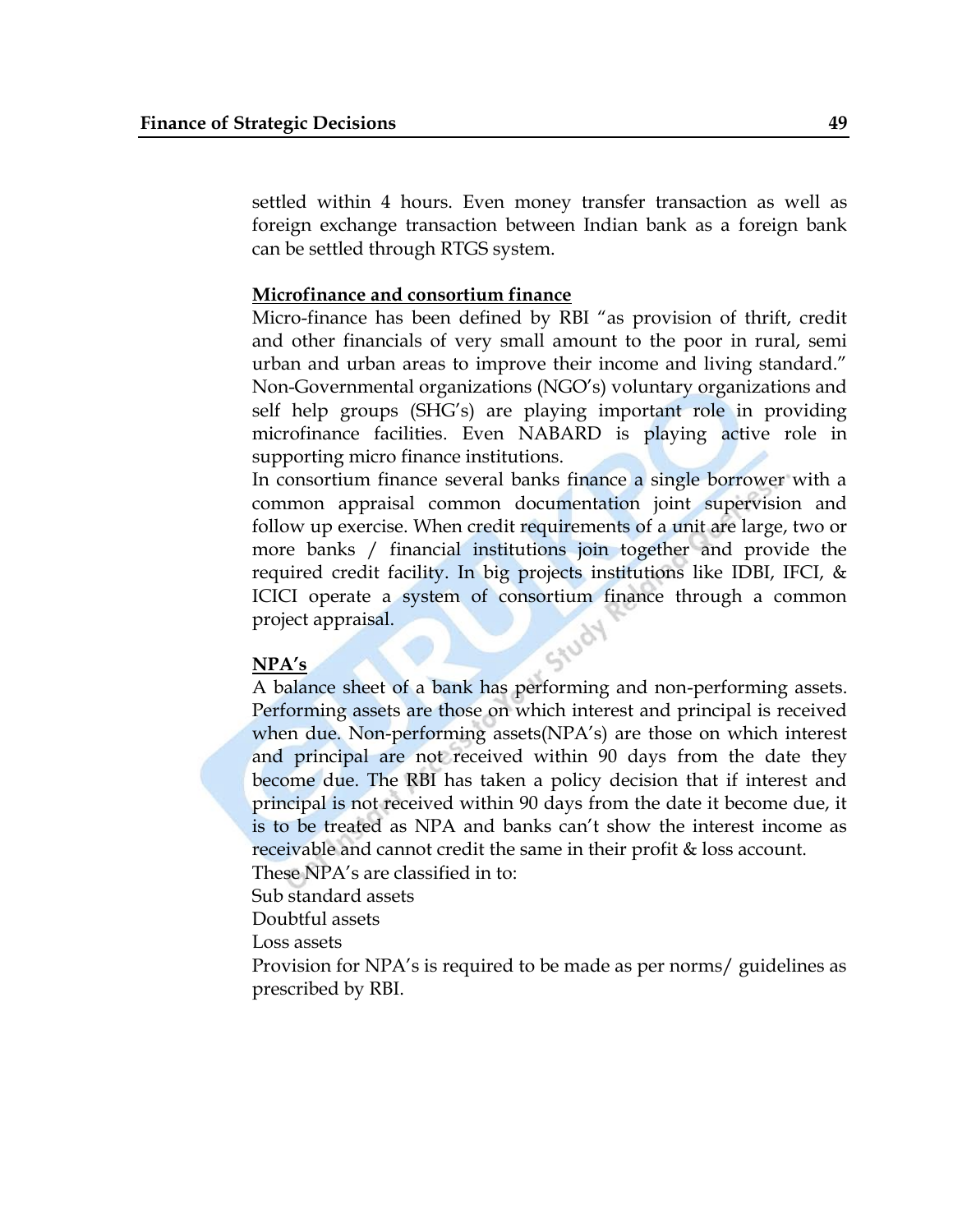#### **Bank Assurance**

Bank assurance means distribution of insurance products through the distribution channel of banks. It is also known as **"All finaaz"** and constitutes a package of financial services that can fulfill both banking and insurance needs at the same time. It is a packaged service of banking and insurance offered to customer at one place under one roof and at one time. The motive behind bank assurance for a bank are product diversification and generating additional income. For a insurance company, motives of bank assurance are increasing their market penetration, increasing premium turnover, reducing initial costs of selling and making use of wide network of banks for selling their products. For a customer, motive of bank

Assurance are products at a reduced prices, product of high quality and<br>product at a single point/doorstep.<br>Asset Liability Management product at a single point/doorstep.

#### **Asset Liability Management (ALM)**

ALM is a systematic process to maintain proper match in maturity timings so that at no time there is risk of liquidity without adversely effecting profitability of the bank. Assets of banks main constitute loans and advances, investments. Similarly liabilities mainly constitute current/saving deposits. Fixed deposits call deposits etc. ALM ensures deployment of funds in loan & advance and investments in such manner so that adequate liquidity is always available to pay off the liabilities. Three important aspects of ALM are:

- Cash management
- Liquidity Management
- Interest rate risk management

In banks ALM committee is formed consisting of senior executives to look after this curcial aspects.

#### **Regional Rural Bank (RRB"s)**

One of the key point uner 20 point Economic Programme during emergency was " provision of cheap credit for marginal farmers, landless labourers, artisans in rural areas and liquidation of rural indebtness in stages. " To implement this , GOI came up with idea to set up RRR"s and hence RRB Act was passed in 1974. These RRB"s were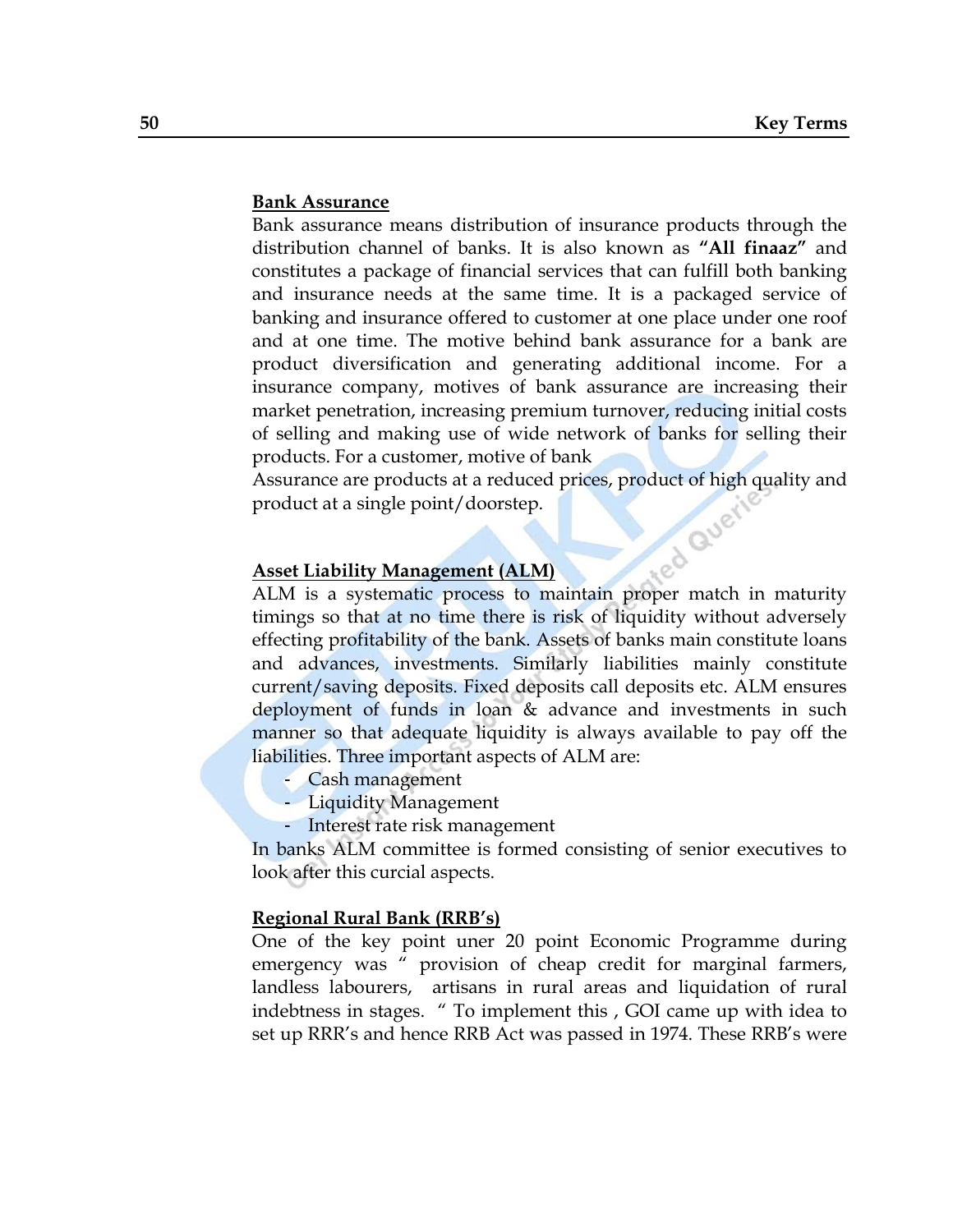started in 1975 to supplement the efforts of rural credit cooperatives in rural areas.

The broad objective with which RRB"s came in to being were as follows.

- To develop rural economy by providing financial assistance to agriculture, trade commerce, industry and other productive activities.
- To provide credit and other facilities particularly to small and marginal farmers, agricultural labourers, artisans and small entrepreneurs.

RRB"s are joint ventures of central govt, state govt., and sponsored bank with a share capital contribution of 50% ,15% and 35% respectively. The NABARD at the national level provides finance to these banks and monitors their working.<br>Multiple Banking Arrows: monitors their working.

## **Multiple Banking Arrangements –**

Where the credit requirement of a borrower are met by more than one bank and each bank lends independently on its own terms and conditions regarding the security, rate of interest, margin etc. this system of financing is called multiple banking arrangements.

It is like consortium arrangements. In order to ensure that the arrangement works well, finance is not on the higher side, finance provided is likely to come back with interest when due, it is necessary that banks must exchange from time to time. Tree and frank information in respect of borrower, his account or dealings. In this arrangement banks are independent of each other in respect of documentation, monitoring and conduct of account.

# **Q.6 What do you understand by term discounting of bills of exchange? Why does a banker invests his funds in them? Also state the difference between " bill purchased" and bill discounting."**

**Ans** When buyer does not have ready money to pay to the seller, he requests seller to write a bill of exchange on him and buyer accepts the same and return it to seller. Now seller has two options i.e. either wait for the period mentioned in bill for getting payment from buyer or approach a bank for getting it discounter if the seller is in need of money. In such a situation, bank discounts the bill and make payment to seller after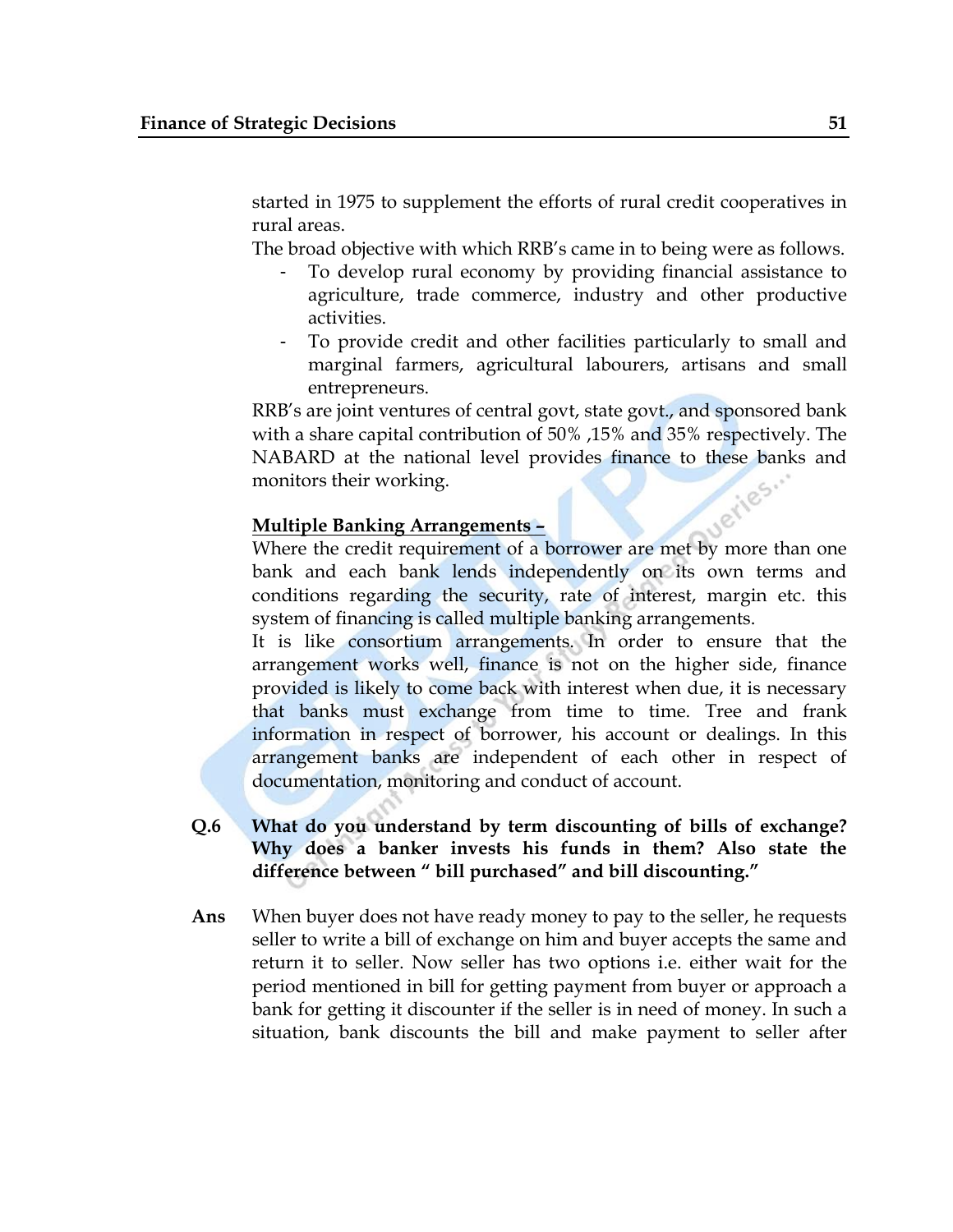deducting discount. The buyer is informed who on maturity makes payment to the banker instead of seller. This process is known as discounting of bill of exchange.

For a bank, there is no hitch in discounting the bill as bank gets discount and is almost certain to get money from the buyer on maturity as it is a genuine trade transaction through a bill of exchange which is negotiable instrument under negotiable instrument Act. In addition to bill of exchange to a reputed buyer who would by all means likely to make payment on maturity. Hence, banks found no risk in making such instrument in discounting bills of exchange.

As regard part 3<sup>rd</sup> of question, the term bill purchases is not a common term used in business since a bill of exchange is a negotiable instrument , it can be negotiated through endorsement and the person to whom it is endorsed get the right to receive payment form the acceptor of bill i.e. original buyer. This process of getting the bill through endorsement can be called as bill purchased. Bill discounting is a separate process where seller discounts it from banker as explained in part one of the answer.

**Q.7 When considering a proposal for advance to a limited company, a banker has to study previous and latest balance sheet of the company and in that connection following are some of the items which come up for examination.**

**Explain each of these items with special reference to its significance to the lending banker giving hypothetical examples to simplify your answer.** 

- **I. Net Worth**
- **II. Book debts**
- **III. Current Ratio**
- **IV. Intangible Assets**
- **V. Debt- Equity Ratio**

#### **Ans Net Worth**

Net worth or owners fund include the amount owned by a form which includes paid up share capital (equity as well as preference share capital) reserves created amount of profits, surplus of profit less accumulated loss if any. This sum total will be net worth of a form or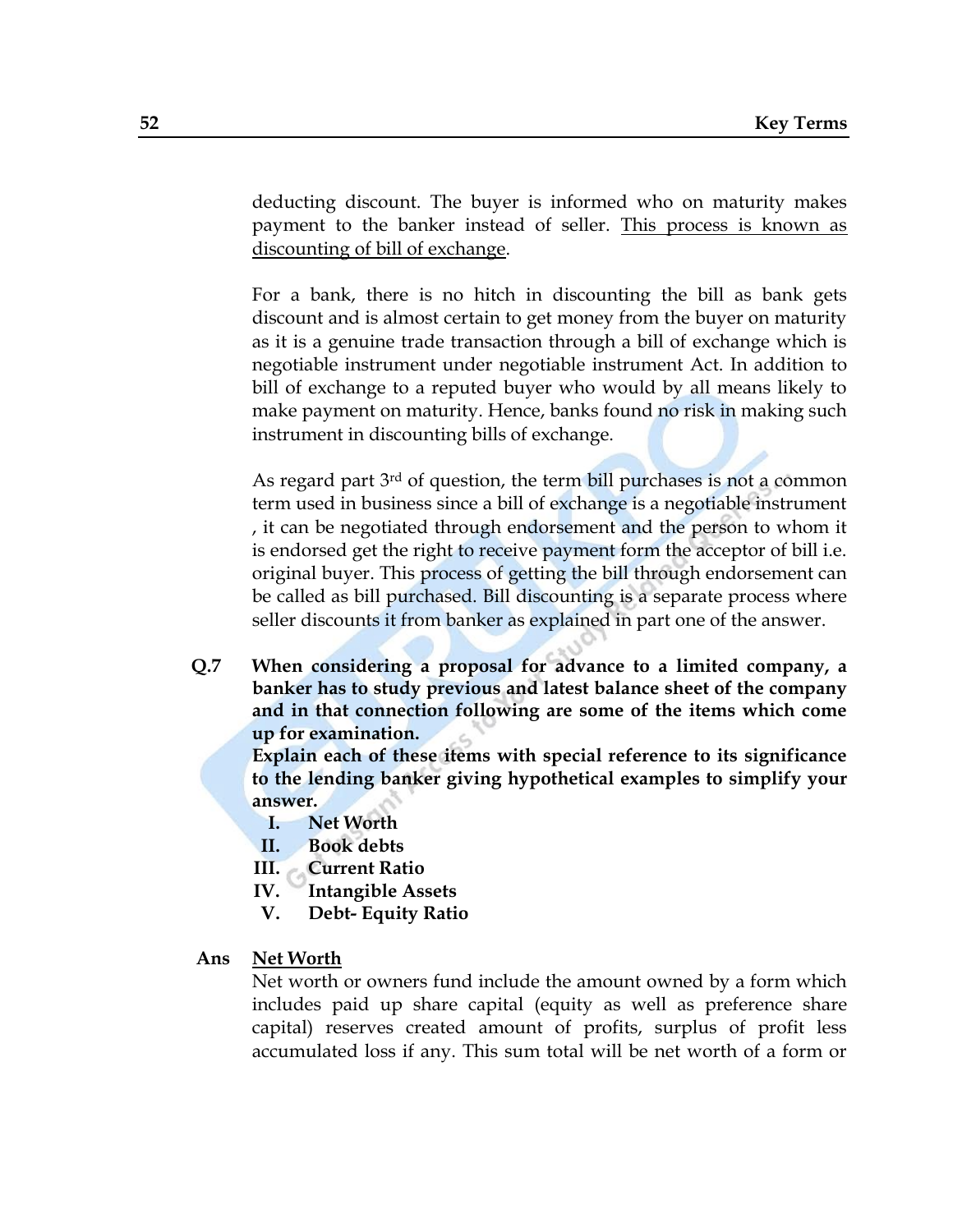share holders fund in a firm. While advancing loans, banks generally calculates net worth of a firm and sanctions loans keeping in view total net worth of a organization / firm.

### **Book debts**

Book debts is one of the key assets in the asset side of balance sheet. All the debts should the realizable and no amount should be of the nature of bad debt. Hence, detailed analyses of this item need to be made to find out amount of debts coming in NPA category, classification of NPA in to sub standard, doubtful and loss asset and provision made for such NPA's and shown in balance sheet. If all book debts are current debts and no amount of debt is likely to become bad debts, it is indicator of good financial position of the firm.<br>Current Ratio indicator of good financial position of the firm.

### **Current Ratio**

It is a measure of studying the liquidity of a firm. It is calculated as follows:

Total Current Assets

Current Ratio=

Total Current Liabilities

Current Ratio tells/ indicates firm"s ability to pay its current liabilities out of its current assets. If the firms current assets are Rs. 500000/- and current liabilities are Rs. 2,00,000/- this ratio would be Rs. 500000/- / 200000/- i.e. 2:5. It means that current assets of a firm are 2.5 times of current liabilities.

Generally standard current ratio is 2:1 which is considered satisfactory. In above example is more than this which shows firms good financial position as its current assets are not double but 2.5 times (more than double) of current liabilities.

#### **Intangible Assets**

Intangible assets are those assets which are not tangible or visible and it is very difficult to verify and valuate them. Examples of such assets are goodwill, patent, brand etc. it is very difficult to verify such assets and also valuation of such assets is also difficult. However such assets exists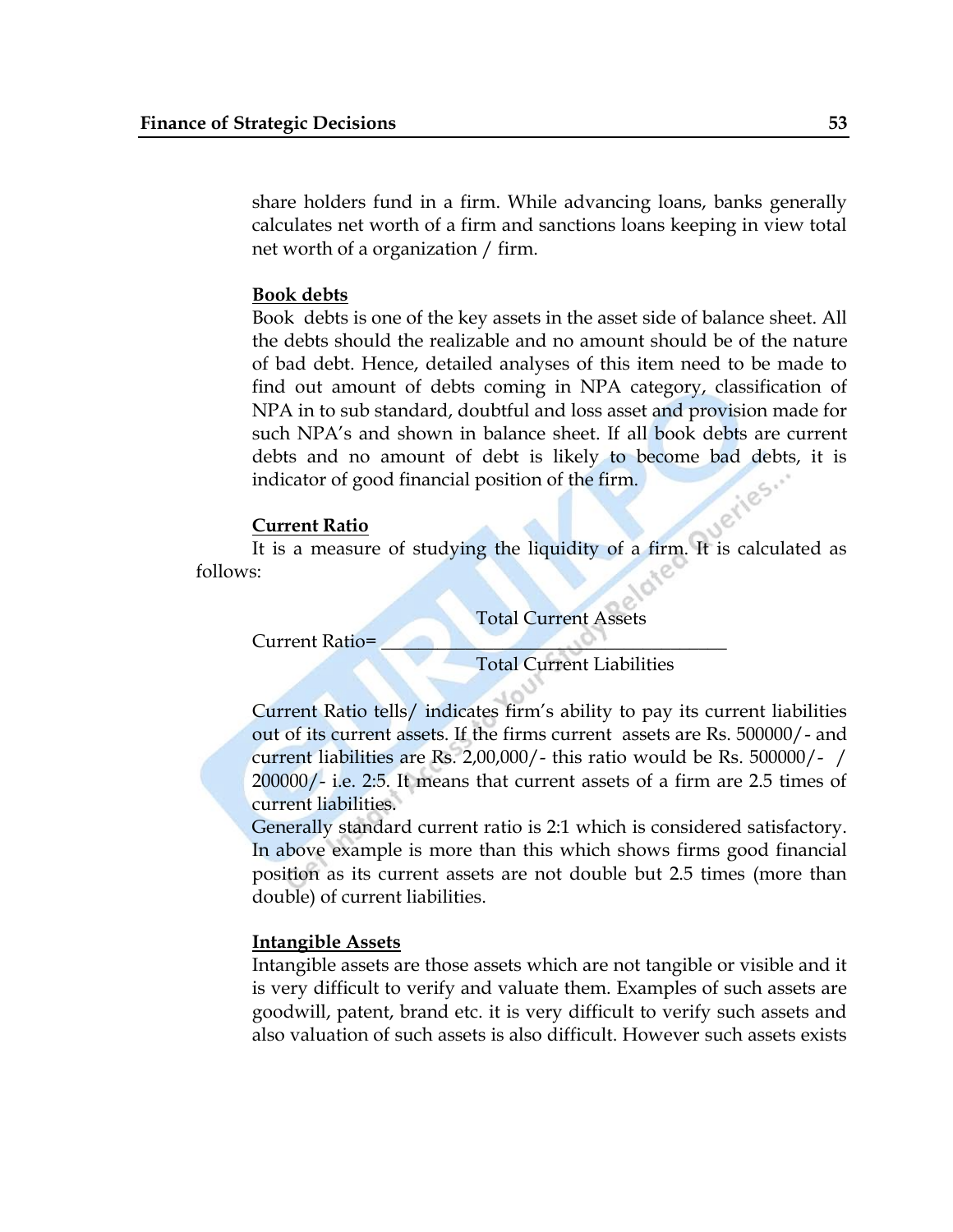in balance sheet as one firm might have purchased another running business and might have paid substantial amount on buying such assets.

### **Debt Equity Ratio:**

This ratio is used to measure the indebtedness of a firm. It is calculated by comparing long term debt with total share holder"s fund:



For example, equity share capital is 15,00,000/- preferences share capital is Rs. 5,00,000/- reserves are Rs. 25,00,000/- debt is Rs. 70,00,000/-

 $\sim$ 

Rs. 70,00,000

Debt Equity Ratio= Rs.15,00,000+Rs. 5,00,000+Rs. 25,00,000

Debt Equity Ratio= \_\_\_\_\_\_\_\_\_\_\_\_\_\_\_\_\_\_\_\_\_\_\_ = i.e. 1.55 Rs.45, 00,000

Rs. 70,00,000

It means that form has taken long term debt to the extent of 1.55 times of share holders fund.

RTU QUESTION PAPER 2011 SUBJECT : BANKING SERVICES OPERATIONS (MAJOR)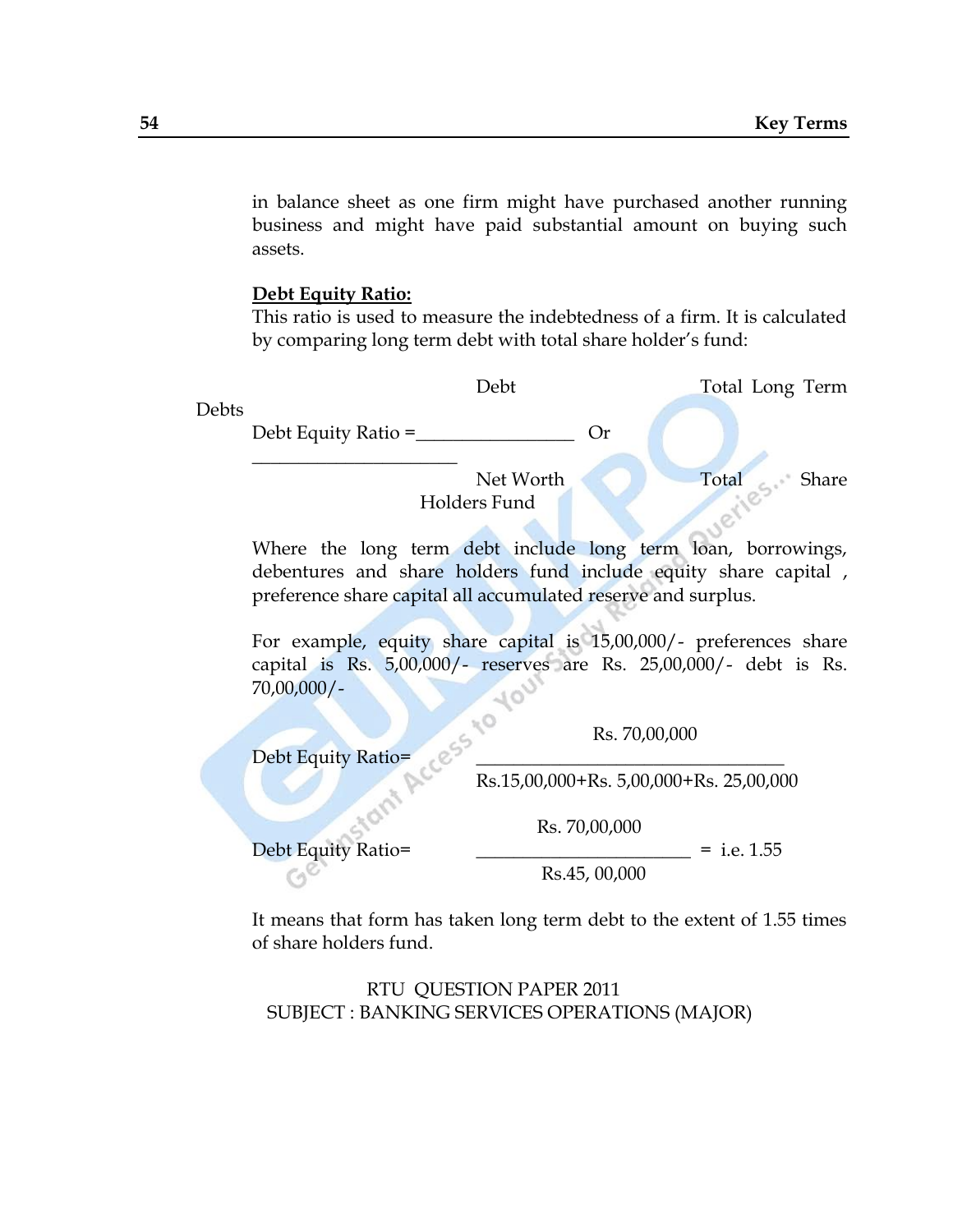## **RTU QUESTION PAPER 2011 SUBJECT : BANKING SERVICES OPERATION (Major)**

## **Question 1 Write short note on the followings : (i) Unit Banking (ii) Regional Rural Banks**

## **(iii) Bank assurance (iv) Universal Banking**

**Answer** (i) Unit Banking : Unit banking refers to a single bank which renders services and operates without any branches any where. Unit banking system is not found in India in respect of commercial bank but it is very common in U.S.A. However there are a few banks in urban cooperative banking sector, which work as unit bank. These urban cooperative banks are at small Towns/Tehsil level places and operate without any branch.

> (ii) Regional Rural Banks (RRB"S) : In order to implement 20 point economic programme of Govt. of India, Govt. came up with the idea to set up RRB's and for this RRB Act was passed in 1974. These RRB's were started in 1975 to supplement the efforts of rural credit cooperatives in rural areas.

Broad objectives with which RRB"S came in to being were as follows . To develop rural economy by providing financial assistance to:

- Agriculture
- Trade commerce industry and productive act reties in rural areas
- Providing credit particularly to
	- Small and original farmers
	- Agricultural labor
- **Artisans and small entrepreneurs**

RRB"S are joint ventures of central govt., state govt. and sponsored bank with a share capital contribution of 50%, 15% & 35% respectively. RRB"S are expected to prepare production plans in its area village-wise and block-wise. They are permitted to attract deposits  $\omega$  1/2% more that rates of commercial banks and their lending rates are kept at par with rates of village cooperative societies. Sponsored bank used to provide managerial and Financial assistance to these banks.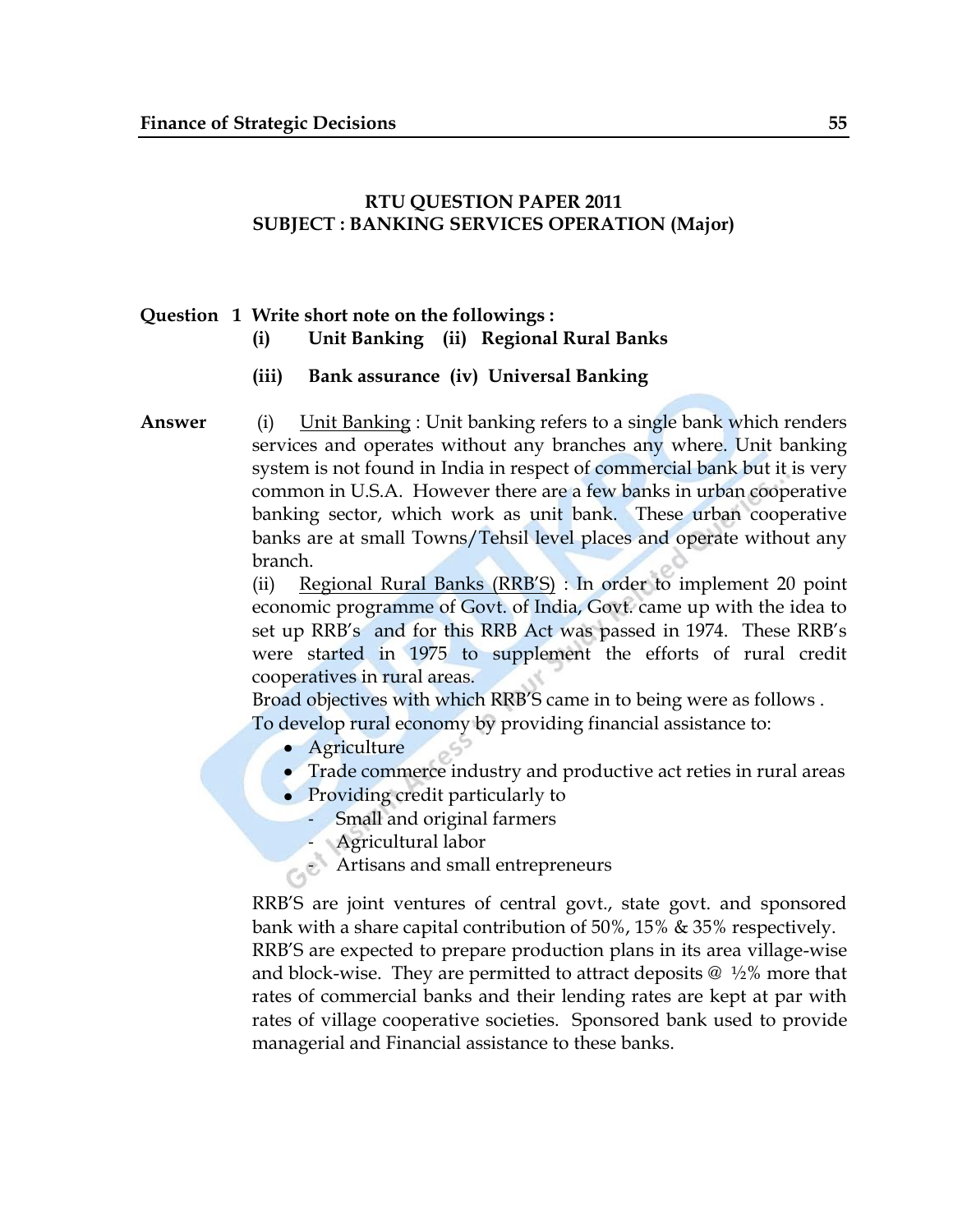The NABARD at national level provide finance to these banks and monitors their working.

(iii) Bank Assurance : Means distribution of insurance products through the distribution channel of banks. It is also called "All Finance" and constitute package of financial services that can fulfill both banking and insurance needs at the same place and time. It is packaged services of banking and insurance afford to customers at one place, under one roof and at one time. The motives behind it are : For a bank :

- Product diversification
- Generating additional income

For a Insurance Company

- Increasing their market penetration & share<br>Increase in premium turn over<br>Reducing initial cost of
- Increase in premium turn over
- Reducing initial cost of selling
- Making use of wide net work of banks for selling their products

#### For customers

- Product at a reduced price
- Product of high quality
- Product at a single point/doorstep

(iv) Universal Banking : A universal banking is a one stop shop which deals with a wide portfolio of financial products integrating :

- Project financing
- Commercial banking
- Investment banking
- Term lending
- Retail operations
- Mutual funds
- Pansion funds
- Underwriting of securities
- **Insurance**

This concept is more relevant in UK & USA where distinction between investment bank and commercial banks was largely removed and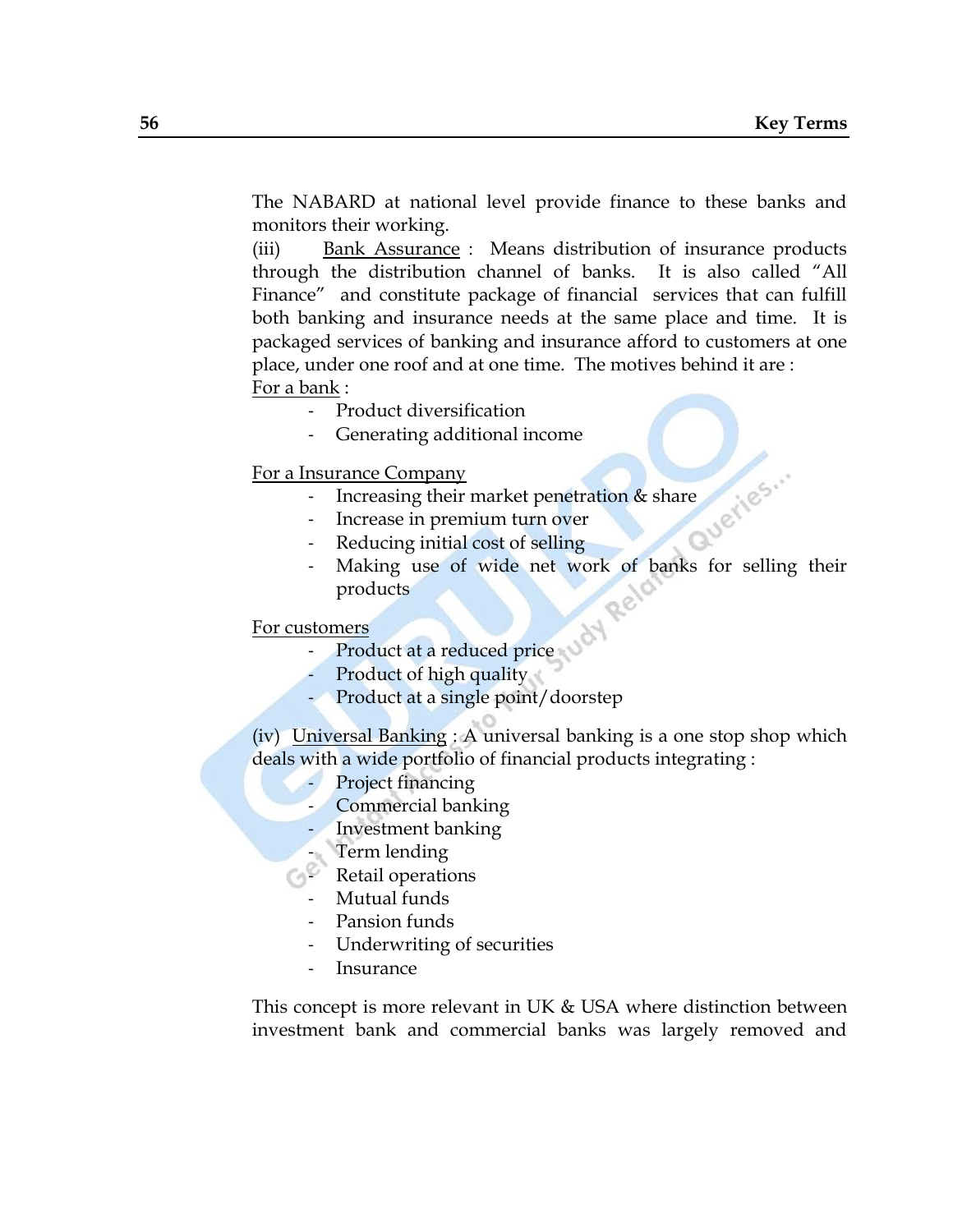banks were working as banks providing both commercial banking & investment banking services to its customers.

- **Question 2 Sub-prime crises of 2008 had adverse impact on all the economies of world. Central Government of each country initialed steps to minis the impact on the economic condition of the country. Discuss the steps taken by RBI to safe guard Indian Banking Industry.**
- **Answer :** It is very correct that the economic crises of 2008 which was a world wise phenomenon effected economics of most of the countries including India. Some of the major effects on Indian economy were :
	- 1- Liquidity crises with individuals, business, trade and industry
	- 2- Reduction in production of goods and services in different sectors.
	- 3- Job cuts/pay cuts in some of the industries and even in public sector undertakings
	- 4- Real-estate market prices heavily by came down
	- 5- Pressure on banks for providing loans and advances increased
	- 6- Many new cases of dishonor of checks under Negotiable Instrument Act came in to light due to liquidity crises and pressure of creditors on debtors.
	- 7- Problem of unemployment and under-employment became more critical
	- 8- Due to shortage of goods, prices shown increasing trend.

To overcome above problems, central bank of the country i.e. RBI initiated various measures to save Indian banking industry.

- 1- Cash reserve ratio : was reduced to ensure increase in loanable resources of bank. In May, 2008 CRR was 8.25 which was reduced. Since last two years it is only 6%
- 2- Repo rate : remained quite low facilitating commercials banks to make short term borrowings from RBI
- 3- Bank rate was reduced from 7% to 6% facilitating discounting facilities by commercial banks from RBI
- 4- Terms and conditions for different types of loans from commercial banks were liberalized by RBI to ensure greater money supply in the market.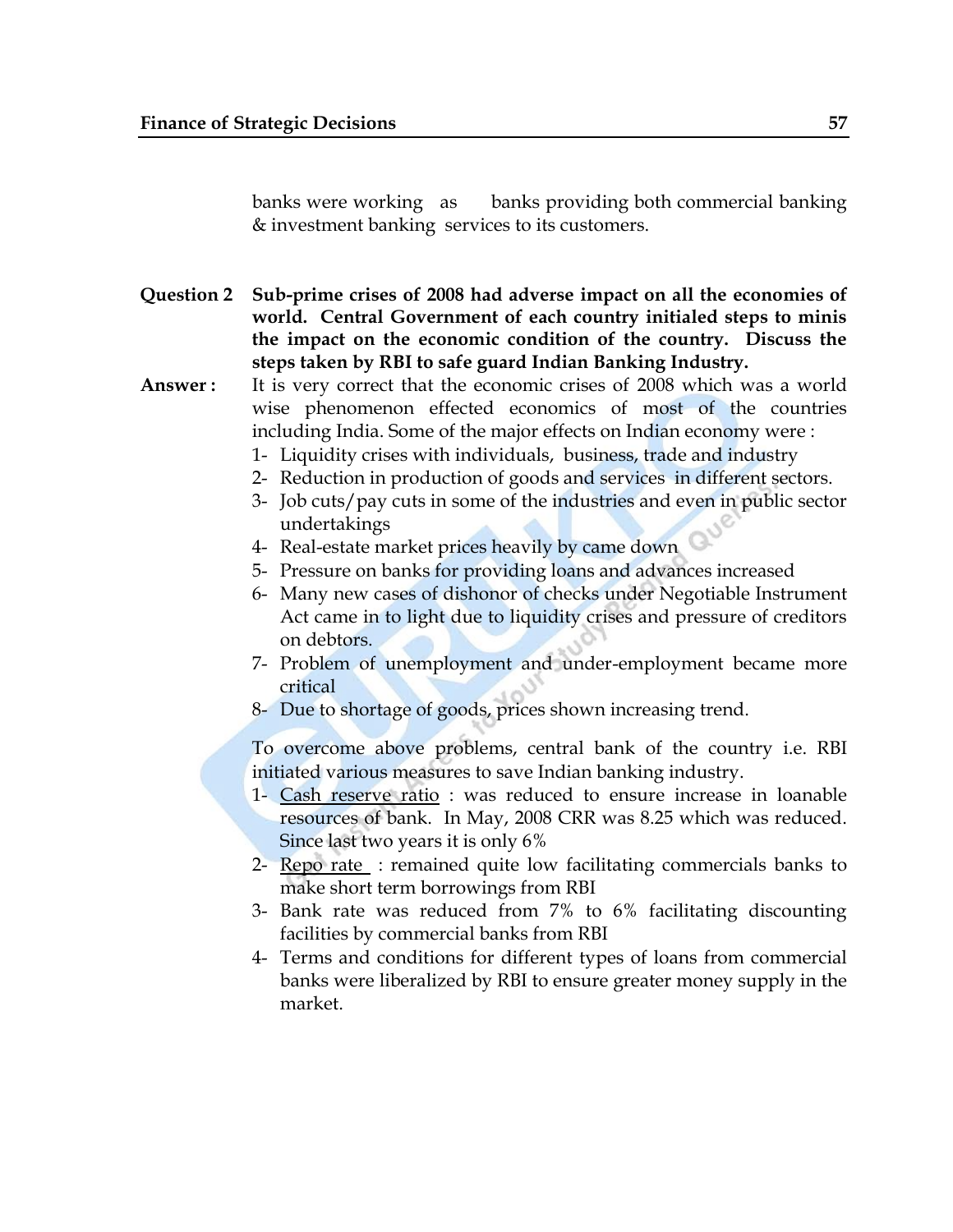Besides RBI, Govt. of India also came up with relief package for trade and industry including revival of sick units. Even package was announced for those exporters who had to bear loss in export trade due to fluctuations in currency rates.

Now RBI"s greatest challenge is to control inflation which went to more than 20% in May 2010. RBI has made upward revision in repo and reverse repo rates 8 times in 2010-11 However, inflation continues to be great challenge before RBI even today.

- **Question 3 Explain the term "Cross Border Banking" and method of finance in international trade.**
- **Answer :** Cross Border Banking : The banking system of some countries provide export intermediation services to the rest of the world, while many other countries are net exporters of deposits to banks abroad and net importers of loans from banks aboard. Banking centre countries typically has lower inflation, deeper financial systems , earn less govt. revenue for seignior rage, and have lower money relative to bank assets than non-banking center countries. Monitory policy takes the form of controlling supply of reserve money and imposing restrictions on banks that generate demand for reserve money. The international competitiveness of banking system is enhanced by having a monitory authority who places greater weight on interest of existing creditors relative to debtors in its constituency, and who has less need to raise revenues from seignior age. With complete integration of deposit and loan market the location of intermediation can be indeterminate. Contries that receive more deposits can generate a given amount of seignior age with less inflation . Monetary authorities in countries that experience deposit outflows may be tempted to impose capital controls in order to maintain their seignior rage base. One implication of the analysis is that integration of monetary policies can facilitate financial integration by reducing the incentive to relocate deposits to avoid the inflation tax.

Methods of financing international trade

There are 5 methods of financial international trade

- Prepayment
- Letter of credit
- Draft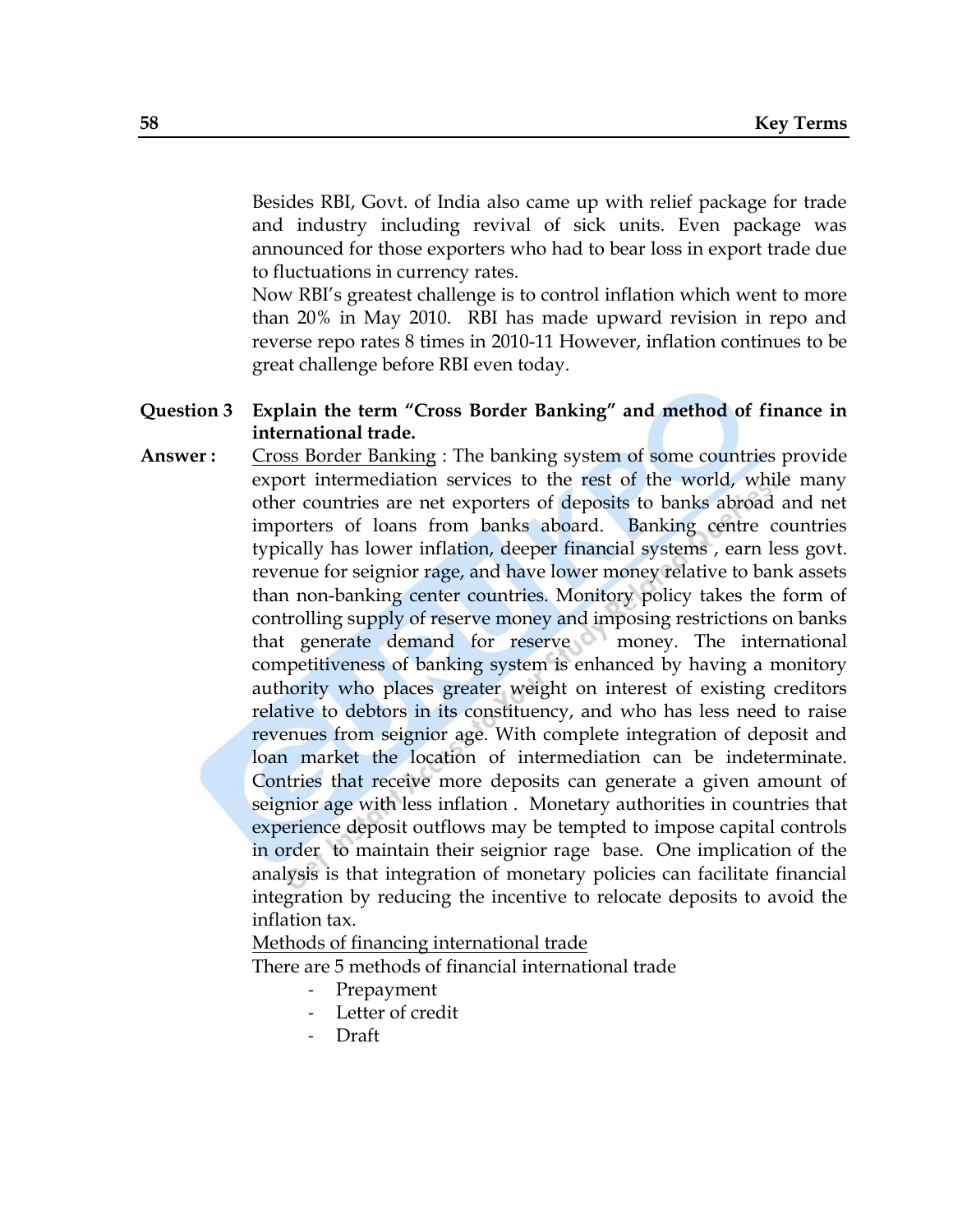- **Consignment**
- Open account
- **Question 4 Describe the concept of Capital Adequacy (CAR) for banks in India and methodology for computation for the same. Give example using data**
- **Answer :** This capital adequacy ratio (CAR) is also known as capital to risk asset ratio (CRAR) It is the ratio of capital fund to risk weighted assets. It was introduced on commercial banks around15 years back by RBI to enable the bank to strengthen its risk bearing capacity through its capital fund.

Capital fund consists of two broad groups i.e. Tier I and Tier II.

Tier I : Capital which is known as core capital provides most permanent and readily available support to bank against expected<br>losses. This tier I consists of<br>• Paid up share capital<br>• Free reserves<br>• Canital losses. This tier I consists of

- Paid up share capital
- Free reserves
- Capital reserve &
- surplus of profit (undistributed)

Tier II : Capital consists of elements that are less readily available to meet expected losses. This tier II includes items like

- Undisclosed reserve
- Re-valuation reserve
- Hybrid debt capital instruments
- subordinate debt

Risk Weighted Assets : Means weighted aggregate of funded and nonfunded items. Such risk weights allotted to all items of assets are prescribed by RBI and these risk weight are subject to change as per announcement made by RBI. Accept a few items like cash in land, cash with RBI, most of items have risk weights prescribed by RBI. The total of that item of asset is added by percentage of risk weight. For example risk weight on building is 100% and the amount of building is Rs. 10 lakhs, its risk weight value for CAR would be Rs. 20 lakhs. In a similar way aggregate value of risk weighted assets are worked out and finally ratio of capital fund to risk weighted assets is calculated.

For example :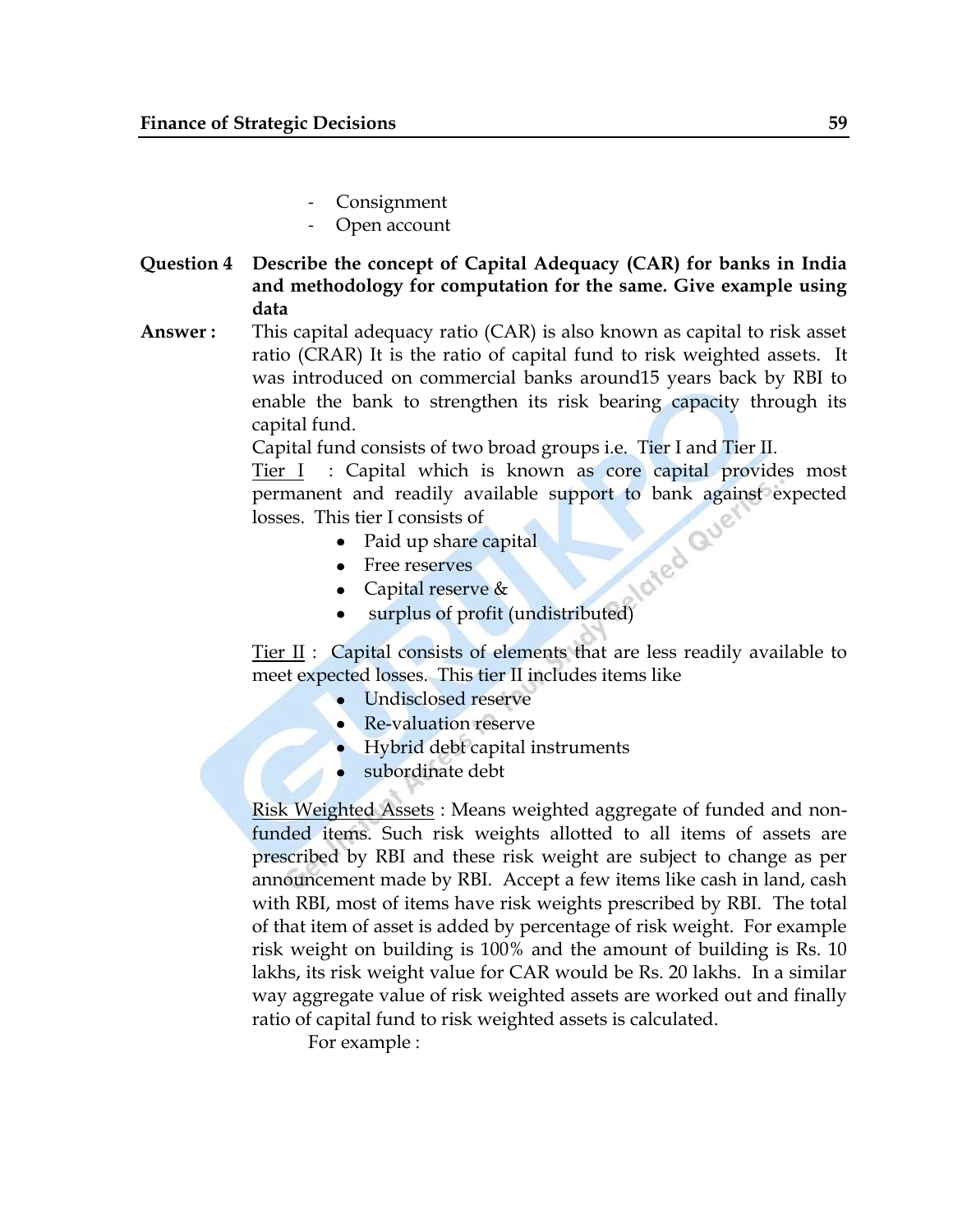| Total capital fund                                                                                   |              |
|------------------------------------------------------------------------------------------------------|--------------|
| Consisting of Tier I and                                                                             |              |
| Tier II is Rs.                                                                                       | Rs. 10 Lakhs |
| Aggregate value of                                                                                   |              |
| Risk weighted asset are                                                                              | Rs. 1 Crore  |
| $\Gamma_{\rm O}$ and to 10 <sup>0</sup> Dressortly minimum $\Gamma_{\rm A}$ D prescribed by DRI is ( |              |

CAR comes to 10%. Presently minimum CAR prescribed by RBI is 9% . If it goes below 9%, it would be violation of RBI in relation to risk bearing capacity of bank. Hence it should always by more than 9%. This CAR or CRAR represents the percentage of bank own capital funds in relation to risk weighted assets i.e. adequacy of capital fund in relation to risk weighted assets.

- **Question5 Describe methodology and type of E-banking. Describe various kinds of services covered under it. Also explain the role of E-banking in Ecommerce.**
- **Answer:** Also known as internet banking, E-banking means any user with a personal computer can get connected to his banks website to perform any of the banking functions. In it, a bank has a centralized data base that is web enabled. All the services that the bank has permitted on the internet are displayed in the menu and a customer can avail these services through his P.C.

Objects of E-banking

- To provide services in users own environment for convenience and accessibility
- To reduce risk of cash handling
- To provide services at lowest cost
- To provide system that delivers efficient payment linked to a bank account.

E-banking has at least following dimensions

- Customer to bank e-banking
- Bank to bank e-banking
- Electronic control banking
- Internet procurement

One can avail following services through e-banking

Bill Payment Service : Banks have tie up with utility  $\bullet$ companies e.g. electricity, telephone, insurance and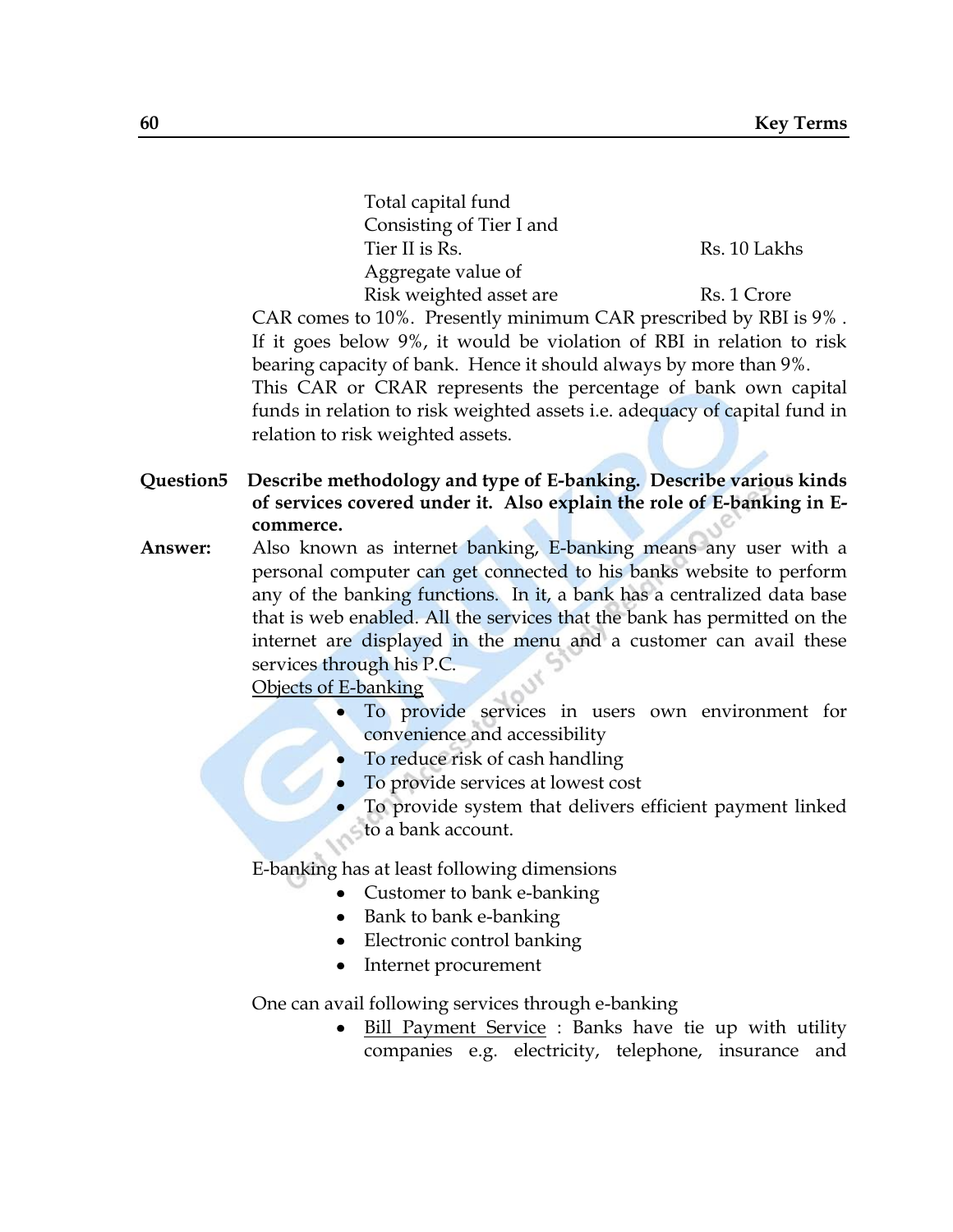payment to such companies can be made by customer through e-banking or standing instructions to banks for making such payments.

- Fund transfer : from one account to other or from one bank to other
- Railway passes on line
- Investing through internet
- Re-charging your prepaid phones
- Shopping and purchase of rail/air tickets.

E-commerce : Electronic commerce commonly known as e-commerce consists of buying and selling of products and services over electronic system such as internet or other computer net work. The amount of trade conducted electronically has grown extraordinarily since the spread of internet.

A wide variety of commercial activities are conducted through internet<br>such as<br>• Electronic fund transfer<br>• Supply chain management<br>• Internet marketing<br>• On i such as

- Electronic fund transfer
- Supply chain management
- Internet marketing

 $C_2^{\mathbb{C}}$ 

- On line transaction processing
- Electronic data interchange
- Inventory management systems
- Automatic data collection systems

This e-commerce services can be availed due to e-banking (internet banking) . Hence in can be concluded that e-banking has enabled ecommerce and enabled growth of business and trade by customers in their own environment at convenience.

**Q.6 Zip-Zap Ltd. Sells goods on credit. Its current annual sales is Rs. 900 lakhs. The variable cost to sales ratio is 80%. The credit terms are "2/10 net 30". At present bad debts are 0.75%. The past experience shows that 50% of the customers avail cash discount of 10% and remaining make the payment in 50 days time. Company finances its book debts in the ratio of 2:1 by a mix of bank finance and equity capital. The cost of bank finance is 25% p.a. and cost of equity is 28% p.a.**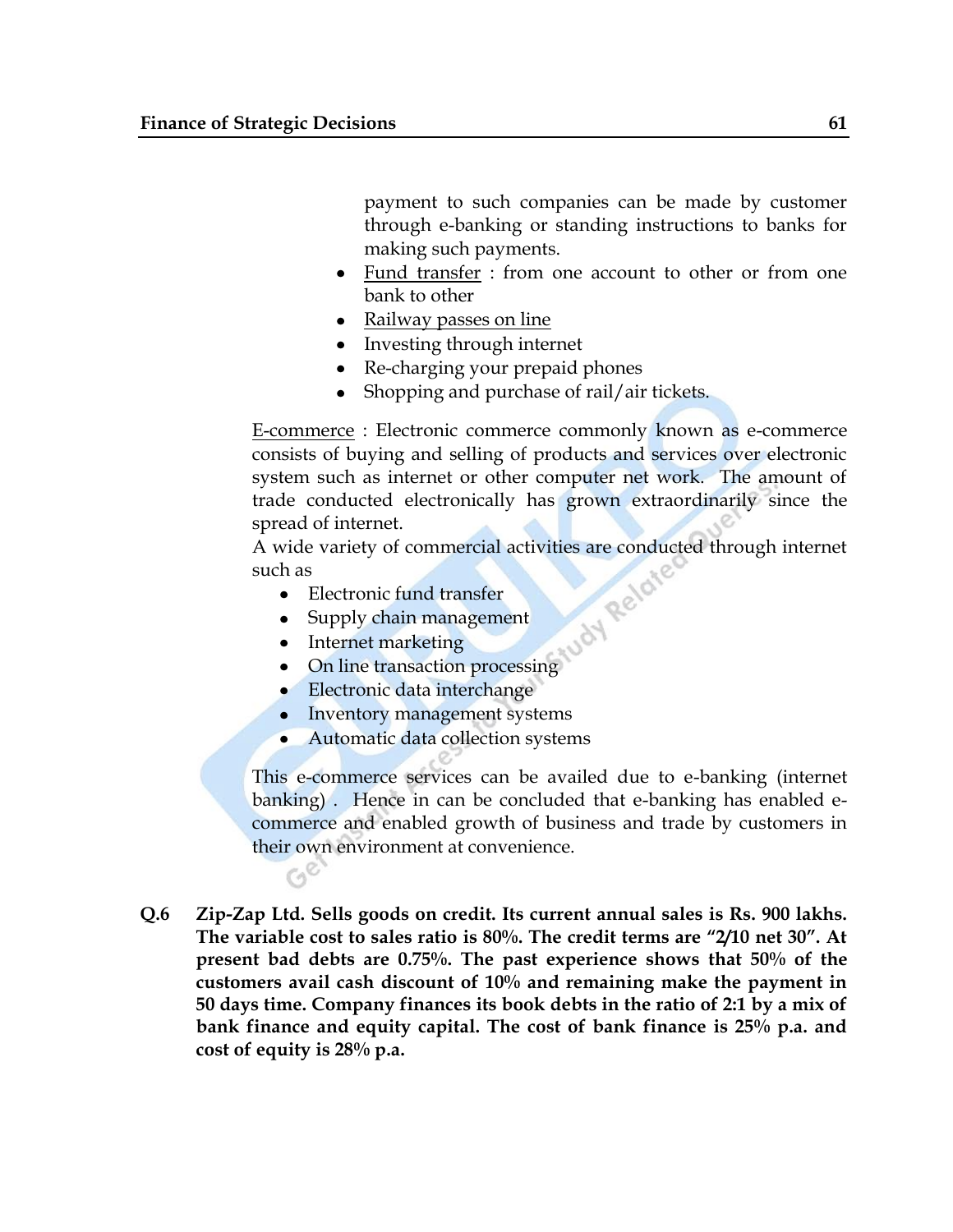**Zip-Zap Ltd. Is one of the important clients of Zupiter Bank. You are newly recruited Financial Consultant to Zupiter Bank. Bank has recently started fee based service namely "Factoring Services". For Important clients like Zip-Zap bank is willing to grant full factoring service which will suit the requirement of Zip-Zap. Being an expert in banking services operations design suitable factoring service for the client. Make necessary assumptions. Ans.** Being a financial consultant we have two options.

- 1. In house management
- 2. Factoring

Assumption is that factoring is non-recourse with commission say (4%), factor reserve (15%), data collection period = 30 days.

1. In house management alternative

|     | Particular                                |                                                                                              |                             | Amount (Lakhs) |
|-----|-------------------------------------------|----------------------------------------------------------------------------------------------|-----------------------------|----------------|
|     |                                           | Cash Discount (Rs. 900 Lakhs $x$ 0.5 $x$ 0.02)                                               |                             | 9.00           |
|     | Bad Debts (Rs. 900 x 0.75/100)            |                                                                                              |                             | 6.75           |
|     |                                           | Investment Cost (From working note 1)                                                        |                             | 19.50          |
|     |                                           | Total Rs.                                                                                    |                             | 35.25          |
|     | 2. Factoring Alternative                  |                                                                                              | Study Related               |                |
|     | Commission $(900 \times 0.4$ Lakhs)       |                                                                                              |                             | 36 Lakhs       |
|     |                                           | Cost of owned fund invested in receivable                                                    |                             |                |
|     |                                           | $[(900-734.4 \text{ Lakhs}) \times 0.28 \times .30 / 360]$ (from working note II) 3.86 Lakhs |                             |                |
|     | <b>Total Cost of factoring</b>            |                                                                                              |                             | 39.86 Lakhs    |
|     | Working Note: I                           |                                                                                              |                             |                |
|     | Calculation of Investment in Receivables. |                                                                                              |                             |                |
|     |                                           | $\frac{\text{Credit Sales}}{360}$ x ACP)                                                     |                             |                |
|     |                                           |                                                                                              |                             |                |
|     |                                           | $(900/360 \times 30 \text{ days}) = \text{Rs.}$ 75 Lakhs                                     |                             |                |
|     | Where                                     |                                                                                              | = Average Collection Period |                |
|     |                                           | $=[10 \text{ days} \times 0.5] + [50 \text{ days} \times 0.5]$                               |                             |                |
|     |                                           | $=$ 30 days                                                                                  |                             |                |
|     | Cost of bank fund                         | $=$ (Rs. 75 Lakhs x 2/3 x 0.25) = Rs. 12.5 Lakhs                                             |                             |                |
|     |                                           | Cost of owned fund = (Rs. 75 Lakhs $x$ 1/3 $x$ 0.28) = Rs. 7 Lakhs                           |                             |                |
|     |                                           | Total cost fo fund $=$ [Rs. 12.5 Lakhs + Rs. 7 Lakhs] = Rs. 19.5 Lakhs                       |                             |                |
|     | Working Note II                           |                                                                                              |                             |                |
| (2) | Commission                                | $= 4\%$ of 900 Lakhs = 900 x 4 / 100 = 36 Lakhs                                              |                             |                |
|     |                                           | Since commission in payable in advance. It is reduced from actual payment.                   |                             |                |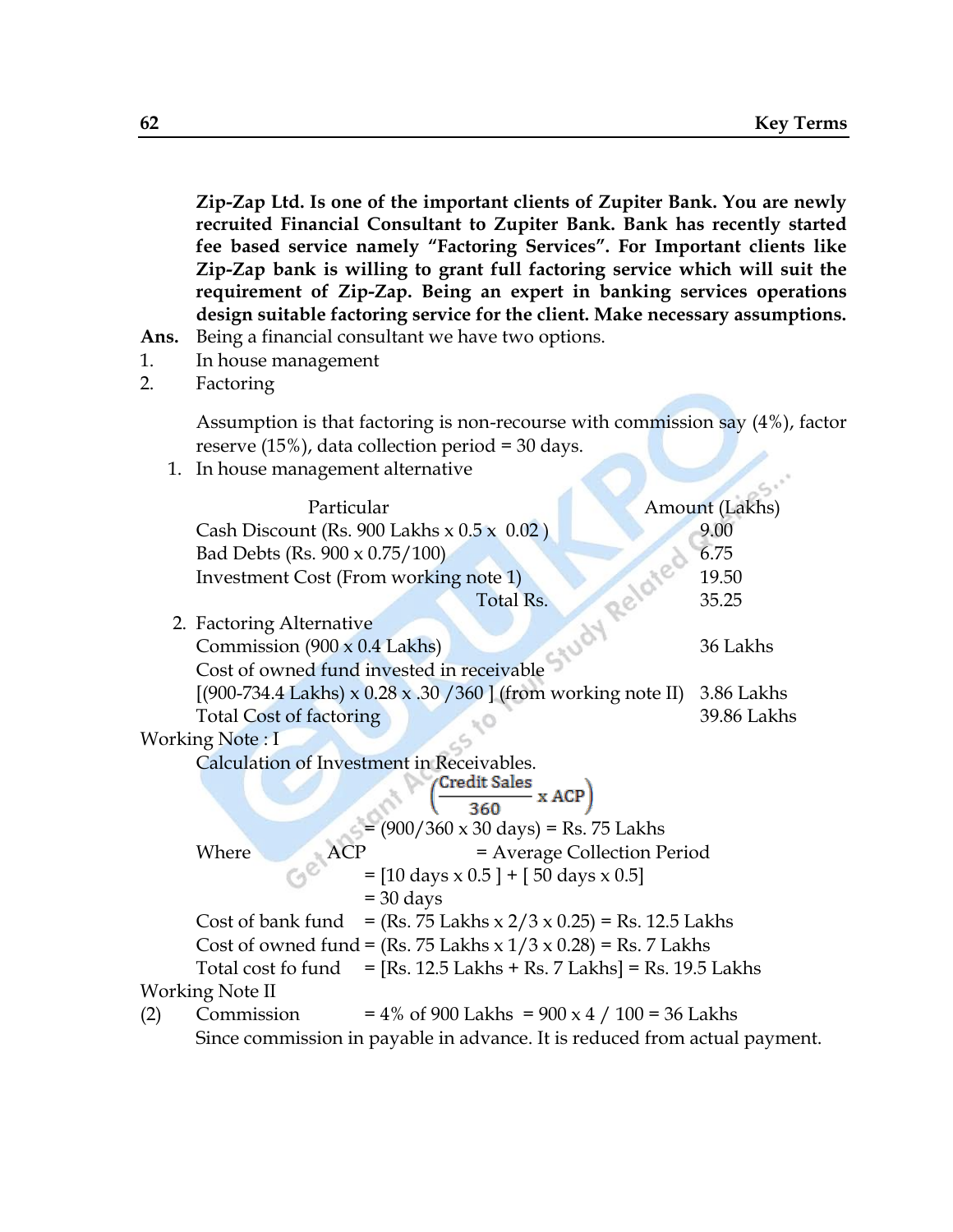| Amt. after commission  | $= (900-36) = 864$ Lakhs             |
|------------------------|--------------------------------------|
| Amt. payable by factor | $= 85\%$ of 864 Lakhs = 734.40 Lakhs |

**Question 7 RBI has implemented prudential norms for each and every bank working in India. One of the prudential norm is about NPA. From the following data calculate the amount of provision for NPA. Total Loan Portfolio of bank is Rs. 300 crore. Out of this 70 crore is the loan which has been given during last 90 days. Another fact is that only 1/3 of this loan which has been given during last 90 days has sufficient collateral assets. Interest and principal amount is overdue for the loan portfolio value of 20%. This is overdue for last 12 months. On another 30% of the total loan portfolio interest and principal is overdue for more than 12 months but less than 24 months on another 5%, there is no change of recovery. Being a banker calculate the amount of NPA provision which your bank must maintain.**

**Answer :** The details of NPA advance in this case are worked out as under Total advances portfolio Rs. 300 crores out of which advances made only 90 day before Rs. 70 crores

> Hence total loan which may become NPA comes to Rs. 230 crores As per information given in the ease 20% of loan is overdue for last 12 months.

Hence substandard advances comes to Rs. 46 crores

Doubtful assets @ 30% of Rs. 230 crores to Rs. 69 crores Loss asset  $@5\%$  of Rs. 230 crores Comes to Rs. 11.5 crores Hence total NPA provision would be as follows. 1- Sub stand advance of Rs. 46 crores @ 15% Rs. 6.9 crores 2- Doubtful asset of Rs.69 crores  $@40\%$  Rs. 27.6 crores 3- Loss assets of 5% of 230 crores i.e. Rs. 11.50 crores @ 100% Rs. 11.5 crores Total NPA provision Rs. 46.00 crores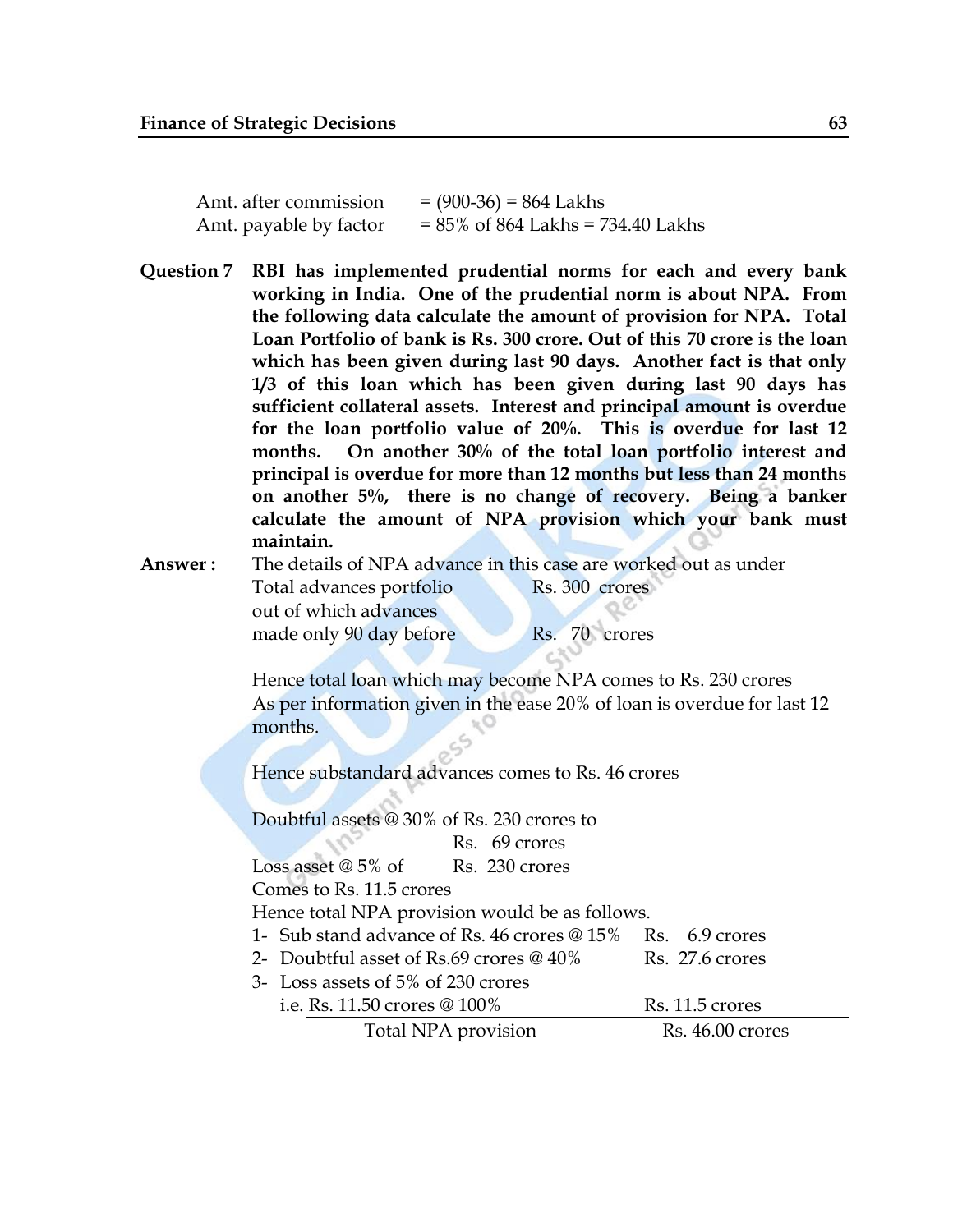Above provisioning has been made as per latest and revised rates prescribed by RBI.

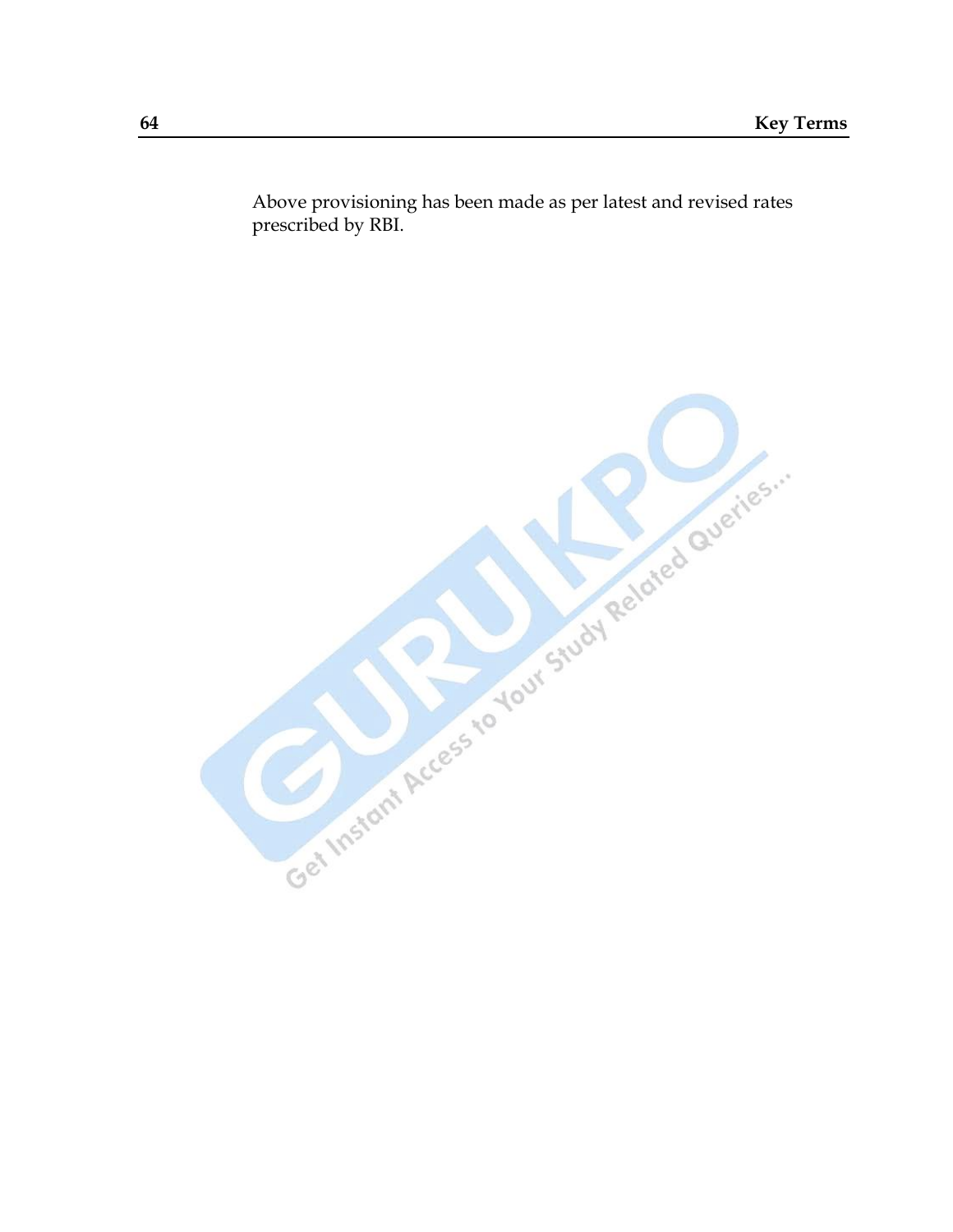## **RTU QUESTION PAPER 2011 SUBJECT : BANKING SERVICES OPERATION (MINOR)**

## **Question 1 : Discuss the fractional reserve system of modern banking. Discuss the important trends in Indias credit policy over last 5 years.**

**Answer :** It is a banking system in which only a fraction of bank deposits is backed by actual cash on hand and are available for withdrawal. This is done to expand the economy by freeing up capital that can be loaned out to other parties. It is a type of banking where depositors invest their base money in a bank and have the ability to earn interest. The bank takes over the ownership of base money entering in the bank, uses it to maintain high liquid reserves to pay expected customer withdrawals and pay for bank operations, and in return gives the customer a credit to their account which the bank ensures the customer can use as money to buy goods and services any where in the economy. This system of fractional reserve is followed in most of the countries.

> In India, as per RBI Act 1934, cash reserve ratio @ from 3% to 15% can be fixed by RBI. Presently this cash reserve ratio is 6% which is required to be deposited with RBI by banks in India. Beyond this 6% which goes to RBI, banks are maintaining another 2% or 3% cash for meeting day to day deposit claims of customers. In case of run on bank, RBI comes to the rescue of that bank and helps the bank to come out of this run.

> However, in case of run on bank, a bank can also raise funds from additional borrowings by way of short term loans and borrowing from money market.

# **CREDIT POLICY**

Monetary and credit policy is the process by which the Govt., Central Bank or Monetary Authority of a country controls.

- Supply of money
- Availability of money
- Cost of money or rate of interest

in order to attain a set of objectives oriented towards growth and stability of the economy. Under this policy, central bank of the country make use of instrument to regulate money supply and bank credit to influence level of aggregate demand of goods and services. In India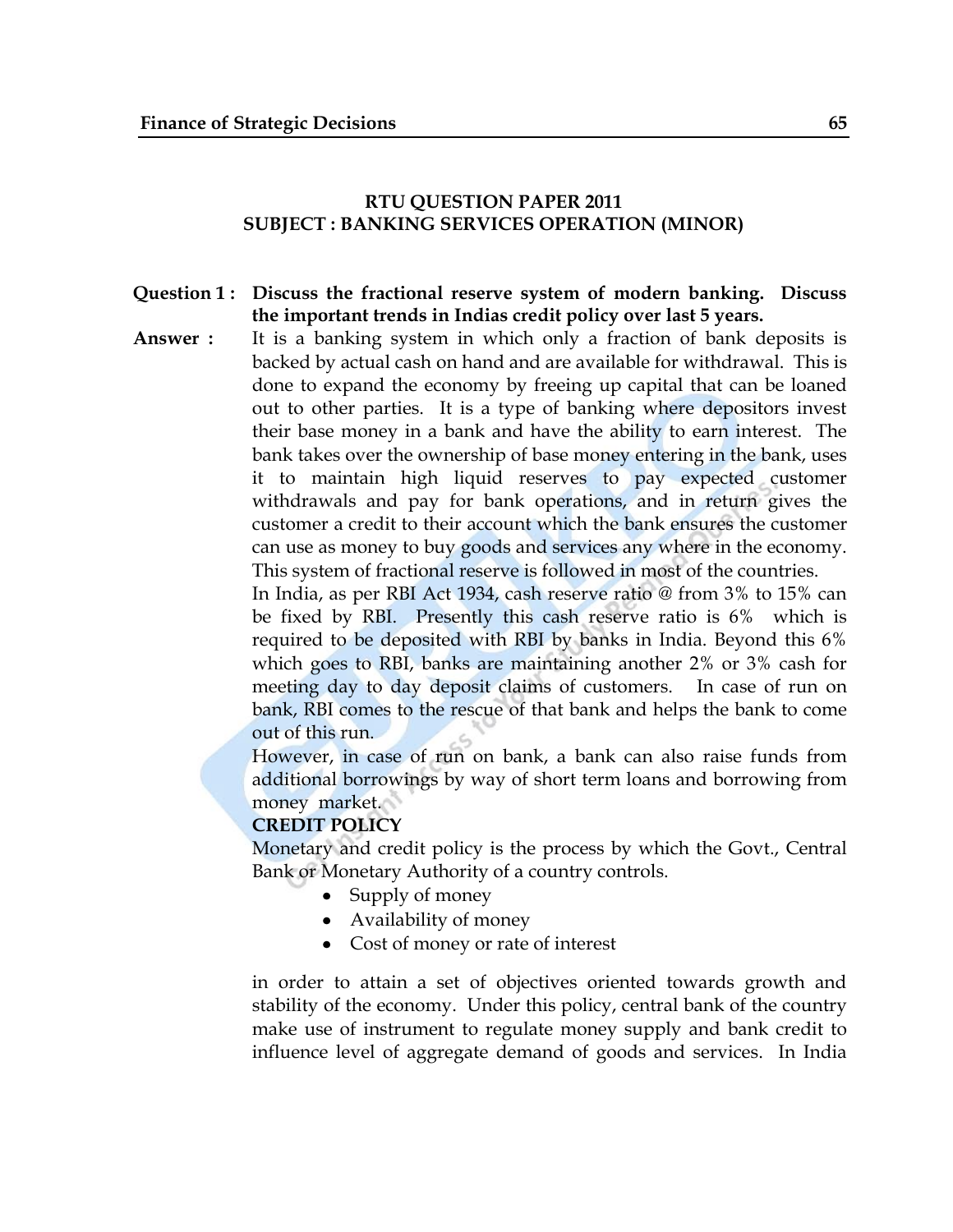RBI as central bank of the country is announcing monetary and credit policy. Since last 5 years, the main objectives of Indias monetary and credit policy remained as follows :

- Price stabilization
- Exchange rate stability
- Full employment
- Economic growth

During last two years, the prime aim of this policy at the level of RBI has been controlling inflation which in May 2010 went up to 21%. To overcame this problem of inflation RBI revised its two key rates i.e. repo rate and reverse repo rate. These rates were revised 8 times in 2010-11 and again in first 3 month of 2011-12, these rates were revised. Hence during last 16 months, both these rates were revised 10 times. The result of these measures have shown results and this inflation rate come down to around 9% in May 2011. This 9% is still considered high and RBI is keeping close eyes to further reduce this inflation rate in times to come. Earlier RBI used to undertake quarterly review of economy but now, it has started even mid quarterly review to have strict control on the economy. As a result such review is under taken 8 times and suitable measures are announced by RBI in this regard.

## **Question 2 : Critically examine the growth of Retail Banking in India. What has been the important challenges faced by private sector and foreign banks with respect to retail banking in India?**

**Answer :** Retail banking refers to banking in which banking institutions execute transactions directly with customers rather than corporations and other banks. It is a typical mass market banking where individual customers use local branches for various services.

Various products in retail banking

|    | Liability products : | Different types of deposits such as |
|----|----------------------|-------------------------------------|
|    |                      | current, fixed/term,<br>saving,     |
|    |                      | recurring and no-fril deposit       |
|    |                      | amounts.                            |
| 2. | Asset products       | Different types of loans such as    |

housing, personal, education, gold,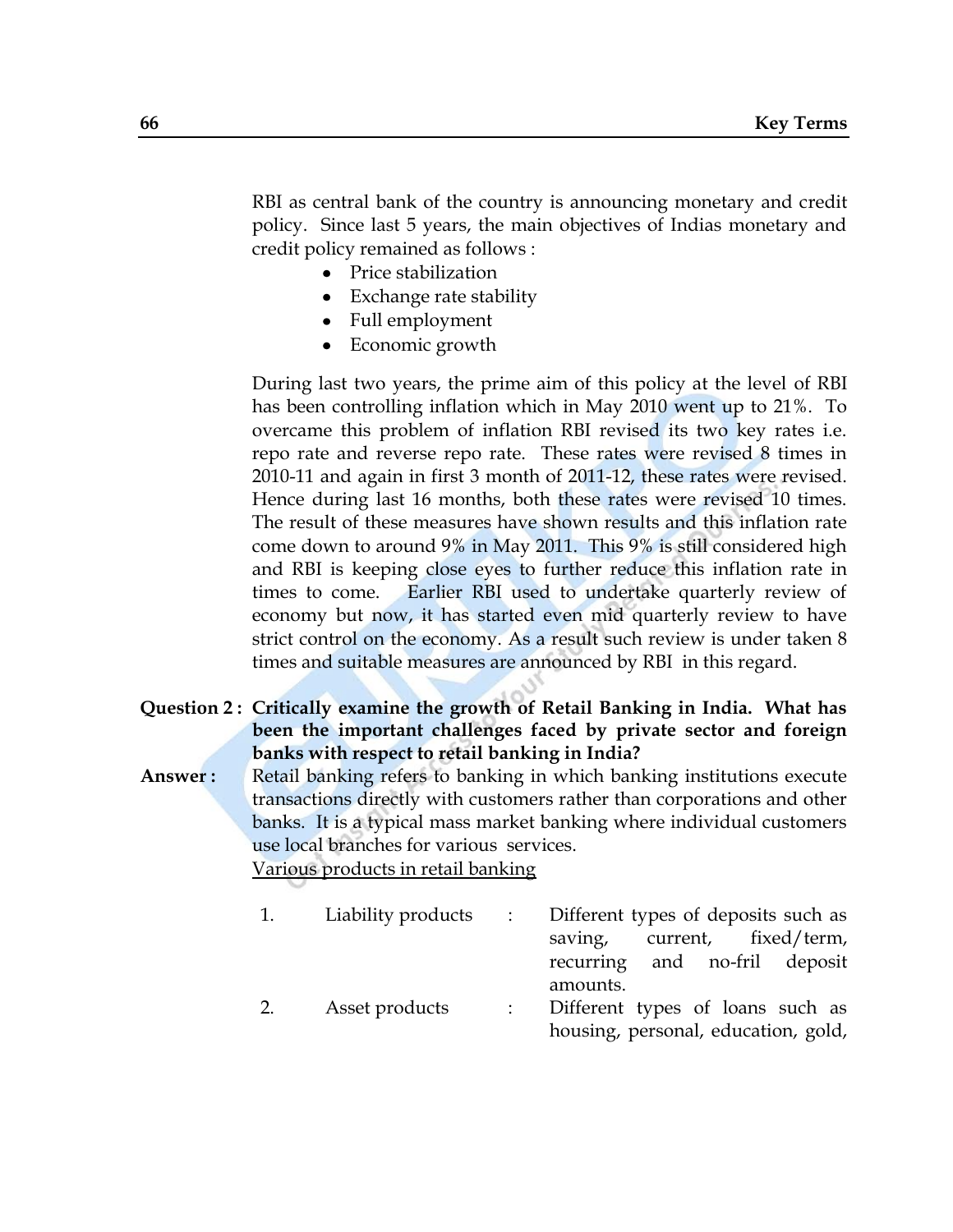mortgage, vehicle and agricultural loans.

- 3. Credit & Debit card facilities.
- 4. Investment products like insurance, mutual fund pension plans etc.

With constant diversification and innovation in products and services, retail banking business has grown to a enormous size. The policy of financial inclusion announced by govt. of India has given a further flip to the growth of retail business by commercial and cooperative banks in India. Banks are improving their quality and services, trying to provide services more quickly resorted to new delivery channels, tie up arrangements and business process out-sourcing due to which retail business is increasing at a faster rate.

Challenges in Retail Banking

Inspite of huge growth retail banking particularly in ease of private sector banks and foreign banks is facing following challenges

- (i) Customer relationship : Due to high degree of competition, retaining retail customers is a big challenge.
- (ii) Technological barriers : The increasing use of ATM"S and ebanking has created lot of technological strains on banks and lot of security related problems have started working in.
- (iii) KYC Norms and Regulatory Compliance : Banks are required to follow strict know your customer (KYC) norms prescribed by RBI.
- (iv) Customer Information Sharing : amongst banks is also a difficult task faced by banks in retail sector. It is difficult to know good track record of customers.
- (v) Lack of Proper Credit Evaluation and Scoring System : Financial statement and audited statements are generally not available with retail banking customers and in such a situation bank has to depend on character of borrower, his sources of income, purpose of loan etc which is not full proof system of appraisal for credit.
- (vi)  $\frac{\text{Recovery}}{\text{Recovery}}$ : Due to reasons explained in point V above, the risk in recovery is high. Due to high risk, RBI has increased risk weight in case of consumer loan, person loans, credit cards.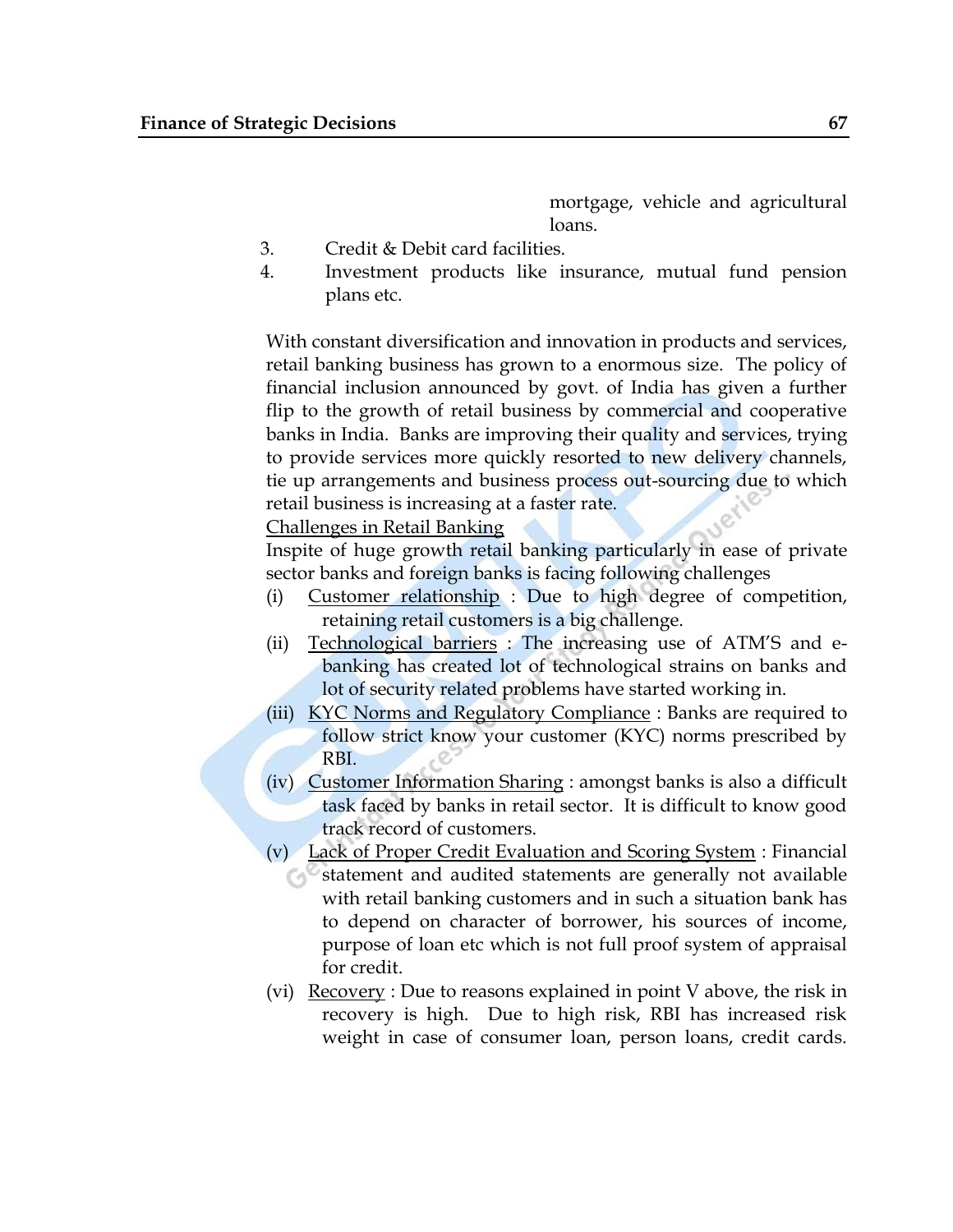Such risk weight on this type of credit is ranging from 100% to 125%.

Inspite of some problems given above, private sector banks retail business in increasing. Amongs private sector banks, ICICI has become largest private sector bank and is much ahead from other private sector bank because of its innovative products and services in retail sector.

- **Question 3 Describe rational behind setting of rural development banks while examining their contribution in the growth of rural economy. How is the micro – finance is helping in bringing benefits of modern banking to the rural poor ?**
- **Answer:** In the field of rural credit/rural finance & rural development, cooperative credit agencies in India are working since 1904. However, to supplement the efforts of cooperatives, Regional Rural Banks (RRB"S) were specially started after passing RRB Act 1974. Since 1975, many RRB"s are working for rural development. Besides RRB"S and cooperatives, Govt. India look a decision and also compelled commercial banks to start rural/agricultural finance and set up a target in percentage of their total advances for agricultural/rural fiancé.

However, at rational level a separate bank in the name of National Bank for Agricultural and Rural Development (NABARD) was set up in 1982 under NABARD Act 1981 on the recommendation of committee to Review Arrangements for Institutional credit for Agriculture & Rural Development (CRAFICARD) constituted by RBI. It was created by taking over functions of Agriculture Credit Dept. of RBI, Rural Planning & credit cell of RBI and Agriculture Refinances and Development corporation. It was created as an apex institution at National level with all matters concerning policy, planning and operations in the field of credit for agriculture and other economic activities in rural areas. It was established as a development bank to look after the entire agricultural credit and rural development at national level so that adequate attention could be paid by it on agriculture and rural development in India. It aims at providing and regulating credit and other facilities :

For promotion and development of agriculture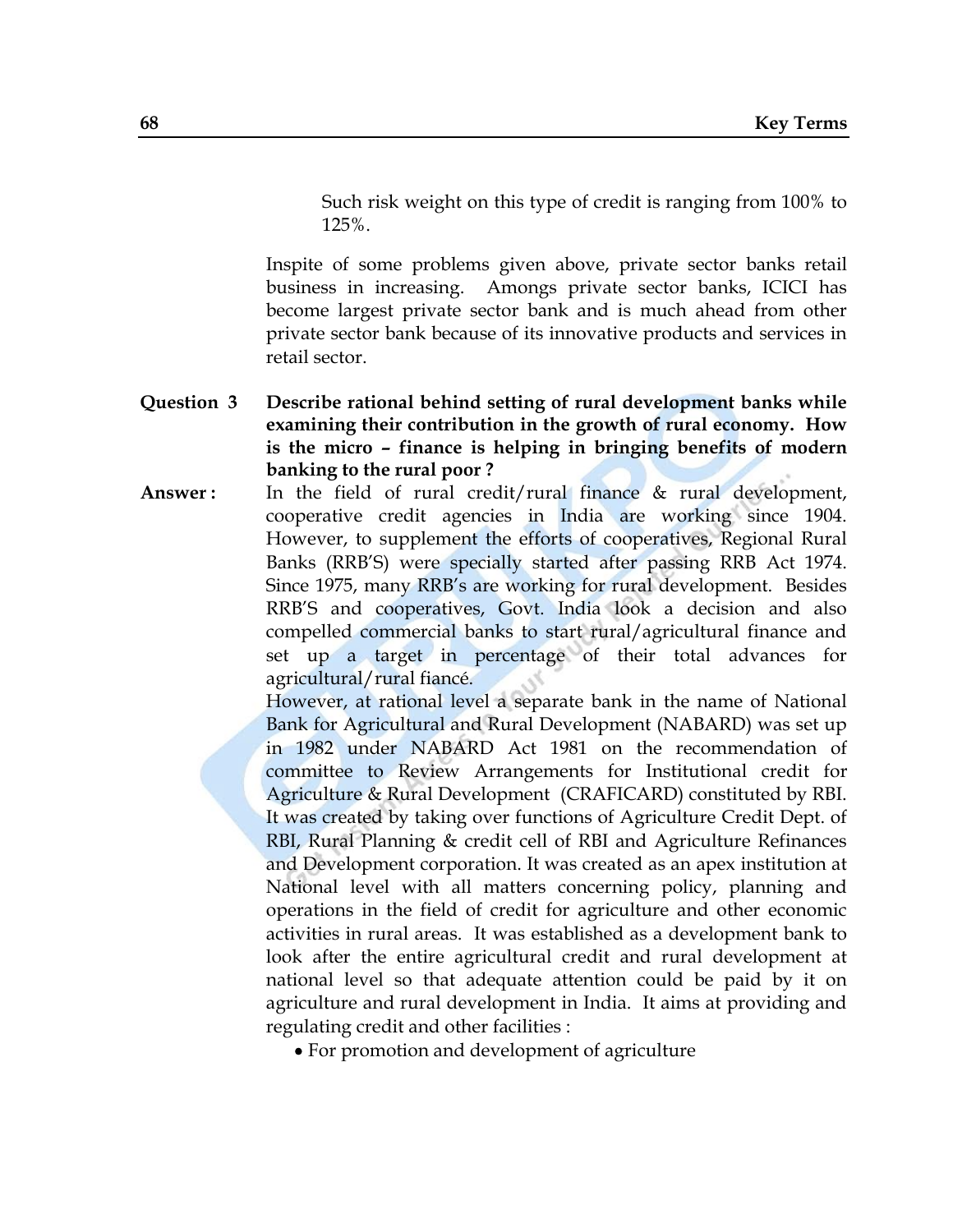- Small scale industries
- Handicraft and other rural craft
- Cottage and village industries
- and other allied activities

to ensure integrated rural development and securing prosperity of rural areas. Hence the key rational behind setting up NABARD was to ensure all sided development of rural areas as a development bank for agriculture and rural up liftment.

# **Micro-finances**

Micro – finance refers to provision of financial services to poor or law income clients in rural, semi urban and urban areas including consumers and self employed. It refers to " a world in which as many poor and near poor households as possible have permanent access to an appropriate range of high quality financial services including not just credit but also savings, insurance and fund transfer." The main aim of micro-finance institution is to help poor people to come out of poverty. Key micro-finance product are :

- 1. Micro-savings : Self Help Groups (SHG'S) are best examples of Micro-finance institutions which incultate habit of savings in members
- 2. Micro-loans : Out of the pooled savings, needy people are provided loans for starting small business to earn lively- hood.
- 3. Micro-insurance : insure for life and property is provided by insurance companies to members of SHG"S.
- 4. Micro-leasing : leasing of agricultural machinery, equipment, vehicles to poor on nominal rent/lease to carryout business for generating income
- 5. Micro-fund transfer : of poor people to their nears/relatives in the country and abroad through commercial banks at nominal costs.

In the field of micro finance, financial institutions like agricultural development banks, saving banks, rural banks and non-banking financial institutions are providing fund to poor. In the whole world, leading micro-finance institution is Grameen Bank of Bangle Desh which which serves more than 2.4 million clients out of which 94% are women.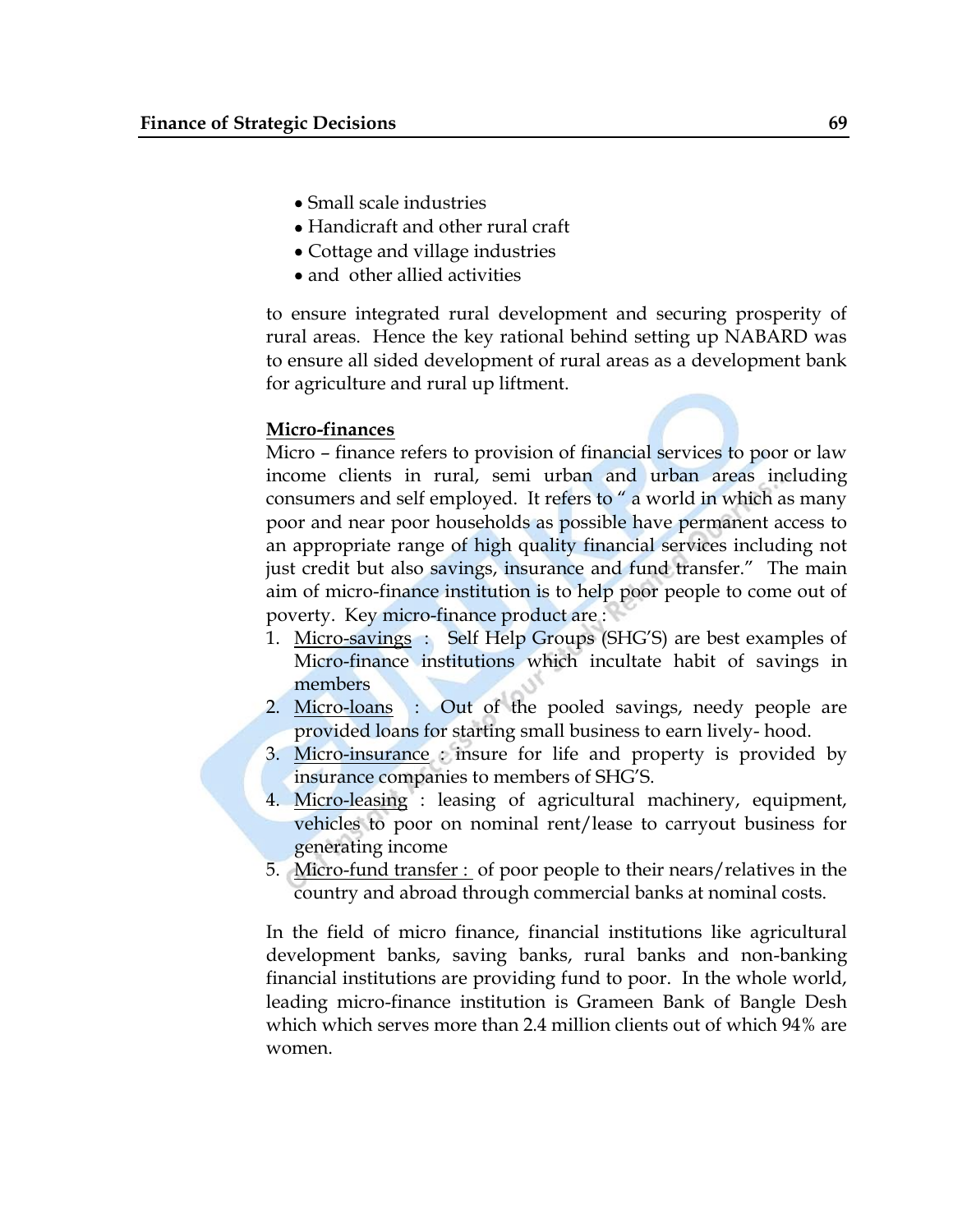In India many NGO"S are working in this field and many SHG"S are operating in rural and urban areas extending facilities of savings (deposits), loans out of pooled funds, insurance facilities as well as transfer of funds.

Hence micro finance institutions are bringing benefits banking services to rural poor in India.

- **Question 4 "Public sector banks have settled about 30% of the NPA cases for which they issued notices under SARFAESI Act 2002" How are provisions of SARFAESI Act help full for reduction of NPA"s ? In your opinion what more can be done to reduce NPA load in Indian Public Sector Banks ?**
- **Answer :** This SARFAESI Act 2002 has created a new legal framework and new procedure for recovery of dues of banks and financial institutions. The rights of banks and financial institution over securities both movable and immovable for realizing the loan advanced were limited and less effective before passing of this SARFAESI Act. Now, under this Act, banks and financial institutions got ample powers to enforce such security for realization of money due particularly loans in NPA category without the intervention of courts. This Act presupposed a simple thing that there is an obligation on the part of borrower to repay loans and if they are unable to repay, then the securities for loans are liable to be sold for recovery of loans.

This Act if effective from 21.6.2002 and has retrospective application i.e. it applies to loans and securities created prior this Act coming into operation. This act is applicable on all banking companies, nationalized banks, State Bank of India and its subsidiaries and cooperative banks. However, RRBs are not covered under this Act.

This Act has permitted "Securitization" which means acquiring financial assets of a bank or financial institutions by a securitization or Reconstruction company. This company to be registered under companies Act 1956 can convert the acquired financial asset in to marketable securities and place them in market for trading. This securitization & reconstruction company also needs registration with RBI. This securitization is a process of converting loans & receivable of banks into marketable securities.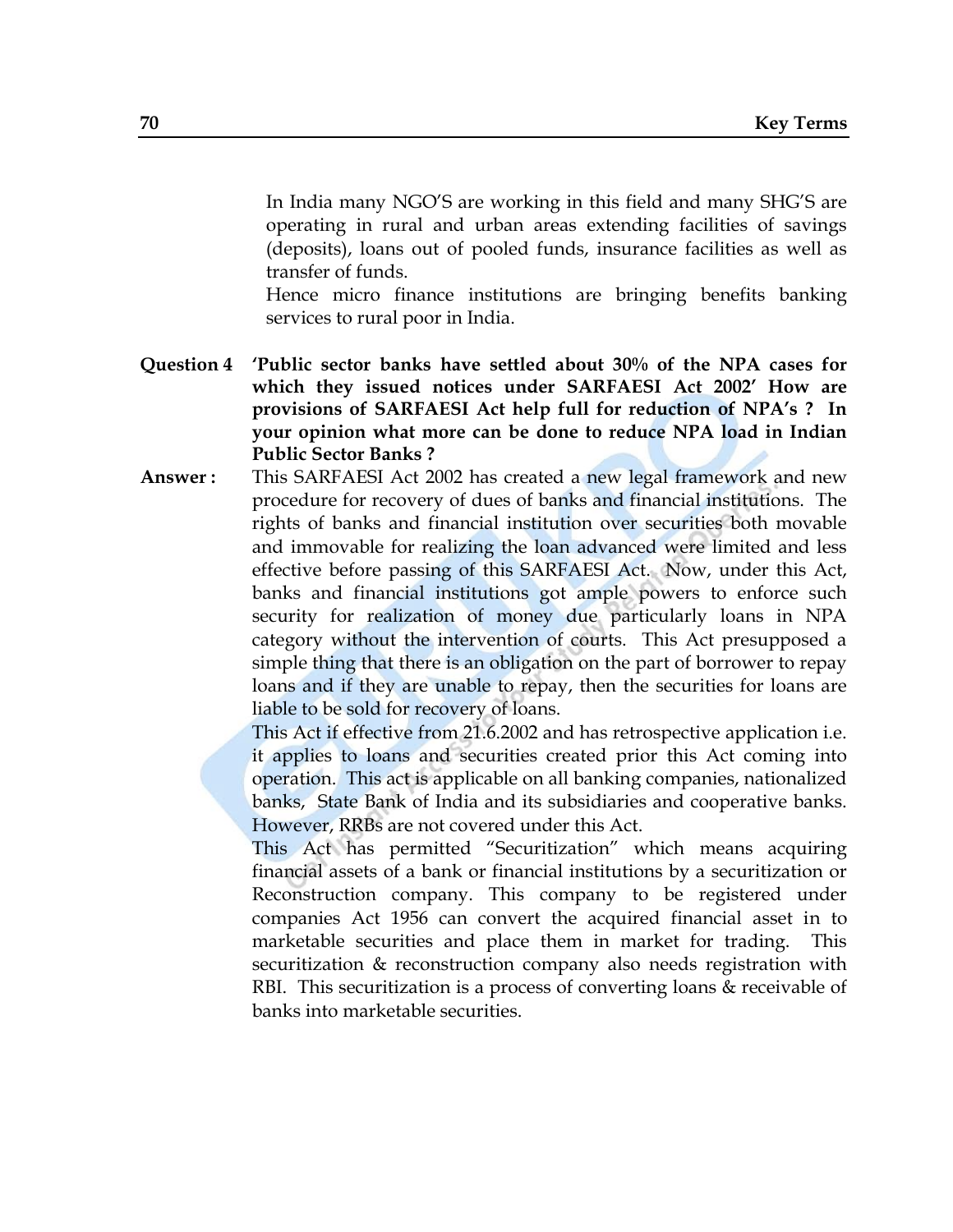For recovering loans under this Act, a bank or financial institutions has to give a 60 days notice to the borrower indicating the details of amount to be recovered. If borrower raises some issues, the bank has to clarify these issues. If borrower is not satisfied, he can g into appeal in Deb Recovery Tribunal by depositing 50% amount. If borrower fails to repay amount within this notice period, the bank, financial institution (Secured creditor) can take the property into possession, sell the property and recover the amount. If amount recovered is less, he can move against guarantors. If amount recovered is more, the excess amount can be refunded to the borrower.

Under this act, there is a provision of appeal against the order of DRT within 45 days. The RBI has to provide a key role as regulator over Securitization and Reconstruction Company.

From above, it is very clear that SARFAECI Act 2002 proved a great help to public sector banks in reducing their NPA's. The provisions of this Act are being continuously used by banks for overcoming the problem of NPA's.

Beside this SARFAECI Act, following measures may also be used to reduce NPA's :

- 1. **Preventive Measures** :
	- **Credit assessment and risk management mechanism** :  $\bullet$ The lasting solution to the problem of NPA's is scientifically done credit assessment of borrower and follow risk management mechanism.
	- **Organizational restructuring : to have adequate** machinery to constantly follow up the borrower and change in the attitude for taking up legal recourse for recovery.
	- **Check/Vigil on border line cases :** so that these cases could not turn out to be NPA"s.

## 2. **Curative Measures**

**Powers of Debt Recovery Tribunals** : Need to be  $\bullet$ enhanced so that they become more effective in recovery matters.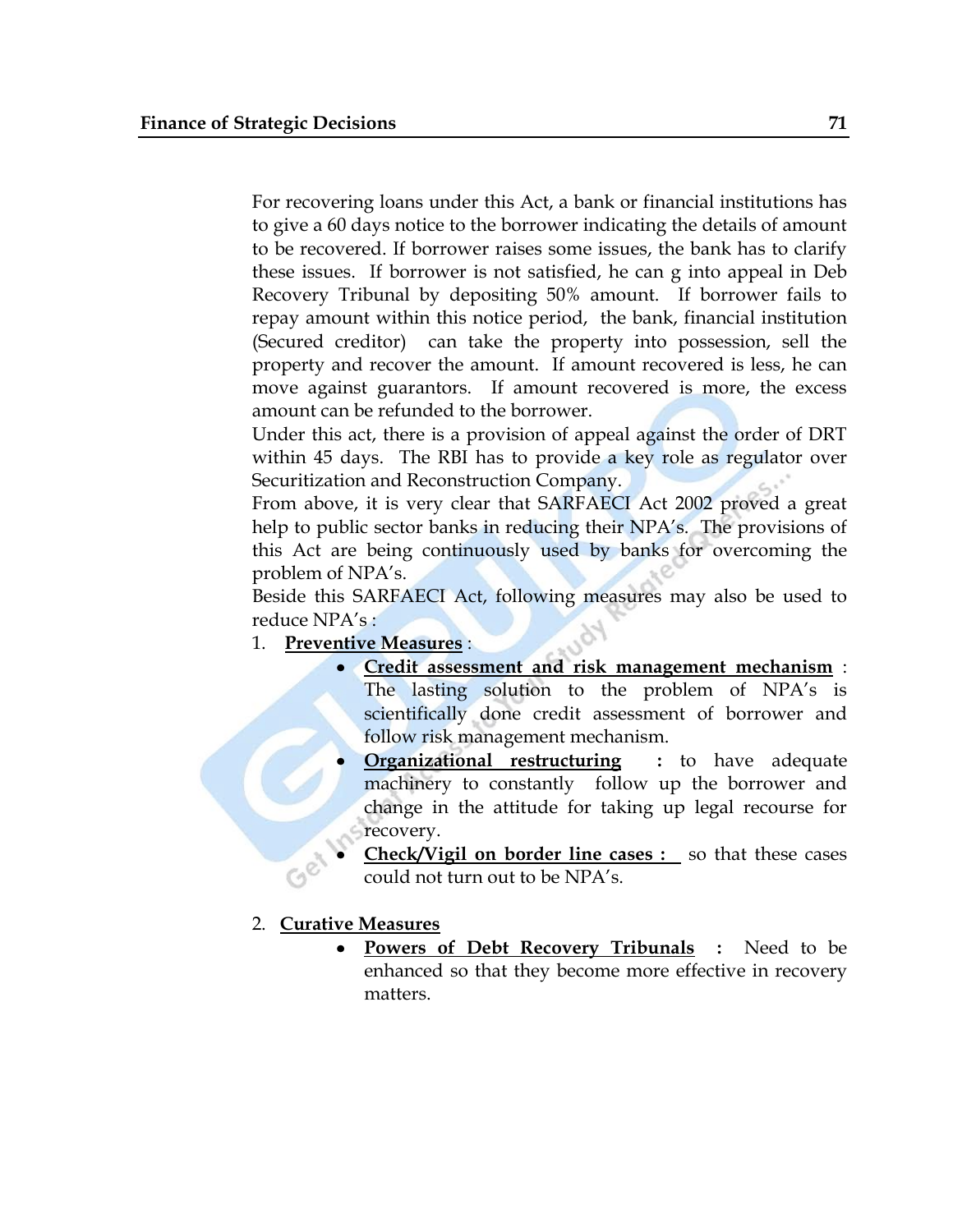- **Lok Adalats :** The institution of lok adalats can also help  $\bullet$ the banks in reducing their NPA"s In case of smaller loan cases, this institution has proved very useful.
- **Asset Reconstruction Companies** : can also take of bad loans and help banks in reducing and recycling of funds blocks in NPA"S.
- **Re-structuring of debt** : can also be resorted by banks when borrowers could not repay loan due to factors beyond their control. It such cases, reconstruction or rephasing of loan can be done by banks.
- **Question 5 Highlight some customer relationship management initiative being persued by Indian banks. Explain in brief few innovating product portfolios of banks towards higher customer orientation and responsiveness.**
- **Answer :** The Large scale branch expansion and competition between banks have forced banks to refine their products and services to attract more and more customers and build permanency in relationship with existing customers. Many banks have even started appointing customer Relations Executive for relationship banking and meeting needs and aspirations of customers. Relationship Manager is an extended arm of bank performing the critical function of personalized service to a client for enhancing customer friendly image of the bank.

It is reasonable expectation of any customer that relationship banking should provide them preferred access to credit. It consolidates their deposit business at a particular bank. They believe that they can vastly enhance their credit prospects also. Liberalization and growth of competition have transformed banking into buyers market. In this atmosphere, relationship banking is an effective tool to provide maximum customer satisfaction through vastly augmented services.

Hence relationship banking has now become a integrated part of marketing strategy of banks. For building relationship – for longer period, many banks have started keeping their Manages for a longer tenure where through relationship banking, banks growth in terms of deposits and credit portfolio is showing exemplary results. Through customer relationship banking, banks have the potential of raising overall profitability for the bank significantly besides establishing a good image for the bank branch in market for long.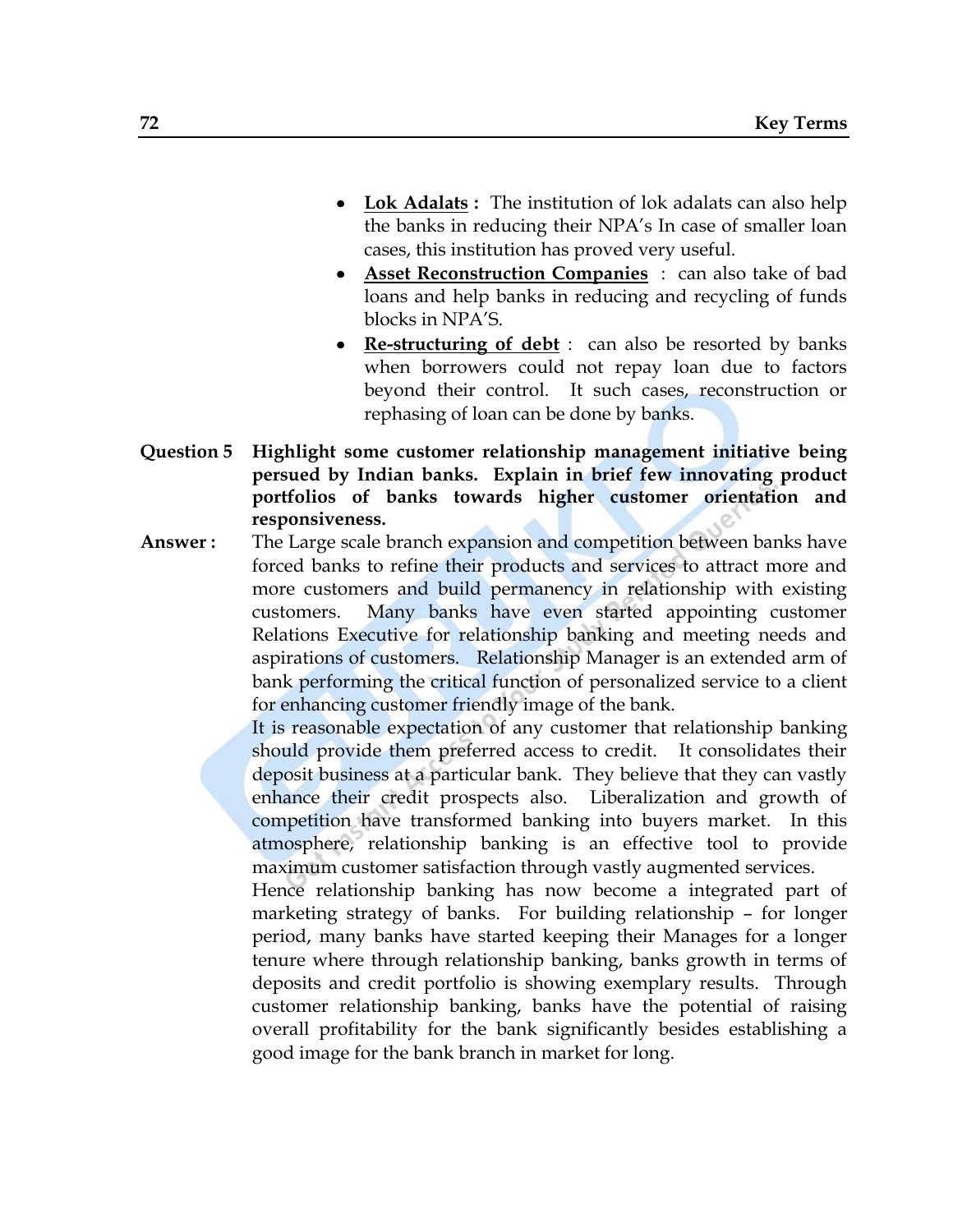| <b>Benefits of CRM to</b> |  |  |
|---------------------------|--|--|
|                           |  |  |

| <b>Customers</b>        | <b>Employees</b> | <b>Bank</b>                                                     |  |
|-------------------------|------------------|-----------------------------------------------------------------|--|
|                         |                  | They feel empowered   Have more time to $\sqrt{$ Optimum use of |  |
| and have greater        |                  | serve customers and resources with greater                      |  |
| access to products $\&$ |                  | are empowered with loyalty and customer                         |  |
| services.               |                  | information to deliver   satisfaction. Bank can                 |  |
|                         |                  | high quality of retain existing                                 |  |
| Offer of products and   |                  | products $\&$ services to customers and can                     |  |
| services can be timed   |                  | meet customers attract new customers                            |  |
| with customers          | expectation.     | due to better CRM.                                              |  |
| requirements e.g. edu.  |                  | Bank executives can                                             |  |
| Loan with up to date    |                  | better utilize                                                  |  |
| information of          |                  | opportunities to                                                |  |
| customers,              |                  | increase business of                                            |  |
| personalized services   |                  | bank and increase the                                           |  |
| can be arranged.        |                  | overall profitability.                                          |  |

**Some innovative products & portfolios of banks towards CRM :**  Following key steps have been initiated by some banks :

- **Appointment of Customer Relations Managers/Executives** : in banks who are working with "help desks" of bank and helping the customers in account opening and getting various facilities from banks.
- **Distribution of Insurance Products to Customers** and linking of deposits with insurance cover benefit to existing depositors of saving account.
- **Creating healthy environment for customers :** by creating proper sitting space with air cool facilities, arrangement of water coolers in summer. To attract new customers, some banks has also provided tea/coffee machines inside bank premises.
- **Concessional rate of services to existing customers** for example collection and payment of utility bills at very nominal rate, lower charges for RTGS and other modes of fund transfer for existing customers through their saving & current account.
- **Displaying charges of various services in customers** lobby including new scheme of deposits etc.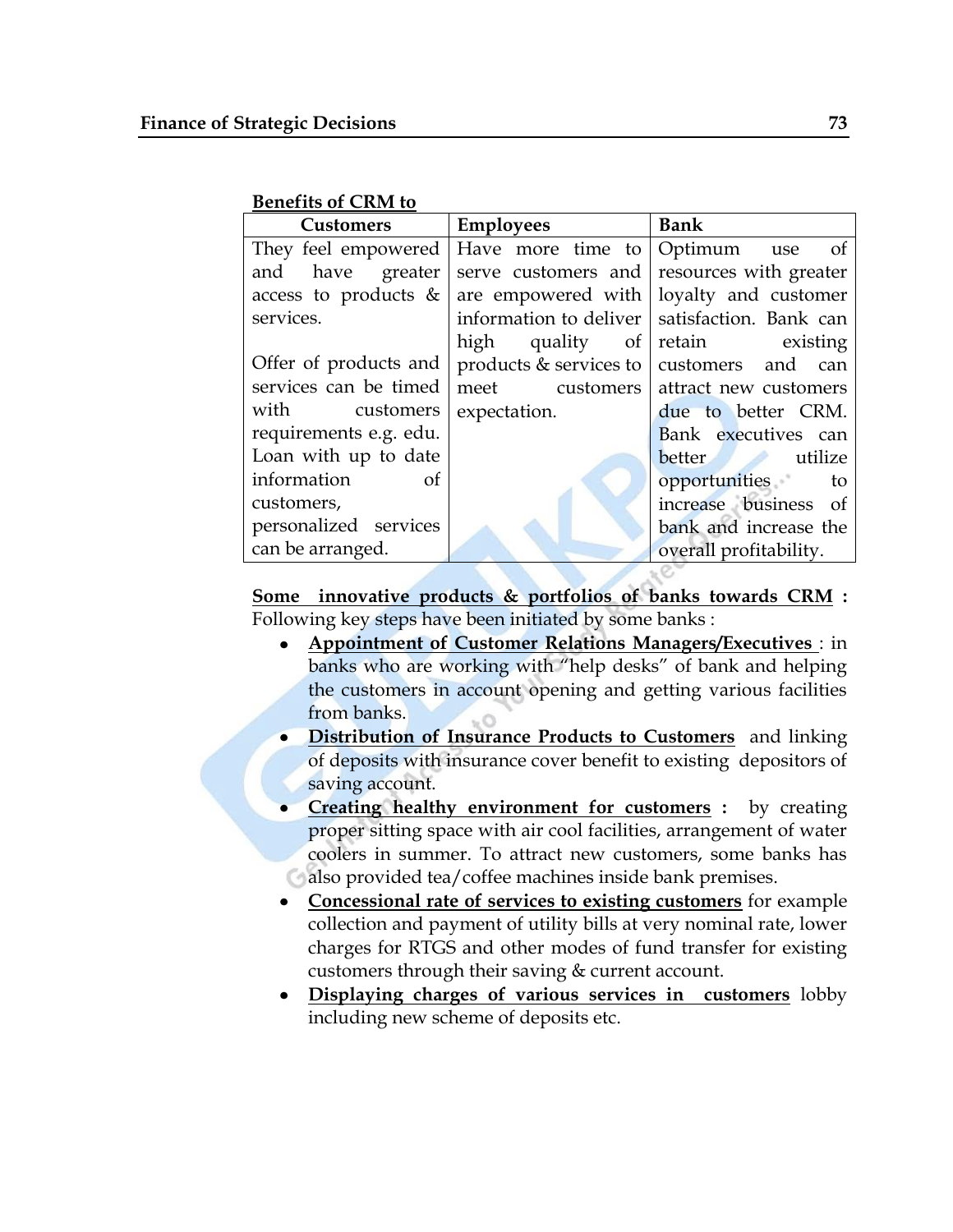#### **Question 6 Write short notes on**

- **(i) Bank assurance**
- **(ii) e-banking**

#### **Answer :** (i) **Bank assurance**

Bank assurance means distribution of insurance product through the distribution channels of banks. It is also known as "All Finanz" and constitutes package of financial services that can fulfill both banking and insurance needs at the same time. It is a packaged service of banking and insurance offered to customer at one place, under one roof and at one time.

The motives behind "bancassurance" For a Bank are : Increasing their market penetration<br>
Reducing their market penetration<br>
Reducing their Linux states and the set of the Reducing to the Reducing to the Reducing to the Reducing to the Reducing to the Reducing to the Reducin

- product diversification
- generating additional income

For a Insurance Company are :

- 
- Increasing premium turnover
- Reducing initial costs of selling
- Making use of wide network of banks for selling their products.

#### For a Customer :

- Product at a reduced price
- Product of high quality
- Product at a single point/doorstep.

### **Some challenges/Problems**

- **i.** The Rules of IRDA requires a mandatory 4 weeks training for selling insurance products which a bank employee find it difficult to undergo.
- **ii.** Most of the bank branches particularly in rural areas are not fully computerized and there are problems when work of insurance is handled manually.
- **iii.** There is a cultural conflict between the products of banks and insurance. While the bank products are "demand" products and insurance products ae "push" products. The selling of insurance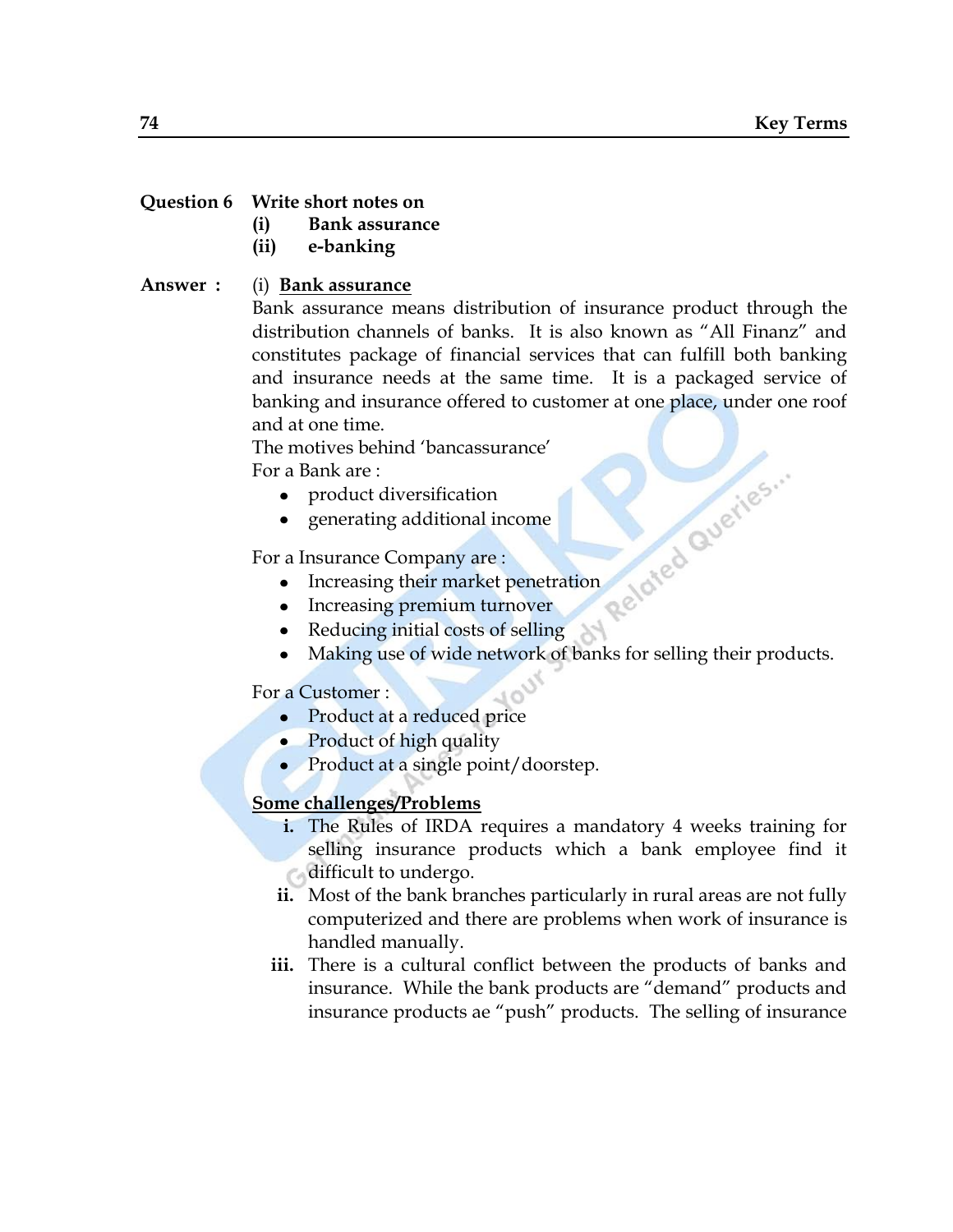products cause lot of pressure for the person selling /bank employee.

**iv.** At times performance recognition becomes problem as to whom the commission on selling insurance product in a bank is to be given.

Inspite of these problems, insurance companies are collaborating with bank for selling their products through banks and generating additional income.

### (ii) **E-Banking**

Also known as internet banking, e-banking means any user with a personal computer (PC) can get connected to his banks website to perform any of banking functions. In it, a bank has centralized data base which is web enabled. All the services that the bank has permitted on internet are displayed on menu and customer can avail these services through his P.C.

## **Objects of e-banking**

- To provide services in customers own environment and convenience and accessibility
- To reduce risk of cash handling
- To provide services at very low cost
- To provide system that delivers efficient payment linked to a bank account. O

# **E-banking has following dimensions**

- Customer to bank e-banking
- Bank to bank e-banking
- Electronic central banking
- Internet procurement

Following services can be availed through e-banking

- Bill payment services
- Fund transfer
- Railway passes online
- Investing through internet
- Re-charging prepaid phones
- Shopping and purchase of rail & air tickets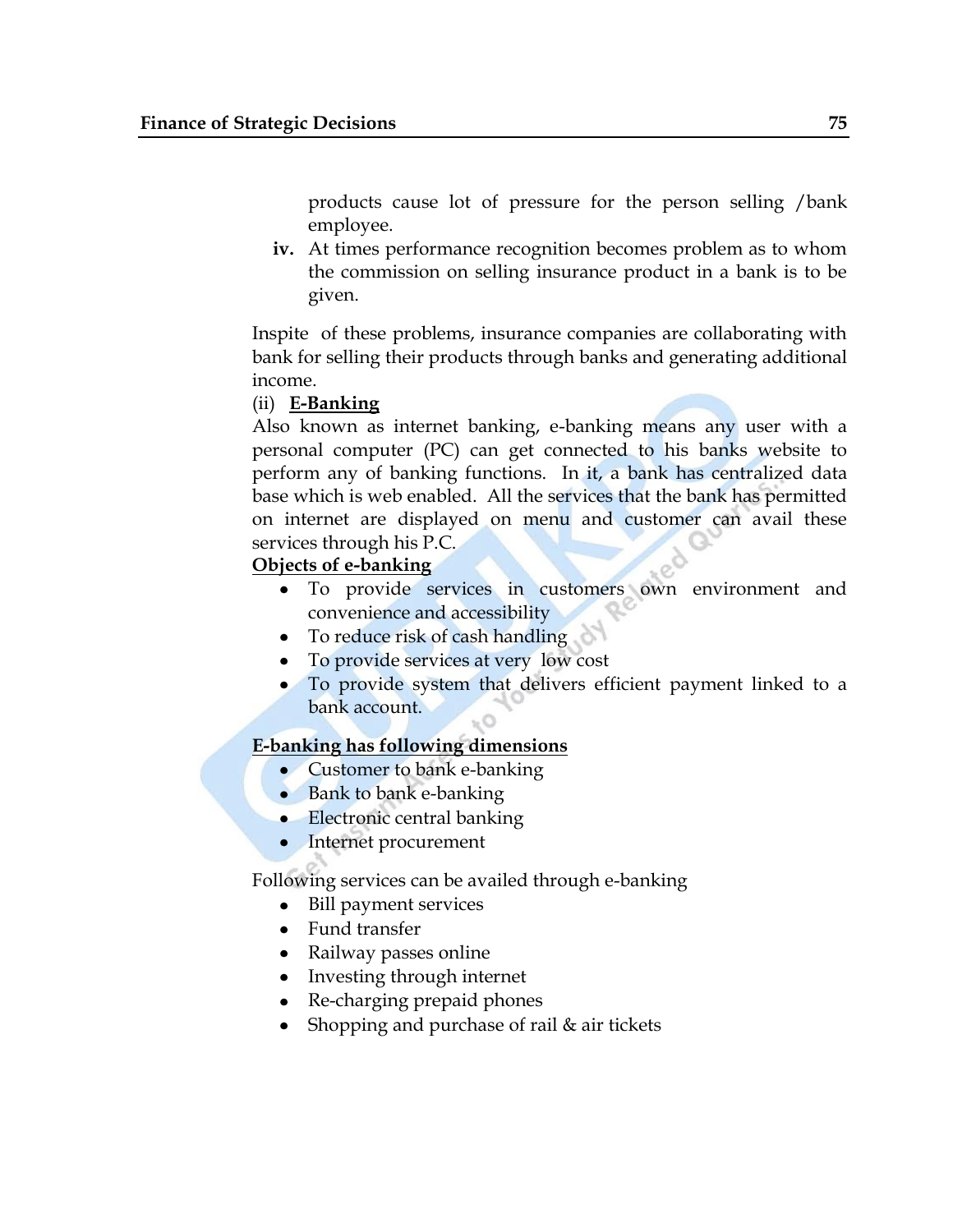**Question 7 With relatively strong markets since 2003 despite global recession, private banks forging ahead, and the Indian Reserve Bank maintaining its Prudent Stance on macroeconomic management, India has a reputation for robust financial institutions.**

> **These are star turns, however, in a financial system that elsewhere**  remains socket firmly in the government's grip in India. **substained program of liberal reforms could release as much as 48 billion of capital a year for investment. Coupled with broader reforms that promote job creation, financial sector liberalization could raise real GDP growth to 9.4% just shy of the government"s 10% target, and well above the 7% levels seen in recent years. This would increase household incomes 30% above current projections by 2014, lifting millions move out of poverty.**

> **To realize gains on this scale, though the government must surrender control of the Financial System. That would allow banks to draw in more savings, allocate them to more productive investments and do both jobs more productive investments and do both jobs more efficiently. A raft of regulations governing banks, financial intermediaries, and bond markets now serve to channel most saving directly to the government or its priority investments. These rules are partly motivated by admirable welfare aims such as maintaining rural incomes. But they leave the most productive areas of India"s economy short of capital, holding back growth on which all incomes ultimately depend.**

- **(a) Explain the role of financial intermediaries in growing economies.**
- **(b) Do you agree that liberalized banking norms can boost Indian GDP to double digit growth ? How ? What can be the possible shortcomings of such a policy ?**

**Answer** (a) Financial intermediaries play a crucial role in growing economies through their role of collecting savings from those having surplus money and making this money available to those who need it for production of goods and services. They ultimately provide money to all key sectors of economy on which growth and development of economy depends. These key sectors ae agriculture, industry, infrastructure and service sector. Financial intermediaries deploy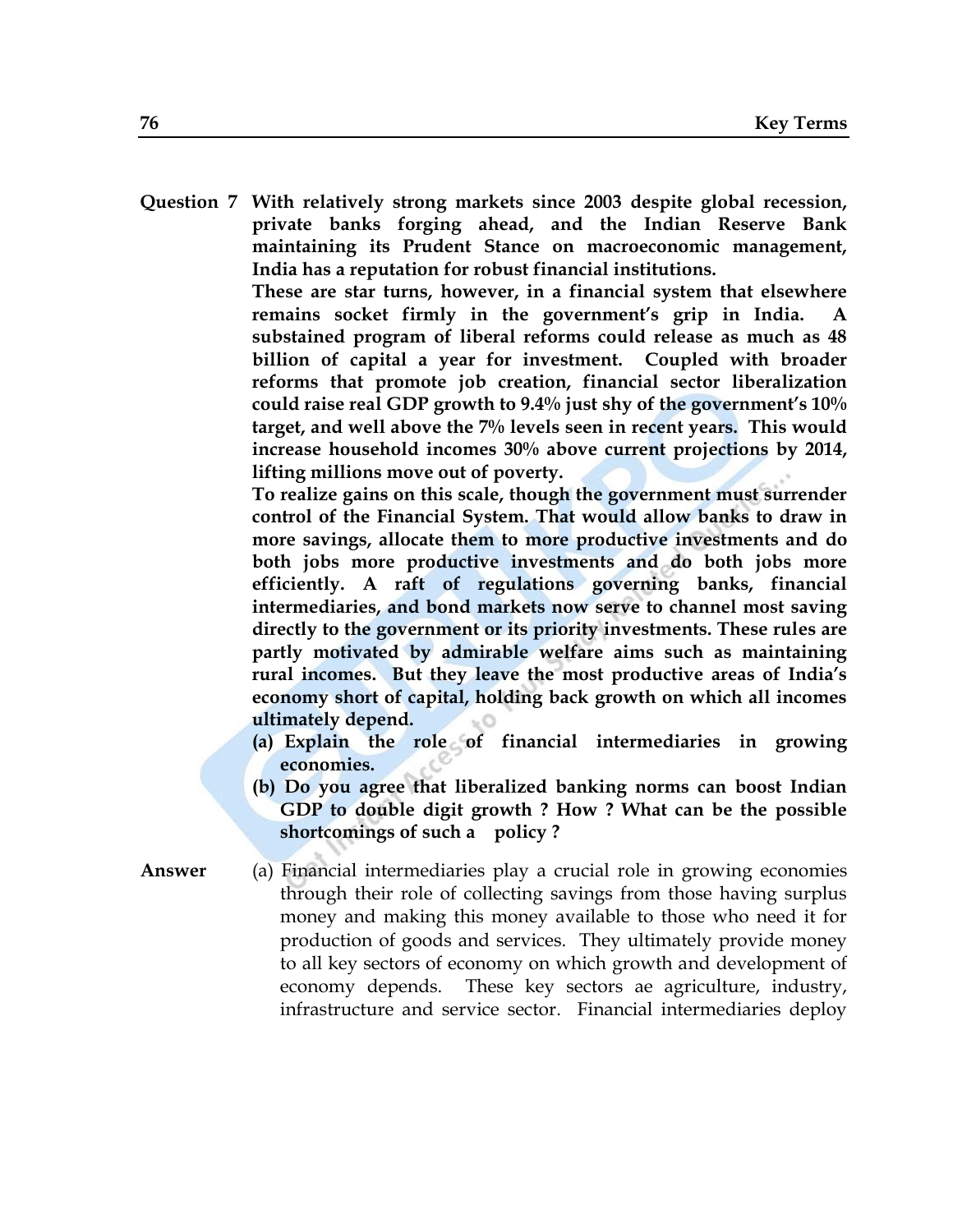the savings so collected to these core sectors of economy leading to their growth and development.

These financial intermediaries can be classified as :

I **Banking and non banking inter mediaries** : Banking inter mediaries include commercial and cooperative banks Non banking financial inter mediaries include LIC, GIC, NBFC"s etc.

LIC is the higgest investment banker which deploys is funds for various developmental activities.

### II **Money market and capital market inter mediaries**

Money market intermediaries consists of RBI, Commercial banks, Cooperative bank, P.O. saving banks etc.

Capital market intermediaries include development banks, Insurance companies, UTI , NBFC"s etc.

All the above intermediaries help in providing financial resources to all core sectors of economy and thus help in growth of the economy.

(a) Liberalized banking norms for making loans and advances for individuals, firms, corporate would certainly help in increasing the production of goods and services in the country resulting to increase in GDP rate to double digit. With all around increase in production, GDP is going to rise.

However, there is a great risk of inflation due to this liberalized banking norms. Our country s facing the same problem of high inflation rate. This inflation rate went up to 21% in May 2010 and caused a great cause of worry for both the govt. as well as RBI.

To curb this inflation, RBI as central bank of the country has revised its two key rates i.e. repo rate and reverse repo rate 10 times since March 2010. These rates were 5% and 3.5% respectively in March 2010 which have gone up to 7.5% and 6.5% respectively in June 2011. RBI increase these rates to make bank loans more costly so that getting loans from banks may become more costly which would directly control money supply in market and thus help in controlling inflation.